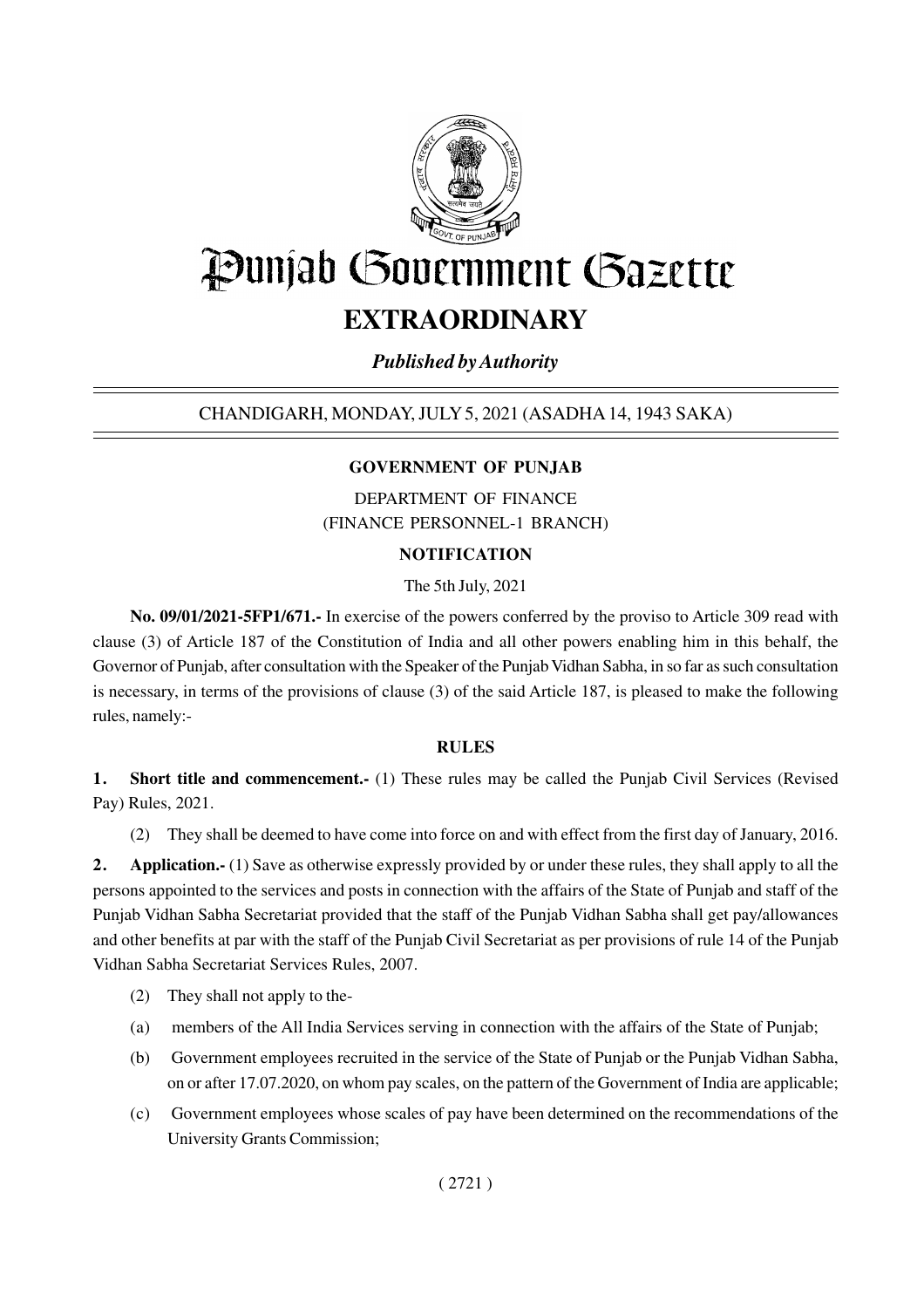- (d) persons not in the whole-time employment of the Government of Punjab;
- (e) persons paid out of contingencies;
- (f) persons employed on contract basis, except when the contract provides otherwise; and
- (g) persons specifically excluded wholly or in part from the operation of these rules.
- **3. Definitions.-** In these rules, unless there is anything repugnant in the subject or context,
	- (a) **"existing basic pay" or "pre-revised basic pay"** means pay drawn in the prescribed existing Pay Band and Grade Pay or pay in the existing scale including ex-gratia annual increment(s), but does not include any other type of pay like 'Special Pay', 'Non Practicing Allowance', 'Secretariat Pay' etc;
	- (b) **"existing scale" or "existing Pay Band and Grade Pay"** in relation to the Government employee means the scale in respect of the post held or higher scale granted under the Assured Career Progression Scheme to him or, as the case may be, personal scale allowed to him on the 31st day of December, 2015, whether in a substantive or officiating capacity;

**Explanation.** In the case of a Government employee who was on the 31st day of December, 2015, on deputation out of India or on leave or on foreign service, or who would have on that date officiated in one or more lower posts, but for his officiating in a higher post, "existing scale" shall include the scale applicable to the post which he would have held, but for his being on deputation out of India or on leave or on foreign service, or , as the case may be, but for his officiating in a higher post;

- (c) **"existing emoluments"** means the sum of-
	- (i) existing basic pay as on the 31st day of December, 2015; and
	- (ii) dearness allowance appropriate to the pay in the existing basic pay;
- (d) **"Government"** means the Government of the State of Punjab in the Department of Finance;
- (e) **"Pay Matrix"** means Matrix specified in the Schedule, with Levels of pay arranged in vertical cells as assigned to corresponding existing Pay Band and Grade Pay or scale;
- (f) **"Level"** in the Pay Matrix shall mean the Level corresponding to the Pay Band and Grade Pay or scale specified in the Schedule;
- (g) **"Pay in the Level"** means pay drawn in the appropriate Cell of the Level as specified in the Schedule;
- (h) **"revised pay structure"** in relation to a post means the Pay Matrix and the Levels specified therein corresponding to the existing Pay Band and Grade Pay or scale of the post unless a different revised Level is notified separately for that post;
- (i) **"basic pay" in the revised pay structure or "revised pay"** means the pay drawn in the prescribed Level in the Pay Matrix, but does not include any other type of pay like 'Special Pay', 'Non Practicing Allowance', 'Secretariat Pay' etc.;
- (j) **"revised emoluments"** means the pay in the Level of a Government employee in the revised pay structure and includes dearness allowance; and
- (k) **"Schedule"** means the Schedule, appended to these rules.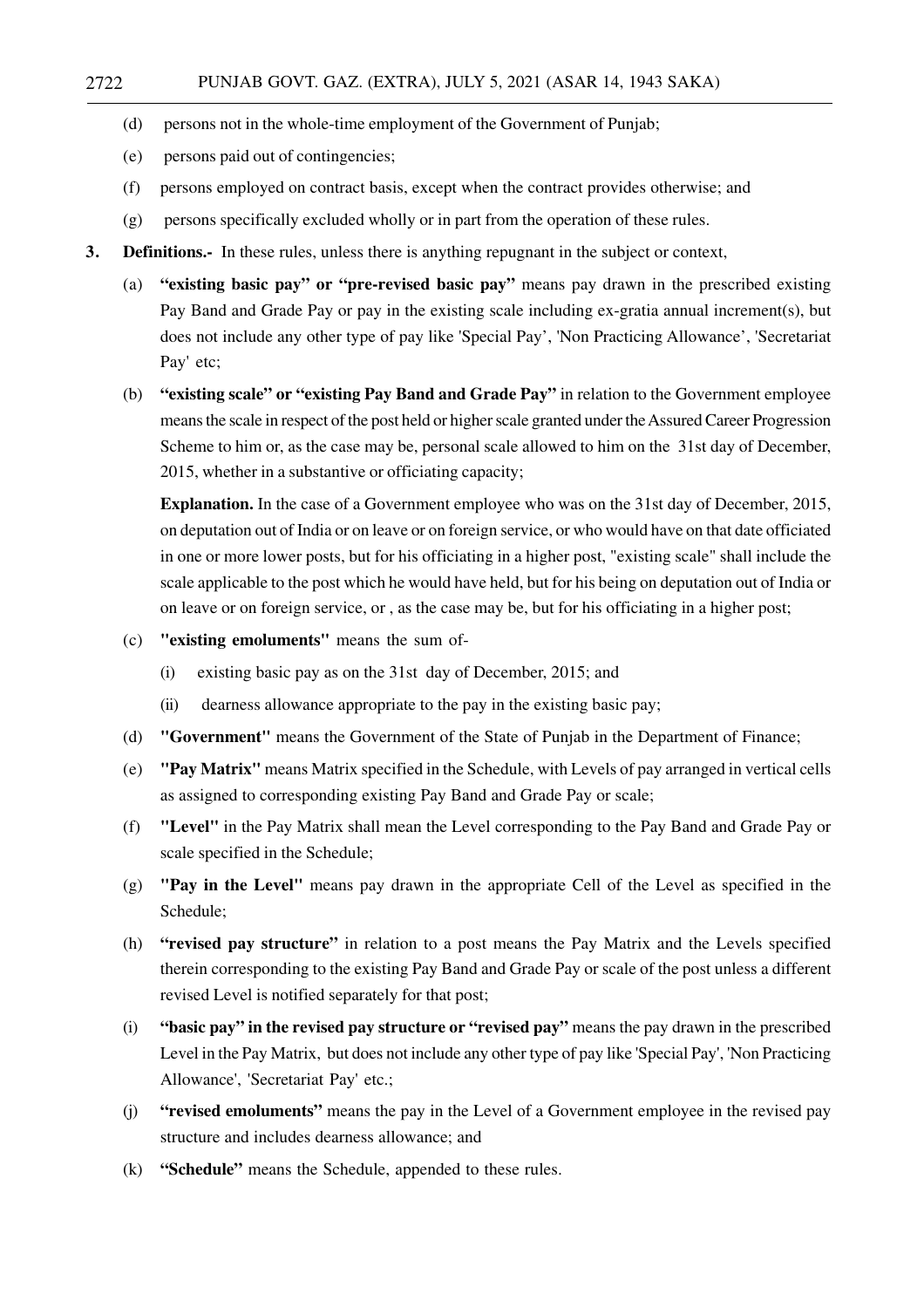- **4. Level of posts.-** The Level of posts shall be determined in accordance with the Grade Pay assigned to the post as per the recommendations of the 5th Punjab Pay Commission notified by the Government in the year 2009.
- **5. Drawl of pay in revised pay structure.-** Save as otherwise provided in these rules, a Government employee shall draw pay in the Level in the revised pay structure applicable to the post to which he is appointed.
- **6. Exercise of option.-** (1) The Government employee shall exercise option in the Form appended to these rules so as to reach the authority specified in sub-rule (2), within a period of two months from the date of notification of these rules:

**Provided that:-** (i) in the case of a Government employee, who on the date of notification of these rules, is on Ex-India leave or on deputation or on foreign service or on active service, the option shall be exercised in the said Form so as to reach the said authority within a period of one month from the date of his taking the charge of his post under the Government of Punjab, if that date is later than the date specified in this sub-rule; and

(ii) where a Government employee is under suspension on the date of notification of these rules, the option shall be exercised within a period of one month from the date of his return to his duty, if that date is later than the date specified in this sub-rule.

- (2) The option in the Form shall be submitted by the Government employee to the Head of the Office.
- (3) If the option is not received within the time specified in sub-rule (1), the Government employee shall be deemed to have elected to be governed by the revised pay structure with effect from first day of January, 2016. The Head of the Office shall determine his pay in the revised pay structure with reference to provisions of rule 7 of these rules.
- (4) The option once exercised shall be final.

**Note 1.** Persons, whose services were terminated on or after the first day of January, 2016 and who could not exercise their option within the specified period, on account of discharge on the expiry of the sanctioned posts, resignation, dismissal or discharge on disciplinary grounds, shall be entitled to the benefits under these rules, if otherwise admissible.

**Note 2.** Persons, who have died on or after the first day of January, 2016 and could not exercise the option within the specified period shall be deemed to have opted for the revised pay structure on and from the first day of January, 2016.

**Note 3.** Persons, who were on earned leave or any other leave on the first day of January, 2016, which entitled them to leave salary, shall be allowed the benefits admissible under these rules.

- **7. Fixation of pay in the revised pay structure.** The basic pay of a Government employee shall, unless in any case, the Government by special order otherwise directs, be fixed in the revised pay structure in terms of the provisions of these rules in the following manner, namely:-
- **(I). The Government Employees recruited in the service before 01.01.2016 on whom the instructions No. 7/204/2012-4FP1/66, dated 15.01.2015 (hereinafter referred to as the instructions dated 15.01.2015) are not applicable:** The revised pay shall be determined in the following manner:-
	- (a) **The posts/categories, whose Pay Band and/or Grade Pay was not re-revised after the implementation of recommendations of the 5th Punjab Pay Commission in 2009:** The pay in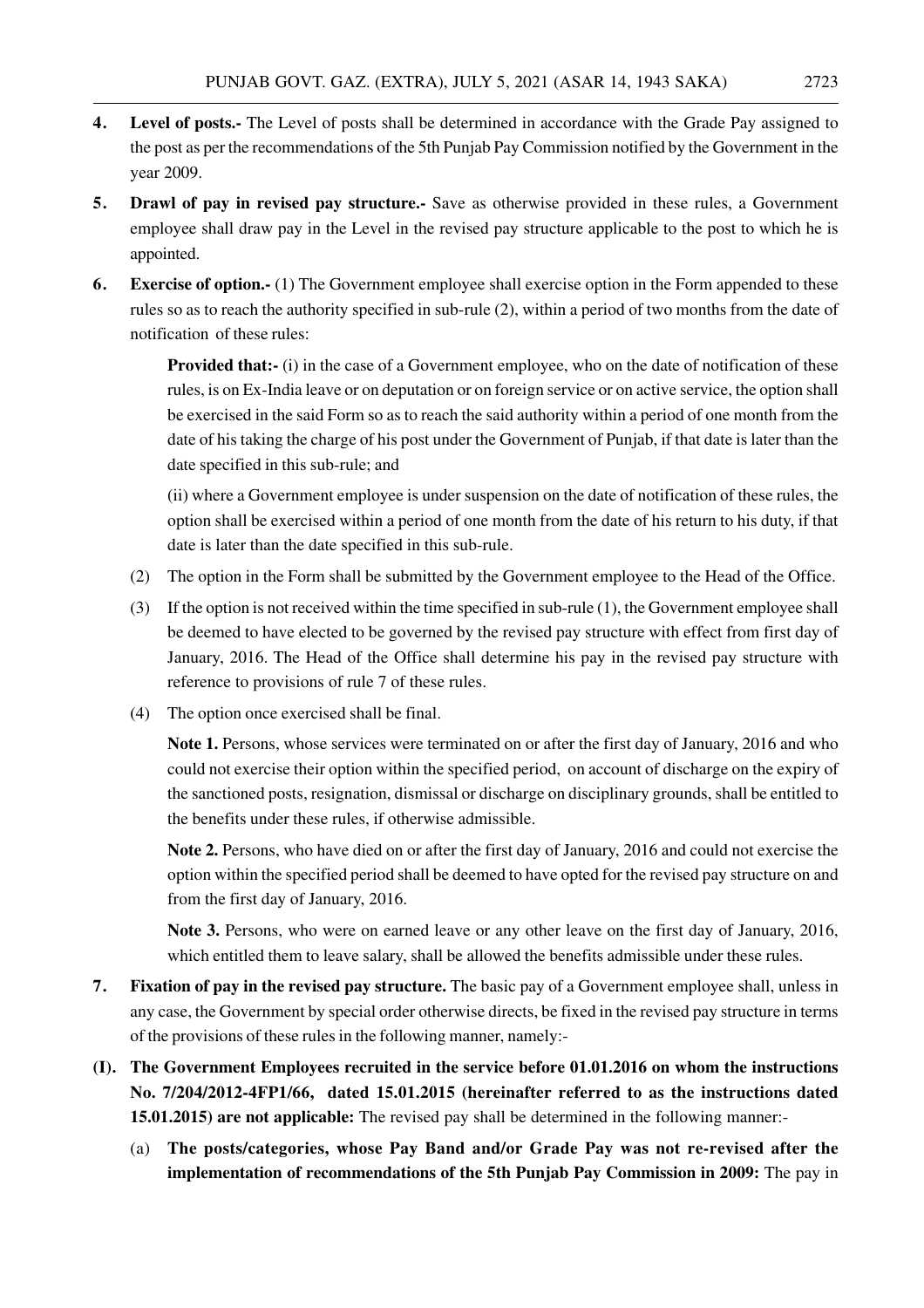the applicable Level in the Pay Matrix, as on 1st day of January, 2016 shall be the pay obtained by multiplying the existing basic pay as on 31.12.2015 by a factor of 2.59 (See Illustration No.1).

- (b) **The posts/categories, whose Pay Band and/or Grade Pay was re-revised in 2011:** Revised pay in such cases, shall be determined, as per the following two methodologies; namely:-
- (i) **Taking into consideration the impact of re-revisions of 2011:** The pay in the applicable level in the Pay Matrix, as on the 1st day of January, 2016 shall be the pay obtained by multiplying the existing basic pay as on 31.12.2015, by a factor of 2.25.
- (ii) **Ignoring the impact of re-revision(s) of 2011:** The second method involves calculating the notional pay of the Government employee after excluding/ignoring the re-revision(s) granted in 2011. The pay of a Government employee, as on 31.12.2015, shall be fixed notionally by excluding the benefit element of 2011 re-revision. Once the presumptive pay is worked out as on 31.12.2015, the multiplier factor of 2.59 shall be applied to arrive at the revised pay as on the first day of January, 2016.
- (iii) The Government employee shall be at liberty to choose one of the above two methods, whichever is beneficial to him, to arrive at his revised pay (See Illustration No. 2 & 3).
- (II). **The Government Employees recruited in the service from 01.01.2016 to 16.07.2020 (both days inclusive):** The revised pay in such cases shall be determined on the same analogy, as the revised pay for the Government employees recruited in the service before 01.01.2016 has been determined. The revised pay in such cases shall be calculated as follows:-
	- (a) The date, for the purpose of fixation of revised pay, shall be the date of joining.
	- (b) **The posts/categories, whose Pay Band and/or Grade Pay was not re-revised after the implementation of recommendations of the 5th Punjab Pay Commission in 2009,** the multiplier factor shall be 2.59 of the Pay **(Basic Pay+ Grade Pay/Minimum of the Pay Band, as the case may be)** admissible on the date of joining to arrive at the revised pay of the Government employee as on the date of joining (See Illustration No. 4  $\&$  5).
	- (c) **The posts/categories, whose Pay Band and/or Grade Pay were re-revised in 2011:**
		- (i) **Taking into consideration the impact of re-revision(s) of 2011:** The multiplier factor shall be 2.25 of the Initial Pay admissible to the Government employee on the date of joining, after including the benefit of re-revision of pay scales granted in 2011, to arrive at the revised pay of the Government employee as on the date of joining.
		- (ii) **Ignoring the impact of re-revision(s) of 2011:** The second method involves calculating the notional pay of the Government employee on the date of joining, after excluding/ignoring the impact of re-revision(s) of 2011. The notional Pay Band and Grade Pay of the Government employee, in terms of the recommendations of the 5th Punjab Pay Commission implemented in 2009, be identified, whereafter the Initial Pay corresponding to the above Grade Pay shall be determined. The multiplier factor of 2.59 will be then applied on such Initial Pay to arrive at the revised pay as on the date of joining.
		- (iii) The Government employee shall be at liberty to choose one of the above two methods i.e.  $7 \text{ (II)}$ c (i) or (ii), whichever is beneficial to him, to arrive at his revised pay (See Illustration No. 6  $\&$ 7).
		- (iv) **In case of the Government employees on whom instructions dated 15.01.2015 w.r.t. admissibility of Minimum of the Pay Band are applicable:** In such cases, the above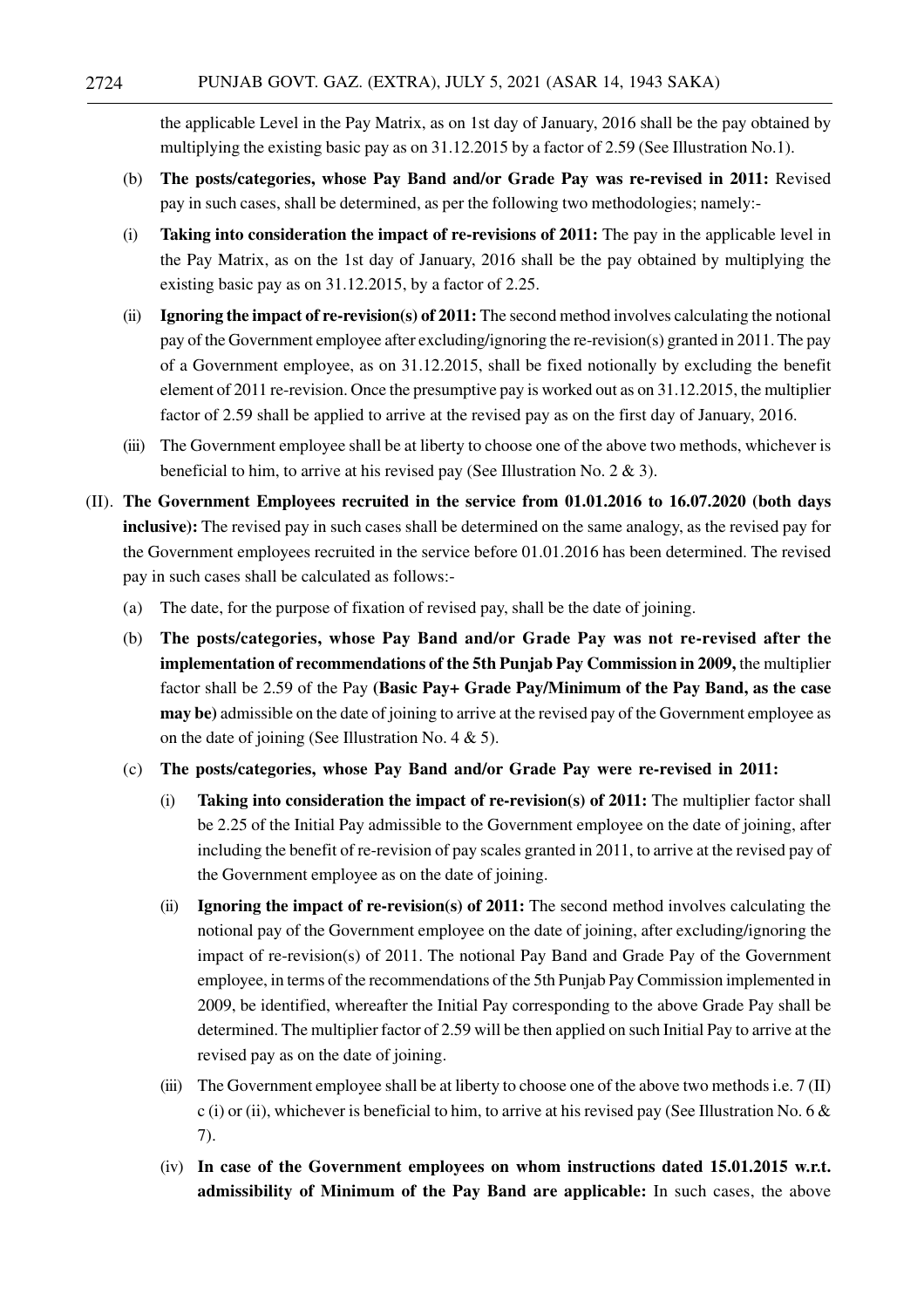multiplying factor(s), after the exercise of the option by the Government employee, shall be applied on the Minimum of the Pay Band to arrive at the revised pay during the period of probation and any extensions thereof, and the same multiplying factor shall be applicable on the Initial Pay admissible on successful completion of probation (See Illustration No. 8 & 9).

- (v) The multiplying factor cannot be different for the period of probation and period of service after the successful completion of probation.
- (III). **The Government Employees recruited in the service from 15.01.2015 to 31.12.2015 (both days inclusive**): The revised pay in such cases where the instructions dated 15.01.2015 are applicable with respect to Minimum of the Pay Band shall be calculated on the same analogy as for the Government employees recruited in the service of the Government of Punjab on or after 01.01.2016, as elaborated in Rule 7 (II). However, the date for the purpose of fixation of revised pay shall be 31.12.2015 in case of such Government employees (See Illustration No. 10).
- (IV).The posts/categories whose Pay Band and/or Grade Pay was re-revised after the implementation of recommendations of the 5th Punjab Pay Commission in 2009 to draw parity with the posts/categories whose Pay Band and/or Grade Pay was re-revised in 2011, their pay shall also be fixed on the same analogy as elaborated in this rule.
- (V). In all the above cases i.e. (I), (II), (III) and (IV), the resultant pay shall be rounded-off to the nearest rupee. This rounded-off figure shall be located in the Level, which is corresponding to the Grade Pay granted to the post in view of the 5th Punjab Pay Commission recommendations or in the Level, which is corresponding to the entitled Grade Pay in which his Pay/Presumptive Pay has been fixed with the benefit of Assured Career Progression (ACP) (See Illustration No. 11 & 12):

**Provided that** in case of the Government employees on whom instructions dated 15.01.2015 are applicable, only fixed emoluments after revision shall be paid during probation period and any extension thereof and the pay of such Government employees shall be fixed in Level of Pay Matrix only on successfully completion of the probation period.

**Note 1.** If after the application of the multiplying factor, the identical figure is not available in the corresponding Level, the next higher figure close to it would be the revised pay of the concerned Government employee.

**Note 2.** In case of the Government employee, who is in receipt of Special Pay, Family Planning Allowance, Special Allowance or Non-Practicing Allowance (NPA) or by whatever name it may be called at the same rate or at different rates, shall draw allowances, with the revised pay in accordance with the individual notifications relating to allowances.

**Note 3.** Where the increment of a Government employee falls on the first day of January, 2016 he shall have the option to draw the increment in the existing scale or in the revised pay structure.

**Note 4.** A Government employee, who is on leave on the first day of January, 2016 and is entitled to leave salary, shall be entitled to pay in the revised pay structure from the first day of January, 2016.

**Note 5.** A Government employee under suspension shall continue to draw subsistence allowance based on the existing scale and his pay in the revised pay structure shall be subject to the final order on the pending disciplinary proceedings.

**Note 6.** Where in the fixation of pay under this rule, a Government employee, who, in the existing scale was drawing immediately before the first day of January, 2016, more pay than another Government employee junior to him in the same cadre, gets his pay fixed in the revised pay structure in a Cell lower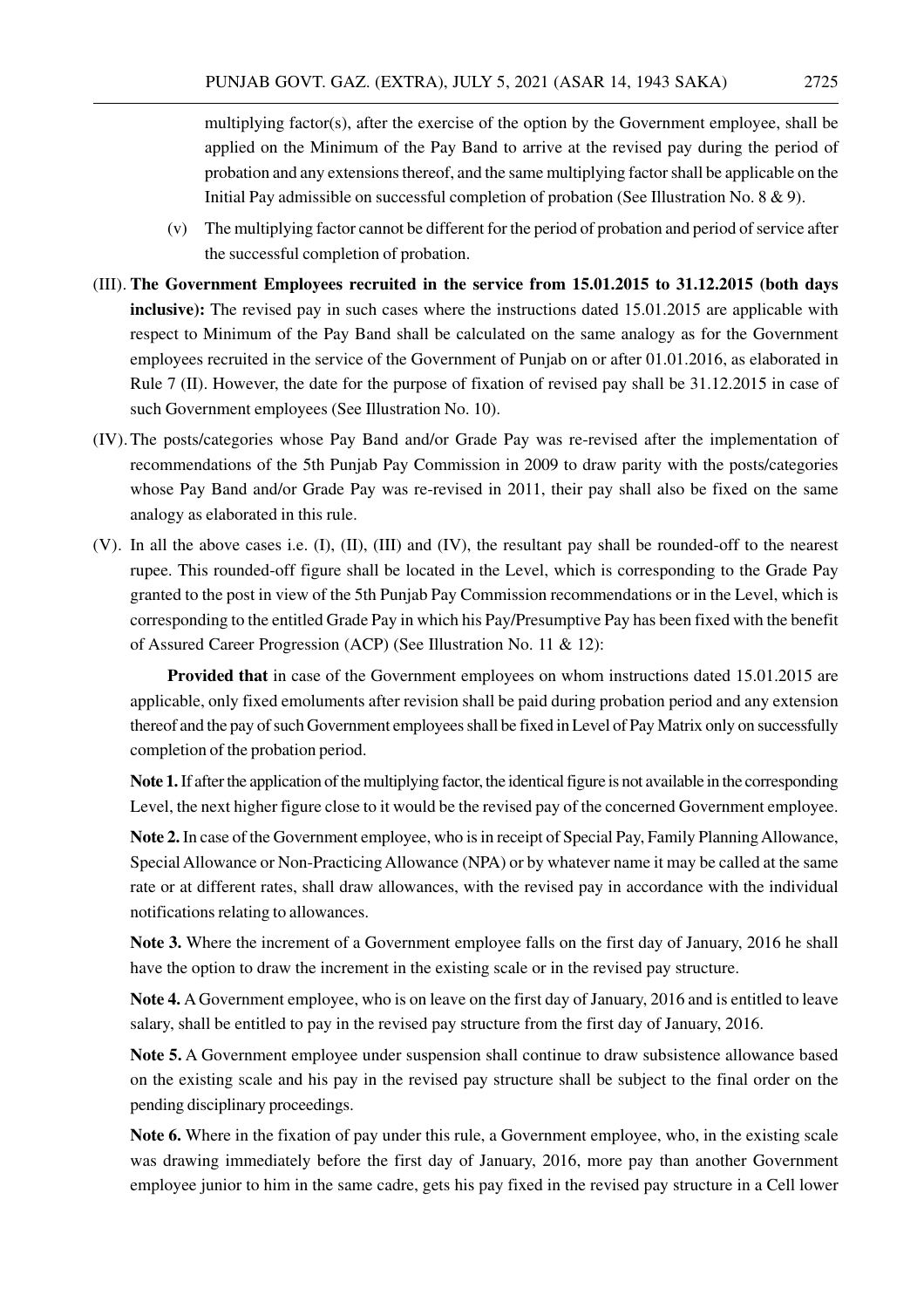than that of such junior, his pay shall be stepped up to the same Cell in the revised pay structure as that of the junior.

**Note 7.** In case, where a senior Government employee promoted to a higher post before the first day of January, 2016, draws less pay in the revised pay structure than his junior, who is promoted to a higher post on or after the first day of January, 2016, the pay of the senior Government employee, shall be stepped up in the revised pay structure to an amount equal to the pay, as fixed for his junior in that higher post. The stepping up shall be done with effect from the date of promotion of the junior Government employee subject to the fulfillment of the following conditions, namely:-

- (a) The junior and the senior Government employees should belong to the same cadre and the posts in which they have been promoted should also be identical in the same cadre;
- (b) The existing scale and Pay Matrix Level of the lower and higher posts in which they are entitled to draw pay should be identical ;
- (c) The senior Government employee at the time of promotion to higher level should have been drawing equal or more pay than the junior. However, no relief shall be given, if the senior Government employee exercises an option to get his pay fixation/promotion, postponed;
- (d) The anomaly should be directly as a result of application of the provisions of these rules or any other rule or order regulating pay fixation on such promotion in the revised pay structure. However, if in the lower post, the junior Government employee was drawing more pay in the existing scale than his senior by virtue of any advance increment(s) granted to him or due to any inflation in pay other than by way of normal pay fixation, the provisions of this note shall not be applied for stepping up the pay of the senior Government employee:

**Provided that** the benefit of stepping up of pay can be allowed to the senior second time, if the anomaly has arisen with reference to the pay of the same junior, in respect of whom, the pay of the senior was stepped up first time;

**Provided further that** the senior Government employee shall be entitled to earn next increment on the same date as that of his junior with respect to whom, he had got stepped up his pay.

**Note.** The increment of senior Government employee should not have been stopped/withheld due to penalty, or otherwise.

**8. Drawl of revised pay.** (1) The revised pay under these rules shall be drawn from the first day of July, 2021 (payable in August, 2021).

(2) The Government employee, who was on extension in service, as on 01.01.2016 or thereafter, shall not be paid any arrears, if any, for the extended period of service, due to revision of pay, as per provisions of these rules, or for any other reasons.

- **9. Arrear of revised pay.** Notwithstanding anything contained in these rules, the arrears with effect from the 1st day of January, 2016 to 30th day of June, 2021 shall be paid in such manner and at such time as may be approved by the Government.
- **10. Rate of increment in the revised pay structure.** The rate of increment in the revised pay structure shall be three percent of the basic pay, uniformly for all the Government employees, which is reflected in the vertical range of each Cell of the Pay Matrix (See Illustration No. 13):

**Provided that** a Government employee who reaches at the maximum of the Pay Matrix Level applicable to him shall no longer be granted the increment.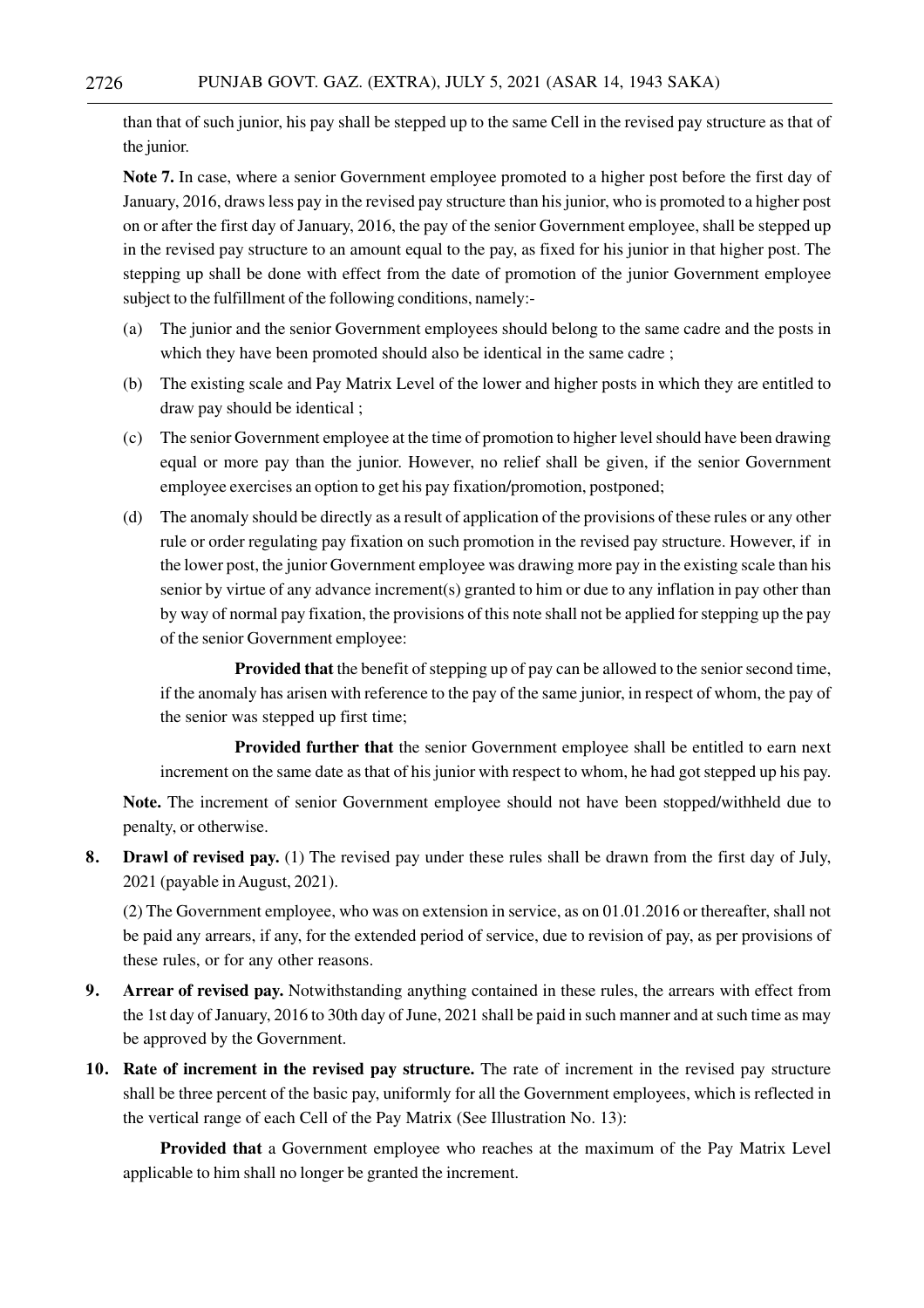**11. Date of next increment.** The next increment of a Government employee, whose pay has been fixed in the revised pay structure in accordance with rule 7 shall be granted on the date, he would have drawn his increment, had he continued in the existing scale:

**Provided that** the next increment of a Government employee whose pay is fixed on the first day of January, 2016 at the same stage as the one, fixed for another Government employee junior to him in the same cadre and drawing pay at a lower or equal stage than his senior in the existing scale, shall be granted on the same date as admissible to his junior, if the date of increment of the junior happens to be earlier.

**Note.** The increment of senior Government employee should not have been stopped/withheld due to penalty, or otherwise.

- **12. Fixation of pay on promotion.** The fixation of pay in case of promotion from one Level to another in the revised pay structure shall be made in the following manner, namely:-
	- (I). the Government employee shall progress ahead on the horizontal range in Pay Matrix on Promotion/ non-functional financial upgrade;
	- (II). on promotion from one Level to another, the Government employee shall have an option to get his pay fixed in the higher post either from the date of his promotion or from the date of his next increment. The option may be exercised within a period of one month from the date of his promotion;
	- (III). **in case, the Government employee opts to get his pay fixed on the higher post from the date of his promotion,** one increment shall be given in the Level from which the Government employee is promoted and he shall be placed at a Cell equal to the figure so arrived at in the Level of the post to which promoted, and if no such Cell is available in the Level to which he is promoted, he shall be placed at the next higher Cell in that Level. The next increment in the higher post shall be granted after completion of qualifying service of twelve months (See Illustration No. 14);
	- (IV). **in case, the Government employee opts to get his pay fixed from the date of his next increment, in the Level of the post from which Government employee is promoted,** his pay shall be regulated as under:-
		- (a) From the date of promotion till his date of next increment, the Government employee shall be placed at the next higher Cell in the Level of the post to which he is promoted.
		- (b) Subsequently, on the date of next increment, in the Level of the post to which Government employee is promoted, his pay shall be re-fixed and two increments (one accrued on account of annual increment and the second accrued on account of promotion) may be granted in the Level from which the Government employee is promoted and he shall be placed, at a Cell equal to the figure so arrived, in the Level of the post to which he is promoted; and if no such Cell is available in the Level to which he is promoted, he shall be placed at the next higher Cell in that Level (See Illustration No. 15).
		- (c) The next increment in the higher post in this case shall be granted after completion of qualifying service of twelve months from the date of re-fixation;
	- (V). in case a Government employee, who stands promoted during the period from 1st day of January, 2016 to the date of notification of these rules, the option may be exercised within a period of three months from the date of such notification. The option once exercised, shall be final.
- **13. Overriding effect.-** The provisions of the Punjab Civil Services Rules, Volume-I, Part-I and Volume-II, the Punjab Civil Services (Revised Scales of Pay) Rules,1979, the Punjab Civil Services (Revised Pay)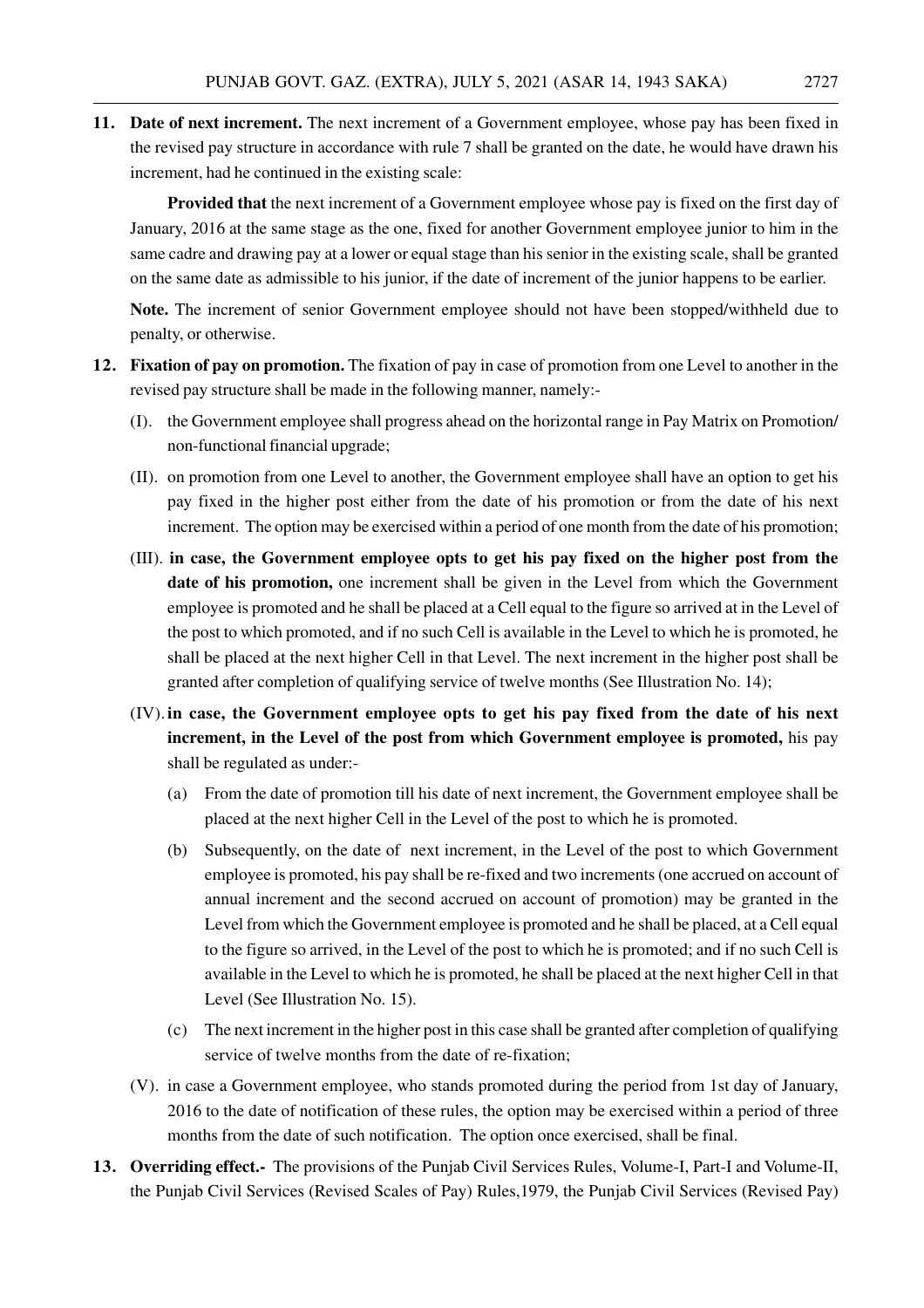Rules, 1988, the Punjab Civil Services (Revised Pay) Rules, 1998 and the Punjab Civil Services (Revised Pay) Rules, 2009, as amended from time to time, shall not, save as otherwise provided in these rules, apply to the cases, where pay is regulated under these rules, to the extent they are inconsistent with these rules.

- **14. Power to relax.-** Where the Government is satisfied that the operation of these rules causes undue hardship to any individual Government employee or class of Government employees, it may, by an order in writing, relax or dispense with any of the provisions of these rules to such extent and subject to such conditions, as it may consider necessary.
- **15. Interpretation.-** If any question arises relating to the interpretation of any of the provisions of these rules, the Government shall decide the same.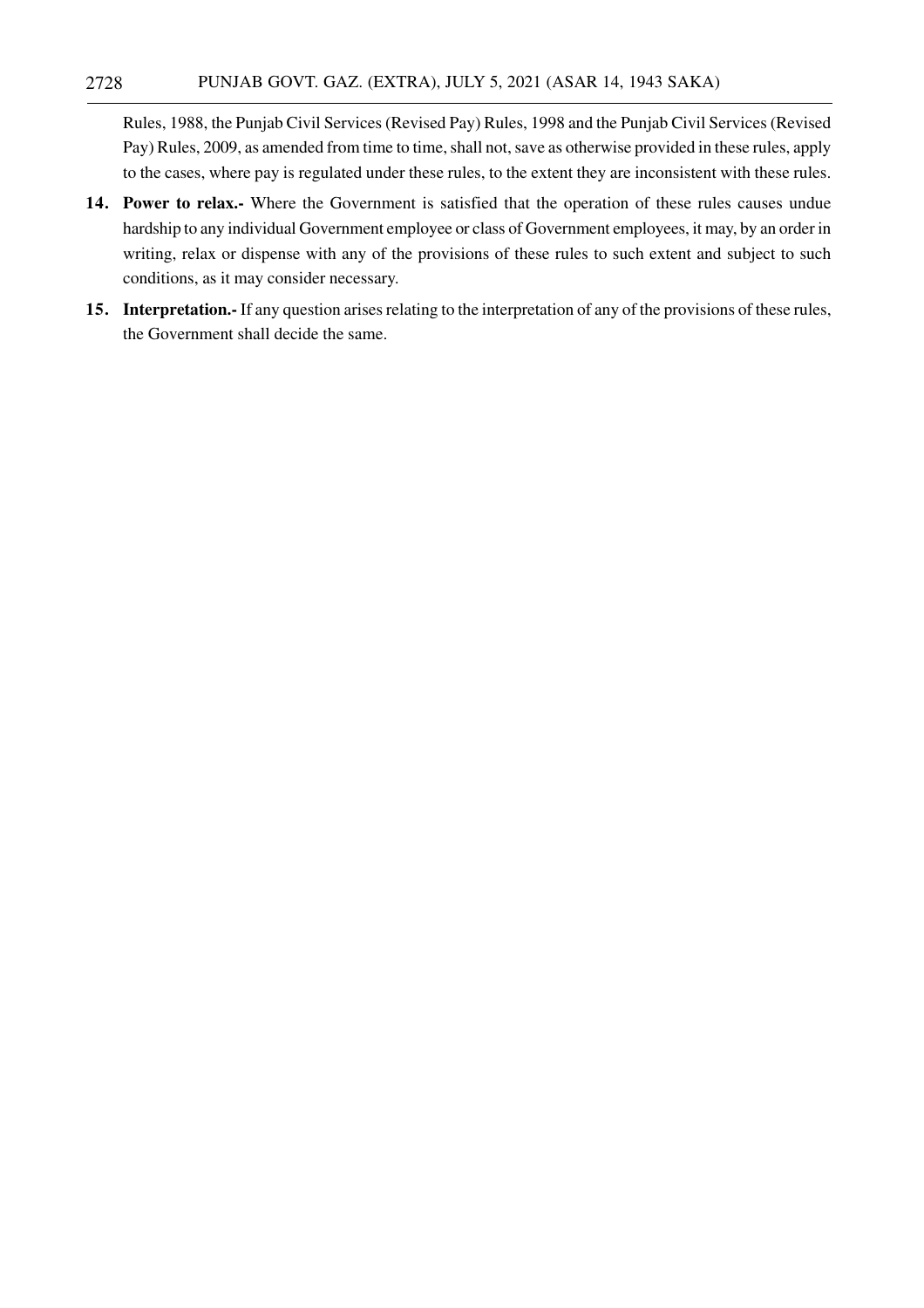#### **FORM**

#### **(See rule 6)**

(1) I, \_\_\_\_\_\_\_\_\_\_\_\_\_\_\_\_\_\_\_\_ hereby opt for the revised pay structure with effect from 01.01.2016.

(2) I, \_\_\_\_\_\_\_\_\_\_\_\_\_\_\_\_\_\_\_ hereby opt the multiplying factor of  $\_\_\_\_\_\$ as per Rule  $\_\_\_\_\_\$ .

Signature \_\_\_\_\_\_\_\_\_\_\_\_\_\_\_\_\_\_\_\_\_\_\_\_\_

Name

Designation \_\_\_\_\_\_\_\_\_\_\_\_\_\_\_\_\_\_\_\_\_\_\_

iHRMS Code \_\_\_\_\_\_\_\_\_\_\_\_\_\_\_\_\_\_\_\_\_\_

\_\_\_\_\_\_\_\_\_\_\_\_\_\_\_\_\_\_\_\_\_\_\_\_\_\_\_\_\_\_\_\_\_\_

Department/Office in which employed

# **UNDERTAKING**

I, hereby undertake that in the event of my pay having been fixed in a manner contrary to the provisions contained in these Rules, as detected subsequently, any excess payment so made shall be refunded by me to the Government either by adjustment against future payments due to me or otherwise.

Date: Signature \_\_\_\_\_\_\_\_\_\_\_\_\_\_\_\_\_\_\_\_\_\_\_\_\_ Place: Name \_\_\_\_\_\_\_\_\_\_\_\_\_\_\_\_\_\_\_\_\_\_\_\_\_\_\_\_ Designation  $\overline{\phantom{a} \phantom{a}}$ iHRMS Code \_\_\_\_\_\_\_\_\_\_\_\_\_\_\_\_\_\_\_\_\_\_

\_\_\_\_\_\_\_\_\_\_\_\_\_\_\_\_\_\_\_\_\_\_\_\_\_\_\_\_\_\_\_\_\_\_

Department/Office in which employed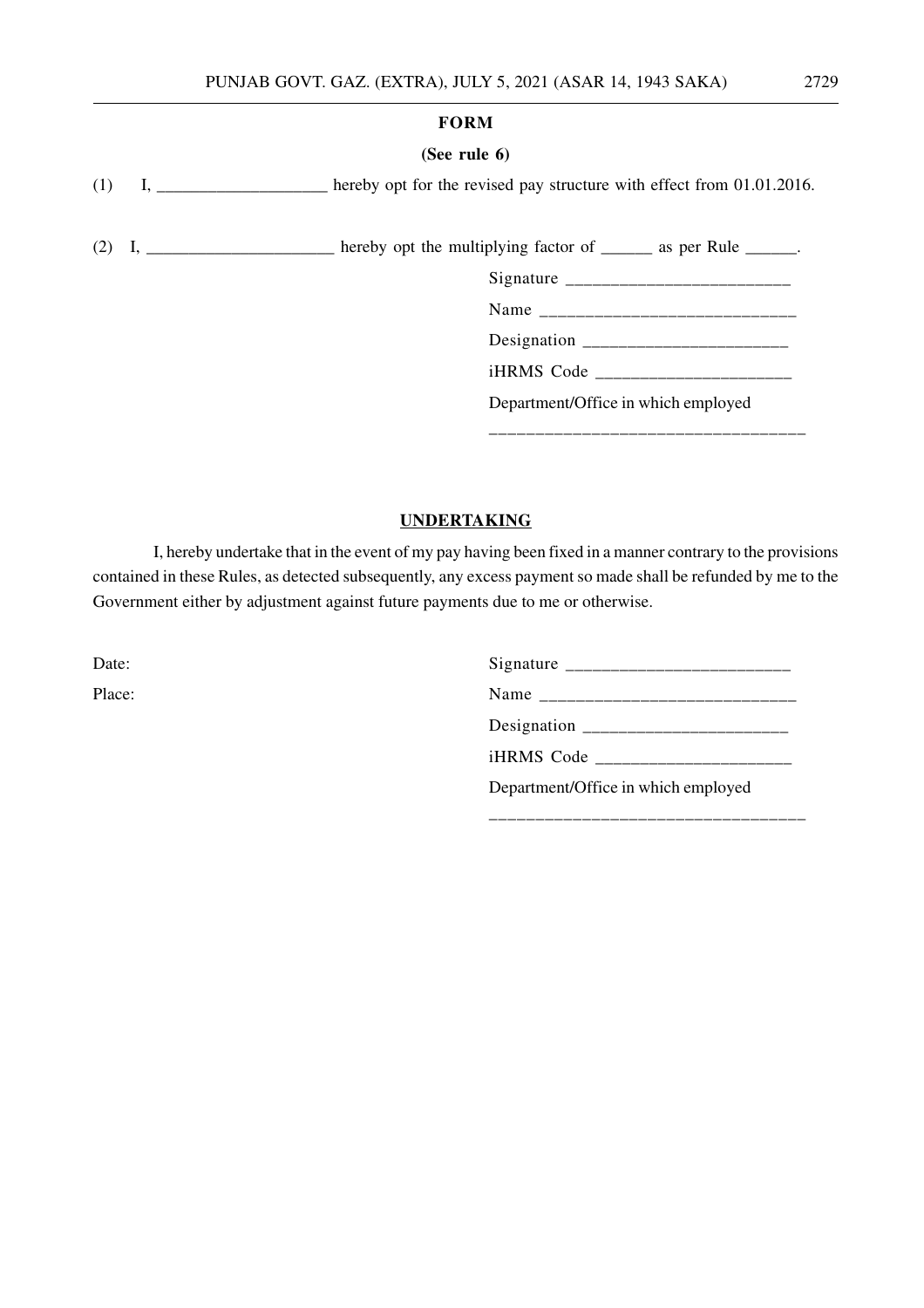|                                                                                                                                                          |                     | 10000         | š                         |    | 2.72           | ×                                  | 145300          | 153300       | 157900                                                                                                                                                                                                                                                                                                                                                                                                                                                                                                                                                                                      | 162100         | 36730                                                                                                                                                                                                                                                                                                                                                                                                                                                                                       | 172500                  | 177100      | 18300                   | 18500         | <b>SER</b>   | <b>ROOM</b>  | 200000          | <b>NZXK</b>    | 218600        |             |                                                                                                                                                                                  |                |                     |                |                   |                                                             |                             |                          |               |                                                                                       |                                                                |                                 |             |               |        |              |                                                                                                                                                                                                                                                                                                                                                                                                                                                                                             |                                                                                                   |                 |
|----------------------------------------------------------------------------------------------------------------------------------------------------------|---------------------|---------------|---------------------------|----|----------------|------------------------------------|-----------------|--------------|---------------------------------------------------------------------------------------------------------------------------------------------------------------------------------------------------------------------------------------------------------------------------------------------------------------------------------------------------------------------------------------------------------------------------------------------------------------------------------------------------------------------------------------------------------------------------------------------|----------------|---------------------------------------------------------------------------------------------------------------------------------------------------------------------------------------------------------------------------------------------------------------------------------------------------------------------------------------------------------------------------------------------------------------------------------------------------------------------------------------------|-------------------------|-------------|-------------------------|---------------|--------------|--------------|-----------------|----------------|---------------|-------------|----------------------------------------------------------------------------------------------------------------------------------------------------------------------------------|----------------|---------------------|----------------|-------------------|-------------------------------------------------------------|-----------------------------|--------------------------|---------------|---------------------------------------------------------------------------------------|----------------------------------------------------------------|---------------------------------|-------------|---------------|--------|--------------|---------------------------------------------------------------------------------------------------------------------------------------------------------------------------------------------------------------------------------------------------------------------------------------------------------------------------------------------------------------------------------------------------------------------------------------------------------------------------------------------|---------------------------------------------------------------------------------------------------|-----------------|
|                                                                                                                                                          |                     | 8800          | 45%                       |    | 2.67           | R                                  | 00/021          | 133600       | 137600                                                                                                                                                                                                                                                                                                                                                                                                                                                                                                                                                                                      | 141700         | 14/000                                                                                                                                                                                                                                                                                                                                                                                                                                                                                      | 150400                  | 154900      | 159500                  | 164300        | 169700       | 174300       | 179500          | 184900         | 190400        | 196100      | 202000                                                                                                                                                                           | 208100         | 214300              |                |                   |                                                             |                             |                          |               |                                                                                       |                                                                |                                 |             |               |        |              |                                                                                                                                                                                                                                                                                                                                                                                                                                                                                             |                                                                                                   |                 |
|                                                                                                                                                          |                     | S             | 44300                     |    | 2.67           | R                                  | 123400          | 127100       | 130900                                                                                                                                                                                                                                                                                                                                                                                                                                                                                                                                                                                      | <u>зию</u>     | 1MM                                                                                                                                                                                                                                                                                                                                                                                                                                                                                         | 14000                   | 147300      | <b>BZDB</b>             | 156320        | 161000       | 1,65800      | 170800          | 175900         | 111200        | 18600       | 192200                                                                                                                                                                           | 19800          | 10080               | 210000         |                   |                                                             |                             |                          |               |                                                                                       |                                                                |                                 |             |               |        |              |                                                                                                                                                                                                                                                                                                                                                                                                                                                                                             |                                                                                                   |                 |
|                                                                                                                                                          | 37400-67000 (PB 5)  | <b>SCS</b>    | 461DD                     |    | $\overline{a}$ | ä                                  | 121100          | 116800       | 130600                                                                                                                                                                                                                                                                                                                                                                                                                                                                                                                                                                                      | SSIG           | 131500                                                                                                                                                                                                                                                                                                                                                                                                                                                                                      | 142700                  | 147000      | 151400                  | 155000        | 100600       | 165400       | <b>DOPOLT</b>   | 175500         | 180800        | 186200      | 191800                                                                                                                                                                           | 197600         | aasaa               | 209600         |                   |                                                             |                             |                          |               |                                                                                       |                                                                |                                 |             |               |        |              |                                                                                                                                                                                                                                                                                                                                                                                                                                                                                             |                                                                                                   |                 |
|                                                                                                                                                          |                     | S.            | 48000                     |    | 2.67           | n                                  | 121800          | 126500       | 130300                                                                                                                                                                                                                                                                                                                                                                                                                                                                                                                                                                                      | 134200         | 138200                                                                                                                                                                                                                                                                                                                                                                                                                                                                                      | 142300                  | 146000      | 151000                  | 155500        | 1,02300      | 165000       | 170000          | 175100         | 100400        | 185800      | 191400                                                                                                                                                                           | 197100         | 20,000              | 20100          |                   |                                                             |                             |                          |               |                                                                                       |                                                                |                                 |             |               |        |              |                                                                                                                                                                                                                                                                                                                                                                                                                                                                                             |                                                                                                   |                 |
|                                                                                                                                                          |                     | ş             | 43070                     |    | 147            | ×                                  | 115000          | 118500       | 122100                                                                                                                                                                                                                                                                                                                                                                                                                                                                                                                                                                                      | 12500          | 129600                                                                                                                                                                                                                                                                                                                                                                                                                                                                                      | 13500                   | 137500      | 341600                  | 345800        | 150000       | 154700       | 15900           | 164100         | 163000        | 174100      | 179300                                                                                                                                                                           | 184700         | 190300              | 195900         | 201800            | 207900                                                      |                             |                          |               |                                                                                       |                                                                |                                 |             |               |        |              |                                                                                                                                                                                                                                                                                                                                                                                                                                                                                             |                                                                                                   |                 |
|                                                                                                                                                          |                     | 8200          | 40130                     |    | 2.67           | n                                  | <b>SOLLER</b>   | 110300       | 113600                                                                                                                                                                                                                                                                                                                                                                                                                                                                                                                                                                                      | 117000         | 120500                                                                                                                                                                                                                                                                                                                                                                                                                                                                                      | 124100                  | 127800      | 13,600                  | 135500        | 139000       | 143800       | 145100          | 152500         |               | 161500      | 166700                                                                                                                                                                           | 171700         | 176900              | 182200         | 187700            | 193300                                                      | 199100                      | 205100                   |               |                                                                                       |                                                                |                                 |             |               |        |              |                                                                                                                                                                                                                                                                                                                                                                                                                                                                                             |                                                                                                   |                 |
|                                                                                                                                                          |                     | 7800          | <b>SASK</b>               |    | 247            | ¥,                                 | 91500           | 9100         | 97000                                                                                                                                                                                                                                                                                                                                                                                                                                                                                                                                                                                       | 8900           | 102500                                                                                                                                                                                                                                                                                                                                                                                                                                                                                      | 106000                  | 109200      | 112500                  | 115900        | 119400       | 13000        | 126700          | 130500         | 134400 157100 | 138400      | 142600                                                                                                                                                                           | 146900         | 151300              | 155800         | 160500            | 165300                                                      | 170300                      | 175400                   | 180700        | 185100                                                                                | 191700                                                         | 197500                          | 20102       |               |        |              |                                                                                                                                                                                                                                                                                                                                                                                                                                                                                             |                                                                                                   |                 |
|                                                                                                                                                          |                     | 7600          | <b>HIII</b>               |    | 247            | a                                  | 380             | 86100        | 88700                                                                                                                                                                                                                                                                                                                                                                                                                                                                                                                                                                                       | 91400          | <b>BER</b>                                                                                                                                                                                                                                                                                                                                                                                                                                                                                  | 9830                    | 99800       | max                     | 105900        | 109100       | 112400       | 115800          | DOGGTT         | 122900        | 126600      | 130400                                                                                                                                                                           | 134300         | 13000               | 142400         | 146700            | 151100                                                      | <b>ISS600</b>               | 160,000                  | 165100        | 170100                                                                                | 175200                                                         | 180500                          | 18500       | 191500        | 197200 | 203100       |                                                                                                                                                                                                                                                                                                                                                                                                                                                                                             |                                                                                                   |                 |
|                                                                                                                                                          | 15000-19100 (PB4)   | å             | m                         |    | 147            | n                                  | 83100           | 65600        | 88200                                                                                                                                                                                                                                                                                                                                                                                                                                                                                                                                                                                       | gatop          | 91500                                                                                                                                                                                                                                                                                                                                                                                                                                                                                       | 88300                   | 9700        | 102200                  | 105100        | 100500       | 11300        | 11500           | 116700         | 12200         | 120000      | 12800                                                                                                                                                                            | 137700         | <b>DOLET</b>        | 141800         | 145100            | 150500                                                      | 155000                      | 159700                   | 154500        | 169400                                                                                | 174500                                                         | 179700                          | 185100      | 190700        | 196400 | 20200        |                                                                                                                                                                                                                                                                                                                                                                                                                                                                                             |                                                                                                   |                 |
| Pay Band and Grade Pay of GoP employees as on 01.01.2006 and corresponding Punjab Pay Matrix as recommended by the 6th PPC applicable w.e.f. 01.01.2016. |                     | G             | 3130                      |    | 2.67           | 치                                  | 67400           | 8400         | 71500                                                                                                                                                                                                                                                                                                                                                                                                                                                                                                                                                                                       | 7100           | 震                                                                                                                                                                                                                                                                                                                                                                                                                                                                                           | 78100                   | 80400       | 5300                    | 85300         | 87900        | 92500        | 83200           | 9600           | 98,90         | 101900      | 105000                                                                                                                                                                           | 108200         | 111400              | 114700         | 118100            | 121600                                                      | $13500$                     | 12000                    | 112500        | 136900                                                                                | 141000                                                         | 145200                          | 149600      | 154100        | 158700 | 163500       | 168400                                                                                                                                                                                                                                                                                                                                                                                                                                                                                      | 171500<br>178700                                                                                  |                 |
|                                                                                                                                                          |                     | 8             | 34140                     |    | 147            | g                                  | <b>GRSO</b>     | 8400         | 68400                                                                                                                                                                                                                                                                                                                                                                                                                                                                                                                                                                                       | <b>DOGOL</b>   | 72600                                                                                                                                                                                                                                                                                                                                                                                                                                                                                       | 74800                   | 77000       | $\frac{8}{100}$         | 81700         | 84200        | 85700        | 89300           | 9200           | 94800         | 97600       | 100500                                                                                                                                                                           | 103500         | 106600              | 109800         | <b>EXECUTE</b>    | 116500                                                      | 120000                      | 121600                   | 127300        | <b>SHOP</b>                                                                           | 33000                                                          | 139100                          | 341300      | 147600        | 152000 | 156000       | 161300                                                                                                                                                                                                                                                                                                                                                                                                                                                                                      | $\begin{array}{c c} \hline \text{RHS} & \text{RHS} \\ \hline \text{RHS} & \text{RHS} \end{array}$ |                 |
|                                                                                                                                                          |                     | 5700          | 23320                     |    | 2.67           | ភ                                  | 8               | axo          | 8                                                                                                                                                                                                                                                                                                                                                                                                                                                                                                                                                                                           | 65500          | 68500                                                                                                                                                                                                                                                                                                                                                                                                                                                                                       | 70000                   | $n\infty$   | 74900                   | $\vec{m}$     | <b>SORAL</b> | 81800        | 84300           | 8,000          | 83400         | 92100       | 94900                                                                                                                                                                            | 97700          | 100600              | 103600         | 106700            | 109900                                                      | $rac{1}{2}$                 | 116600                   |               | <b>DOLGET</b>                                                                         | 127400                                                         | 131200                          | 135100      | 139200        | 143400 |              |                                                                                                                                                                                                                                                                                                                                                                                                                                                                                             |                                                                                                   |                 |
|                                                                                                                                                          |                     | ş             | 21000                     | ⋖  | 2.67           | n                                  | 56100           | 57800        | 59500                                                                                                                                                                                                                                                                                                                                                                                                                                                                                                                                                                                       | $\frac{8}{10}$ | å                                                                                                                                                                                                                                                                                                                                                                                                                                                                                           | 6500                    | 6700        | 6900                    | max           | 73200        | 75400        | $\frac{7}{100}$ | 80000          | 82400         | 84900       | 87400                                                                                                                                                                            | 90000          | 92700               | 95500          | 8400              | 101400                                                      | 104400                      | 107500                   | annoted count | 114000                                                                                | IIJ400                                                         | 120900                          | 124500      | 138200        | 13200  | 13600 147700 | autst   cator                                                                                                                                                                                                                                                                                                                                                                                                                                                                               | 007131 00987                                                                                      |                 |
|                                                                                                                                                          |                     | ş             | 3330                      |    | $\frac{3}{4}$  | n                                  | 53600           | \$5200       | 56900                                                                                                                                                                                                                                                                                                                                                                                                                                                                                                                                                                                       | 58600          | <b>GOADD</b>                                                                                                                                                                                                                                                                                                                                                                                                                                                                                | ,6220                   | Si S        | 66000                   | 68000         | g            | 72100        | 74300           | 76500          | 7800          | 81200       | 83600                                                                                                                                                                            | 85120          | <b>Bitin</b>        | 91400          | <b>DOIN5</b>      | 96900                                                       | 99800                       | 102800                   | 105900        | $\frac{80}{200}$                                                                      | 112400                                                         | 115800                          | 119300      | 122900        | 126600 | 130400       | 134300                                                                                                                                                                                                                                                                                                                                                                                                                                                                                      | 34300                                                                                             |                 |
|                                                                                                                                                          |                     | $\frac{3}{2}$ | 3450                      | ⋖  | 24             | *∣                                 | 45700           | \$800        | 51700                                                                                                                                                                                                                                                                                                                                                                                                                                                                                                                                                                                       | $\overline{a}$ | Skyp)                                                                                                                                                                                                                                                                                                                                                                                                                                                                                       | $\overline{\mathbf{g}}$ | <b>SR20</b> | $\overline{\mathbf{g}}$ | axa           | 63600        | 65500        | 67500           | 89500          | 71600         | <b>DOCE</b> | 75900                                                                                                                                                                            | $\frac{1}{2}$  | g                   | g              | 85400             | 8800                                                        | 8000                        | 93300                    | $\frac{8}{8}$ | $\begin{array}{c c}\n\hline\n\text{non} \\ \hline\n\text{non} \\ \hline\n\end{array}$ |                                                                | 105100                          | 100300      | man           | 11480  | 118200       | $n \times n$                                                                                                                                                                                                                                                                                                                                                                                                                                                                                | $\begin{tabular}{ c c } \hline 3 & 8 \\ \hline 3 & 8 \\ \hline 1 & 8 \\ \hline \end{tabular}$     |                 |
|                                                                                                                                                          |                     | ŝ,            | 18250                     |    | ă              |                                    | $\frac{1}{4}$   | 45000        | 51100                                                                                                                                                                                                                                                                                                                                                                                                                                                                                                                                                                                       | 5000           | 8                                                                                                                                                                                                                                                                                                                                                                                                                                                                                           | 55800                   | 57500       | 59200                   | 81000         | 62800        | <b>GCPS</b>  | 66600           | 68600          | <b>DOLOG</b>  | 72800       | 75000                                                                                                                                                                            | $m\infty$      | 7900                | 8200           | SSR               | spoo                                                        | 89600                       | 92300                    | 95100         | 8800                                                                                  | 100900                                                         | 103900                          | 107000      | 110200        | 113500 | 116900       | 120400                                                                                                                                                                                                                                                                                                                                                                                                                                                                                      | $\begin{array}{c c} \hline 12000 \\ \hline 127700 \end{array}$                                    |                 |
|                                                                                                                                                          |                     | S.            | 380M                      |    | 2.64           | ≍                                  | 47600           | 49000        | \$2,00                                                                                                                                                                                                                                                                                                                                                                                                                                                                                                                                                                                      | 52000          | 53600                                                                                                                                                                                                                                                                                                                                                                                                                                                                                       | 55200                   | 56800       | 58600                   | 60400         | 62200        | <b>GLIOD</b> | 66000           | GROOD          | 70000         | 7100        | 74300                                                                                                                                                                            | 76500          | 7800                | 81200          | 83600             | 86100                                                       | <b>BEER</b>                 | 91400                    | <b>SCIMS</b>  | 96900                                                                                 | 9800                                                           | 103800                          | 105900      | 109100        | 112400 | 115800       | 119100                                                                                                                                                                                                                                                                                                                                                                                                                                                                                      | $\begin{array}{r l} \hline 12300 \\ \hline 13600 \end{array}$                                     |                 |
| (Referred to In para 6.21 of the report)                                                                                                                 | tradiocercocor      | ş             | <b>DAGS</b>               |    | 2.64           | a                                  | 4600            | 47400        | 4800                                                                                                                                                                                                                                                                                                                                                                                                                                                                                                                                                                                        | 50300          | S1800                                                                                                                                                                                                                                                                                                                                                                                                                                                                                       | SA00                    | 55000       | 8500                    | 58.400        | 80200        | 6200         | 88              | <b>asso</b>    | 67800         | 8880        | 71900                                                                                                                                                                            | 74100          | 76300               | 78600          | 81000             | 83400                                                       | 85900                       | <b>MSCO</b>              | 91200         | 93900                                                                                 | 86700                                                          | 88,400                          | 103600      | 105700        | 108900 | 112200       | 115600                                                                                                                                                                                                                                                                                                                                                                                                                                                                                      | $\frac{1500}{200}$                                                                                | $\frac{1}{2}$   |
|                                                                                                                                                          |                     | $rac{3}{4}$   |                           |    | 2.64           | Ħ                                  | 43000           | 44300        | 45000                                                                                                                                                                                                                                                                                                                                                                                                                                                                                                                                                                                       | 47000          | 4400                                                                                                                                                                                                                                                                                                                                                                                                                                                                                        | 49900                   | \$1400      | 52,938                  | 5450          | 56100        | 57800        | 59500           | 61300          | 63100         | 6500        | 67000                                                                                                                                                                            | 69000          | 71100               | 73200          | DOMS/L            | m                                                           | 8888                        | 82400                    | <b>BATCO</b>  | 67400                                                                                 | 88                                                             | 92700                           | 95500       | 95400         | 101400 | 104400       | 107500                                                                                                                                                                                                                                                                                                                                                                                                                                                                                      | mond                                                                                              | 114000          |
|                                                                                                                                                          |                     | 550           | 14590                     |    | 2.64           | ¤                                  | S               | 39700        | 40900                                                                                                                                                                                                                                                                                                                                                                                                                                                                                                                                                                                       | 42100          | 4340                                                                                                                                                                                                                                                                                                                                                                                                                                                                                        | 4700                    | 45000       | 47400                   | 48800         | 50300        | 51800        | <b>COMES</b>    | \$\$00         | SG700         | 58400       | 60200                                                                                                                                                                            | G200           | 6390                | 65800          | 67800             | 69800                                                       | 71900                       | 74100                    | 76300         | 78600                                                                                 | 81000                                                          | 83400                           | 85900       | 8500          | 91200  | 93900        | 96700                                                                                                                                                                                                                                                                                                                                                                                                                                                                                       | 99000                                                                                             |                 |
|                                                                                                                                                          |                     | ses           | 14430                     | u  | $\frac{3}{4}$  | $\vert$                            | 38100           | 39200        | 40400                                                                                                                                                                                                                                                                                                                                                                                                                                                                                                                                                                                       | $rac{8}{4100}$ | 42800                                                                                                                                                                                                                                                                                                                                                                                                                                                                                       | 4100                    | \$          | 50                      | 48200         | 49600        | S1100        | 53600           | 54200          | 55800         | 5250        | S9200                                                                                                                                                                            | 61000          | 62800               | g              | 66600             | 68600                                                       | <b>DOLOX</b>                | 72800                    | 75000         | $\frac{8}{15}$                                                                        | 79600                                                          | 8200                            | 84500       | 57000         | 880    | 92300        | 95100                                                                                                                                                                                                                                                                                                                                                                                                                                                                                       |                                                                                                   |                 |
|                                                                                                                                                          |                     |               |                           |    |                |                                    |                 |              |                                                                                                                                                                                                                                                                                                                                                                                                                                                                                                                                                                                             |                |                                                                                                                                                                                                                                                                                                                                                                                                                                                                                             |                         |             |                         |               |              |              |                 |                |               |             |                                                                                                                                                                                  |                |                     |                |                   |                                                             |                             |                          |               |                                                                                       |                                                                |                                 |             |               |        |              |                                                                                                                                                                                                                                                                                                                                                                                                                                                                                             |                                                                                                   |                 |
|                                                                                                                                                          |                     |               | 11                        |    |                |                                    |                 |              | $\begin{array}{r} \begin{array}{r} \circ \\ \circ \end{array} \end{array} \begin{array}{r} \circ \\ \circ \end{array} \begin{array}{r} \circ \\ \circ \end{array} \begin{array}{r} \circ \\ \circ \end{array} \begin{array}{r} \circ \\ \circ \end{array} \begin{array}{r} \circ \\ \circ \end{array} \begin{array}{r} \circ \\ \circ \end{array} \begin{array}{r} \circ \\ \circ \end{array} \begin{array}{r} \circ \\ \circ \end{array} \begin{array}{r} \circ \\ \circ \end{array} \begin{array}{r} \circ \\ \circ \end{array} \begin{array}{r} \circ \\ \circ \end{array} \begin{array$ |                |                                                                                                                                                                                                                                                                                                                                                                                                                                                                                             |                         |             |                         |               |              |              |                 |                |               |             |                                                                                                                                                                                  |                |                     | $\frac{1}{3}$  |                   |                                                             |                             |                          |               |                                                                                       |                                                                |                                 | §           |               |        |              | $\frac{1}{2}$                                                                                                                                                                                                                                                                                                                                                                                                                                                                               | $\frac{7650}{7800}$                                                                               |                 |
|                                                                                                                                                          |                     |               |                           |    |                |                                    |                 |              | $\frac{1}{2}$                                                                                                                                                                                                                                                                                                                                                                                                                                                                                                                                                                               |                | $\frac{1}{2} \left  \begin{array}{c} 2 \\ 2 \\ 3 \end{array} \right  \left  \begin{array}{c} 2 \\ 2 \\ 3 \end{array} \right  \left  \begin{array}{c} 2 \\ 2 \\ 3 \end{array} \right  \left  \begin{array}{c} 2 \\ 2 \\ 3 \end{array} \right  \left  \begin{array}{c} 2 \\ 2 \\ 3 \end{array} \right  \left  \begin{array}{c} 2 \\ 2 \\ 3 \end{array} \right  \left  \begin{array}{c} 2 \\ 3 \\ 4 \end{array} \right  \left  \begin{array}{c} 2 \\ 3 \\ 4 \end{array} \right  \left  \begin$ |                         |             |                         |               |              |              |                 |                |               |             | $\frac{1}{3}$ $\frac{1}{3}$ $\frac{1}{3}$ $\frac{1}{3}$ $\frac{1}{3}$                                                                                                            |                |                     | 49200          | $rac{8}{20}$      |                                                             |                             |                          |               |                                                                                       | $\frac{8}{36}$                                                 | $\overline{\omega}$             | $rac{8}{3}$ |               |        |              |                                                                                                                                                                                                                                                                                                                                                                                                                                                                                             |                                                                                                   |                 |
|                                                                                                                                                          |                     |               |                           |    |                |                                    |                 |              | $\frac{1}{2} \left[ \begin{array}{c c c c c c c c} \hline \frac{1}{2} & \frac{1}{2} & \frac{1}{2} & \frac{1}{2} & \frac{1}{2} & \frac{1}{2} & \frac{1}{2} & \frac{1}{2} & \frac{1}{2} & \frac{1}{2} & \frac{1}{2} & \frac{1}{2} & \frac{1}{2} & \frac{1}{2} & \frac{1}{2} & \frac{1}{2} & \frac{1}{2} & \frac{1}{2} & \frac{1}{2} & \frac{1}{2} & \frac{1}{2} & \frac{1}{2} & \frac{1}{2} & \frac$                                                                                                                                                                                          |                |                                                                                                                                                                                                                                                                                                                                                                                                                                                                                             |                         |             |                         |               |              |              |                 |                |               |             |                                                                                                                                                                                  |                |                     |                |                   |                                                             |                             |                          |               |                                                                                       |                                                                |                                 |             |               |        |              | $\frac{1}{2} \left  \begin{array}{c} 2 \\ 2 \\ 3 \end{array} \right  \left. \begin{array}{c} 2 \\ 2 \\ 3 \end{array} \right  \left. \begin{array}{c} 2 \\ 2 \\ 3 \end{array} \right  \left. \begin{array}{c} 2 \\ 2 \\ 3 \end{array} \right  \left. \begin{array}{c} 2 \\ 2 \\ 3 \end{array} \right  \left. \begin{array}{c} 2 \\ 2 \\ 3 \end{array} \right  \left. \begin{array}{c} 2 \\ 2 \\ 3 \end{array} \right  \left. \begin{array}{c} 2 \\ 2 \\ 3 \end{array} \right  \left. \begin$ |                                                                                                   |                 |
|                                                                                                                                                          | 5910-20200 (PB<br>霜 |               |                           |    |                |                                    |                 |              | $\frac{1}{2}$ $\frac{1}{2}$ $\frac{1}{2}$ $\frac{1}{2}$ $\frac{1}{2}$ $\frac{1}{2}$                                                                                                                                                                                                                                                                                                                                                                                                                                                                                                         |                | $\frac{8}{3}$ $\frac{8}{3}$ $\frac{8}{3}$ $\frac{8}{3}$                                                                                                                                                                                                                                                                                                                                                                                                                                     |                         |             |                         |               |              |              |                 |                |               |             |                                                                                                                                                                                  |                |                     | $\frac{8}{25}$ | $rac{8}{25}$      | $\frac{8}{36}$ $\frac{8}{36}$ $\frac{8}{30}$ $\frac{8}{30}$ |                             |                          |               |                                                                                       |                                                                | $rac{38}{4600}$ $rac{38}{4000}$ |             |               |        |              | $\frac{8}{3}$ $\frac{8}{3}$ $\frac{8}{3}$ $\frac{8}{3}$                                                                                                                                                                                                                                                                                                                                                                                                                                     | $\begin{array}{c c} \hline \text{S.000} \\ \text{S.000} \end{array}$                              |                 |
|                                                                                                                                                          |                     |               |                           |    |                |                                    |                 |              |                                                                                                                                                                                                                                                                                                                                                                                                                                                                                                                                                                                             |                |                                                                                                                                                                                                                                                                                                                                                                                                                                                                                             |                         |             |                         |               |              |              |                 |                |               |             |                                                                                                                                                                                  |                |                     |                |                   |                                                             |                             |                          |               |                                                                                       |                                                                |                                 |             |               |        |              |                                                                                                                                                                                                                                                                                                                                                                                                                                                                                             |                                                                                                   |                 |
|                                                                                                                                                          |                     |               |                           |    |                |                                    |                 |              |                                                                                                                                                                                                                                                                                                                                                                                                                                                                                                                                                                                             |                |                                                                                                                                                                                                                                                                                                                                                                                                                                                                                             |                         |             |                         |               |              |              |                 |                |               |             |                                                                                                                                                                                  | $\frac{8}{25}$ |                     | $\frac{8}{2}$  |                   |                                                             |                             |                          |               |                                                                                       |                                                                |                                 |             |               |        |              | $\frac{18}{36}$ $\frac{8}{36}$ $\frac{8}{36}$ $\frac{8}{36}$ $\frac{8}{36}$ $\frac{8}{36}$                                                                                                                                                                                                                                                                                                                                                                                                  |                                                                                                   |                 |
|                                                                                                                                                          |                     |               |                           |    |                |                                    |                 |              |                                                                                                                                                                                                                                                                                                                                                                                                                                                                                                                                                                                             |                |                                                                                                                                                                                                                                                                                                                                                                                                                                                                                             |                         |             |                         |               |              |              |                 |                |               |             |                                                                                                                                                                                  |                |                     |                |                   |                                                             |                             |                          |               |                                                                                       |                                                                |                                 |             |               |        |              | $\begin{array}{c c c c c c} \hline 3 & 3 & 3 & 3 & 3 & 3 & 3 & 3 & 3 & 3 & 4 & 5 & 5 & 6 & 5 & 6 & 5 & 6 & 5 & 6 & 5 & 6 & 5 & 6 & 5 & 6 & 5 & 6 & 5 & 6 & 5 & 6 & 5 & 6 & 5 & 6 & 5 & 6 & 5 & 6 & 5 & 6 & 5 & 6 & 5 & 6 & 5 & 6 & 5 & 6 & 5 & 6 & 5 & 6 & 5 & 6 & 5 & 6 & 5 & 6 & 5 & 6 & 5 & 6 & 5 & 6 & 5$                                                                                                                                                                               | 47500                                                                                             |                 |
|                                                                                                                                                          | (1 tid) creat cost  |               |                           |    |                |                                    |                 |              | $\frac{1}{2}$ $\frac{1}{2}$ $\frac{1}{2}$ $\frac{1}{2}$ $\frac{1}{2}$ $\frac{1}{2}$ $\frac{1}{2}$ $\frac{1}{2}$                                                                                                                                                                                                                                                                                                                                                                                                                                                                             | 19700<br>2000  |                                                                                                                                                                                                                                                                                                                                                                                                                                                                                             | $\overline{\mathbf{R}}$ |             |                         |               | 8 8 88       |              |                 |                |               | 27200       | $\begin{array}{c c c c c} \hline \texttt{R} & \texttt{R} & \texttt{R} \\ \hline \texttt{R} & \texttt{R} & \texttt{R} \\ \hline \texttt{R} & \texttt{R} & \texttt{R} \end{array}$ |                |                     |                | $\frac{38}{1500}$ | $\begin{array}{c c} 3 & 32 \\ 3 & 30 \\ \hline \end{array}$ |                             |                          | $\frac{3}{2}$ |                                                                                       | $\begin{array}{c c c c} \text{SCSD} & \text{SCSD} \end{array}$ |                                 | 18          | $\frac{3}{4}$ |        |              | 480                                                                                                                                                                                                                                                                                                                                                                                                                                                                                         | 45100                                                                                             |                 |
|                                                                                                                                                          |                     |               | श्री है                   | i۰ |                |                                    | $\circ$ $\circ$ |              | 00000000                                                                                                                                                                                                                                                                                                                                                                                                                                                                                                                                                                                    |                |                                                                                                                                                                                                                                                                                                                                                                                                                                                                                             |                         |             |                         |               | ≔            | $\bullet$    |                 | <u>। । । ।</u> |               | $\bullet$   | ا ہ ا                                                                                                                                                                            |                | $  \circ   \circ  $ | $\bullet$      | $\circ$           |                                                             | $\circ$   $\circ$   $\circ$ |                          |               | $\circ$ $\circ$                                                                       |                                                                | I۰                              | I۰          | $\circ$ .     |        | $\circ$      | $\bullet$                                                                                                                                                                                                                                                                                                                                                                                                                                                                                   |                                                                                                   | $\circ$ $\circ$ |
|                                                                                                                                                          |                     |               | $\frac{8}{3}$ $8$ $\circ$ |    |                | $\bullet$                          | $\bullet$       | $\mathbf{d}$ | $\frac{1}{2}$                                                                                                                                                                                                                                                                                                                                                                                                                                                                                                                                                                               | $\frac{1}{2}$  | 히                                                                                                                                                                                                                                                                                                                                                                                                                                                                                           | 하                       | 하           | $\frac{1}{2}$           | $\frac{1}{2}$ | ᆡ            | $\sim$       | $\sqrt{2}$      | ᆡ              | $\frac{1}{2}$ | ᆡ           | $\sim$                                                                                                                                                                           | ↴              | $\frac{1}{2}$       | 하              | 헤                 | $\frac{1}{2}$                                               | $\frac{1}{2}$               | $\overline{\phantom{a}}$ | 하             | $\frac{1}{2}$                                                                         | $\frac{1}{2}$                                                  | ᆡ                               | 혜           | $\frac{1}{2}$ | 히      | 히            | ۰I                                                                                                                                                                                                                                                                                                                                                                                                                                                                                          |                                                                                                   | 학 학             |
|                                                                                                                                                          | Pay Band SPPC       |               | Grade Pay                 |    |                | Group<br>Industrials<br>PPC<br>PPC | ⊣∣              | 4            |                                                                                                                                                                                                                                                                                                                                                                                                                                                                                                                                                                                             | ٦              | 뻭                                                                                                                                                                                                                                                                                                                                                                                                                                                                                           | ◄                       |             |                         |               |              |              |                 |                |               |             |                                                                                                                                                                                  |                |                     |                |                   |                                                             |                             |                          |               |                                                                                       |                                                                |                                 | 채           |               | 치의     | 쩨            | 폐                                                                                                                                                                                                                                                                                                                                                                                                                                                                                           |                                                                                                   | 의 피             |

SCHEDULE<br>[See rules 3(e)(f)&(g)]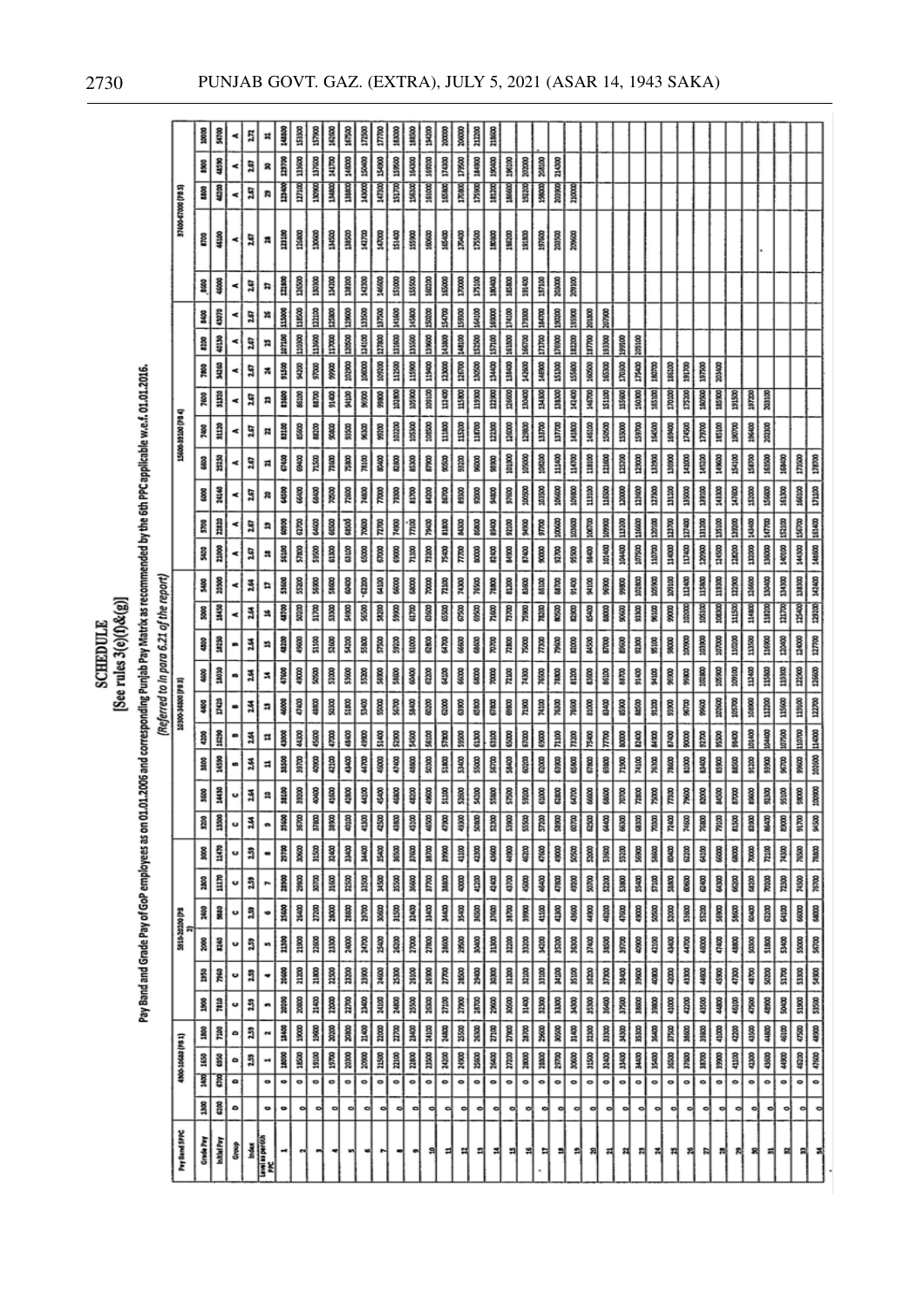|                         | <b>SER</b><br>š  | ŝ<br>4590   | ¢ | 272<br>ã | z<br>2                  |              |                |                 |                 |              |               |  |
|-------------------------|------------------|-------------|---|----------|-------------------------|--------------|----------------|-----------------|-----------------|--------------|---------------|--|
|                         | 욢                | 46300       | ¢ | a        | 莉                       |              |                |                 |                 |              |               |  |
| 37400-67000 (PB 5)      | g                | 46100       | ⋖ | ã        | Ħ                       |              |                |                 |                 |              |               |  |
|                         | 횰                | Ş           | ¢ | 5        | n                       |              |                |                 |                 |              |               |  |
|                         | ŝ                | 43070       | c | ã        | ×                       |              |                |                 |                 |              |               |  |
|                         | 횮                | 40130       | ⋖ | ã        | n                       |              |                |                 |                 |              |               |  |
|                         | 葺                | N50         | c | ã        | ×                       |              |                |                 |                 |              |               |  |
|                         | 翨                | 31120       | ⋖ | ã        | n                       |              |                |                 |                 |              |               |  |
| <b>Dial catat-const</b> | 敻                | 칊           | ¢ | ធ        | শ্ৰ                     |              |                |                 |                 |              |               |  |
|                         | ន្ទិ             | m           | ¢ | ă        | ন                       | <b>SSISS</b> | 189600         | 195300          | <b>Retiet</b>   |              |               |  |
|                         | 8                | 34140       | ⋖ | 287      | R                       | 17020        | 181500         | 18630           | 19280           | m            |               |  |
|                         | g                | 22320       | ⋖ | ã        | 匀                       | 16630        | <b>DISTLES</b> | 176300          | <b>LATACO</b>   | <b>BEST</b>  | 192,600       |  |
|                         | 흋                | 21000       |   | S        | 쁴                       | Sig          | <b>BLS</b>     | 162400          | <b>BEZ</b>      | mm           | <b>BSKLI</b>  |  |
|                         | 윷                | 38,83       | ⋖ | ã        | ٠                       | <b>REST</b>  | <b>Sil20</b>   | 155600          | 10100           | <b>RESER</b> | mm            |  |
|                         | ŝ                | SMKI        | ¢ | ă        | 潟                       | 13100        | 197100         | 141200          | 145400          | 10KG         | 蔓             |  |
|                         | 흉                | <b>SCRT</b> | ŗ | ă        | n                       | <b>Side</b>  | <b>Silica</b>  | 3880            | <b>Research</b> | 34,000       | 15100         |  |
|                         | 發                | 18080       | ▭ | ä        | z                       | <b>BAC</b>   | <b>BASE</b>    | 38,00           | 142400          | <b>SER</b>   | <b>Sills</b>  |  |
| (c e.d) ooner-oor.org   | ş                | 31420       |   | ä        | a                       | 136400       | 3000           | 鼻耳              | <b>SIRG</b>     | MIN          | 348500        |  |
|                         | ş                | 3           |   | ä        | Ħ                       | <b>BOX11</b> | 22000          | 3450            | 128200          | 13200        | 13400         |  |
|                         | 葺                | š           | m | 4        | Ħ                       | <b>Right</b> | <b>DRAD</b>    | $\frac{20}{20}$ | <b>SSS</b>      | 119100       | $\frac{1}{2}$ |  |
|                         | 鬘                | 呈           |   | ä        | ន                       | 震            |                |                 | <b>MATH</b>     | 116900       | 120400        |  |
|                         | Ř                | 3           | u | ă        | ۰                       | 87.DB        | 100100         | astat           | 106302          | 109500       | 112600        |  |
|                         | ន្តិ             | i           | ပ | ដ្ឋ      |                         | â            | 8300           | 86100           | <b>RIS</b>      | Si 40        | 8             |  |
|                         | Sont             | 葺           | v | ភ្ន      |                         | 敻            | ans            | å               | <b>MSX</b>      | 8            | 91600         |  |
|                         | 蔓                | å           | ပ | ភ្ន      | ÷                       | ê            | Rim            | <b>ROOL</b>     | 76500           | <b>DORL</b>  | g             |  |
| 0010420200108           | ន្ត              | 26          | U | ង៊       |                         | å            | 8              | â               | 88              | š            | an<br>G       |  |
|                         | š                | 욿           | v | រីរ      |                         | ş            | â              | ges o           | g               | š            | SSO           |  |
|                         | ŝ                | å           | u | ភ្ន      |                         | ន្ត្         | â              | Š               | å               | ã            | g             |  |
|                         | ŝ                | å           | ۵ | ä        | œ                       | Si<br>Si     | g              | ន្តី            | Sim             | ş            | 88            |  |
| 1200-20020 (181)        | ទ្ធ              | ŝ           | ۰ | ភ្ន      | ⊷                       | 88           | 30,00          | å               | 53600           | 8            | 880           |  |
|                         | ã                | g           | ۰ |          | ۰                       | ۰            | 0              | ۰               | ۰               | ۰            | ۰             |  |
|                         | ŝ                | ន្និ        | ۰ |          | ۰                       | ۰            | ۰              | ۰               | o,              | 0            | c             |  |
| Pay Band SPPC           | <b>Grade Pay</b> | Initial Pay | g | Más      | Level as per dah<br>PPC | ×            | ×              | ħ               | 뼈               | 죄            | s             |  |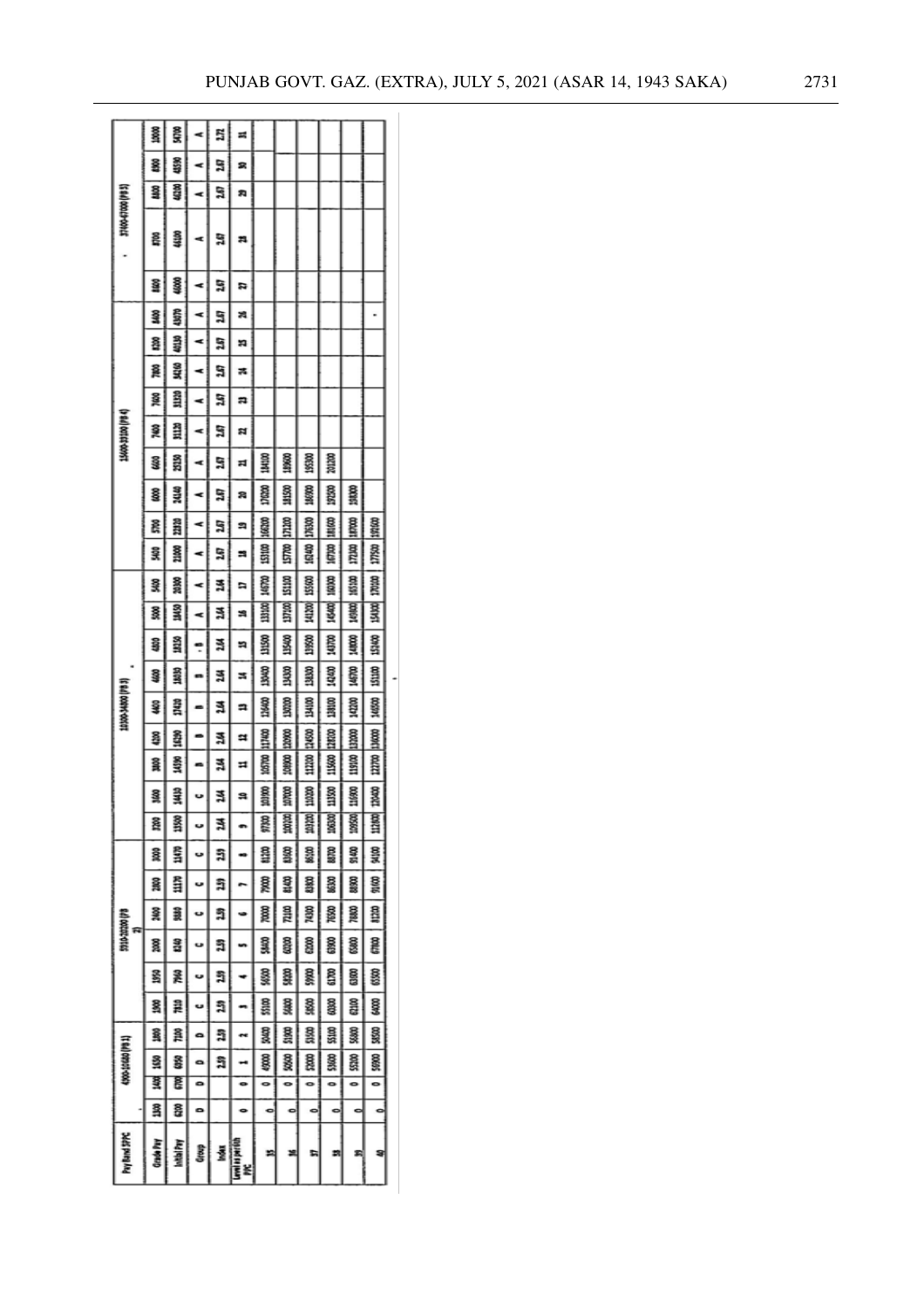| Pay Band 5PPC      |                  | 4900-10680 (PB-1) |              |                  |  |  |  |  |
|--------------------|------------------|-------------------|--------------|------------------|--|--|--|--|
| <b>Grade Pay</b>   | 1300             | 1400              | 1650         | 1800             |  |  |  |  |
| <b>Initial Pay</b> | 6200             | 6700              | 6950         | 7100             |  |  |  |  |
| Group              | $\mathbf D$      | $\mathbf D$       | $\mathbf D$  | $\mathbf D$      |  |  |  |  |
| <b>Index</b>       |                  |                   | 2.59         | 2.59             |  |  |  |  |
| Level as per       | $\boldsymbol{0}$ | $\boldsymbol{0}$  | $\mathbf{1}$ | $\boldsymbol{2}$ |  |  |  |  |
| 6th PPC            |                  |                   |              |                  |  |  |  |  |
| $\mathbf{1}$       | $\boldsymbol{0}$ | $\boldsymbol{0}$  | 18000        | 18400            |  |  |  |  |
| $\overline{2}$     | $\boldsymbol{0}$ | $\boldsymbol{0}$  | 18500        | 19000            |  |  |  |  |
| 3                  | $\boldsymbol{0}$ | $\boldsymbol{0}$  | 19100        | 19600            |  |  |  |  |
| $\overline{4}$     | $\boldsymbol{0}$ | $\boldsymbol{0}$  | 19700        | 20200            |  |  |  |  |
| $\sqrt{5}$         | $\boldsymbol{0}$ | $\boldsymbol{0}$  | 20300        | 20800            |  |  |  |  |
| 6                  | $\boldsymbol{0}$ | $\boldsymbol{0}$  | 20900        | 21400            |  |  |  |  |
| $\tau$             | $\boldsymbol{0}$ | $\boldsymbol{0}$  | 21500        | 22000            |  |  |  |  |
| $\,8\,$            | $\boldsymbol{0}$ | $\boldsymbol{0}$  | 22100        | 22700            |  |  |  |  |
| 9                  | $\boldsymbol{0}$ | $\boldsymbol{0}$  | 22800        | 23400            |  |  |  |  |
| 10                 | $\boldsymbol{0}$ | $\boldsymbol{0}$  | 23500        | 24100            |  |  |  |  |
| 11                 | $\boldsymbol{0}$ | $\boldsymbol{0}$  | 24200        | 24800            |  |  |  |  |
| 12                 | $\boldsymbol{0}$ | $\boldsymbol{0}$  | 24900        | 25500            |  |  |  |  |
| 13                 | $\boldsymbol{0}$ | $\boldsymbol{0}$  | 25600        | 26300            |  |  |  |  |
| 14                 | $\boldsymbol{0}$ | $\boldsymbol{0}$  | 26400        | 27100            |  |  |  |  |
| 15                 | $\boldsymbol{0}$ | $\boldsymbol{0}$  | 27200        | 27900            |  |  |  |  |
| 16                 | $\boldsymbol{0}$ | $\boldsymbol{0}$  | 28000        | 28700            |  |  |  |  |
| $17\,$             | $\boldsymbol{0}$ | $\boldsymbol{0}$  | 28800        | 29600            |  |  |  |  |
| $18\,$             | $\boldsymbol{0}$ | $\boldsymbol{0}$  | 29700        | 30500            |  |  |  |  |
| 19                 | $\boldsymbol{0}$ | $\boldsymbol{0}$  | 30600        | 31400            |  |  |  |  |
| $20\,$             | $\boldsymbol{0}$ | $\boldsymbol{0}$  | 31500        | 32300            |  |  |  |  |
| 21                 | $\boldsymbol{0}$ | $\boldsymbol{0}$  | 32400        | 33300            |  |  |  |  |
| 22                 | $\boldsymbol{0}$ | $\boldsymbol{0}$  | 33400        | 34300            |  |  |  |  |
| $\frac{23}{1}$     | $\boldsymbol{0}$ | $\boldsymbol{0}$  | 34400        | 35300            |  |  |  |  |
| $24\,$             | $\boldsymbol{0}$ | $\boldsymbol{0}$  | 35400        | 36400            |  |  |  |  |
| $25\,$             | $\boldsymbol{0}$ | $\boldsymbol{0}$  | 36500        | 37500            |  |  |  |  |
| $26\,$             | $\boldsymbol{0}$ | $\boldsymbol{0}$  | 37600        | 38600            |  |  |  |  |
| $27\,$             | $\boldsymbol{0}$ | $\boldsymbol{0}$  | 38700        | 39800            |  |  |  |  |
| $28\,$             | $\boldsymbol{0}$ | $\boldsymbol{0}$  | 39900        | 41000            |  |  |  |  |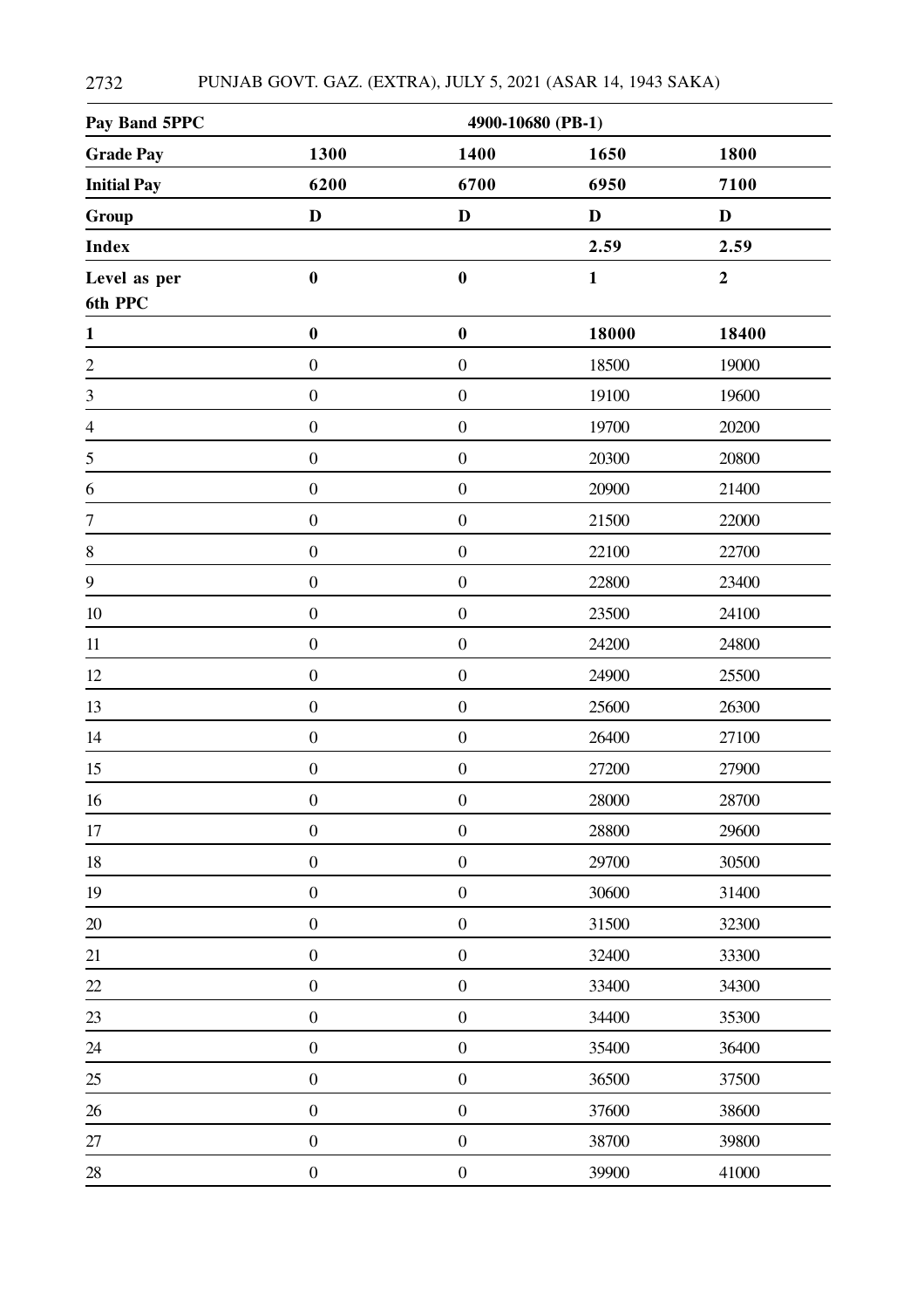PUNJAB GOVT. GAZ. (EXTRA), JULY 5, 2021 (ASAR 14, 1943 SAKA) 2733

| 29 | $\boldsymbol{0}$ | $\boldsymbol{0}$ | 41100 | 42200 |
|----|------------------|------------------|-------|-------|
| 30 | $\overline{0}$   | $\boldsymbol{0}$ | 42300 | 43500 |
| 31 | $\overline{0}$   | $\boldsymbol{0}$ | 43600 | 44800 |
| 32 | $\boldsymbol{0}$ | $\boldsymbol{0}$ | 44900 | 46100 |
| 33 | $\boldsymbol{0}$ | $\boldsymbol{0}$ | 46200 | 47500 |
| 34 | $\boldsymbol{0}$ | $\boldsymbol{0}$ | 47600 | 48900 |
| 35 | $\boldsymbol{0}$ | $\boldsymbol{0}$ | 49000 | 50400 |
| 36 | $\boldsymbol{0}$ | $\boldsymbol{0}$ | 50500 | 51900 |
| 37 | $\theta$         | $\boldsymbol{0}$ | 52000 | 53500 |
| 38 | $\Omega$         | $\boldsymbol{0}$ | 53600 | 55100 |
| 39 | $\overline{0}$   | $\boldsymbol{0}$ | 55200 | 56800 |
| 40 | $\theta$         | $\boldsymbol{0}$ | 56900 | 58500 |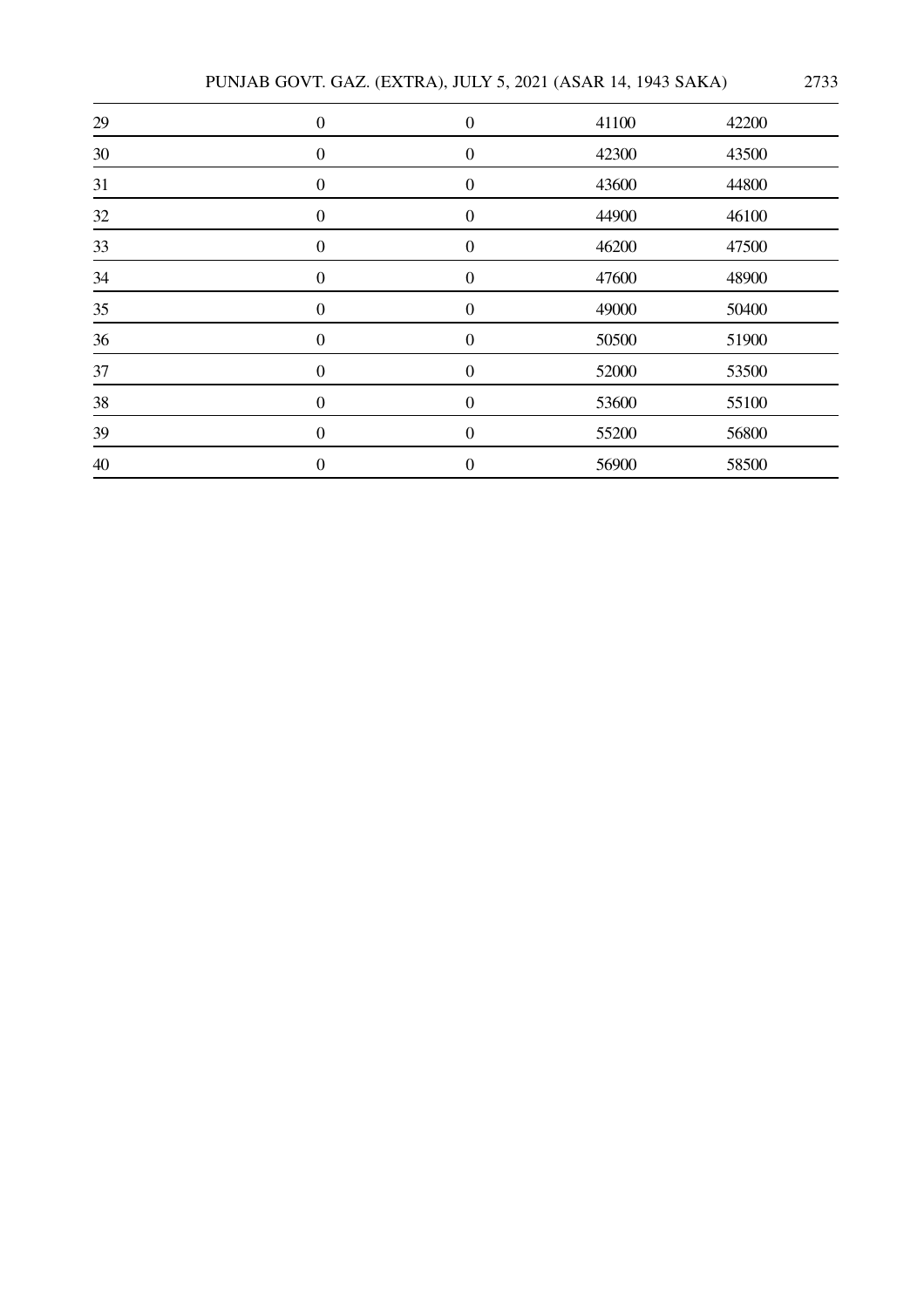| <b>Pay Band</b><br>5th PPC |                         |                         | 5910-20200 (PB-2) |             |                |             |
|----------------------------|-------------------------|-------------------------|-------------------|-------------|----------------|-------------|
| <b>Grade Pay</b>           | 1900                    | 1950                    | 2000              | 2400        | 2800           | 3000        |
| <b>Initial Pay</b>         | 7810                    | 7960                    | 8240              | 9880        | 11170          | 11470       |
| Group                      | $\mathbf C$             | $\mathbf C$             | $\mathbf C$       | $\mathbf C$ | $\mathbf C$    | $\mathbf C$ |
| <b>Index</b>               | 2.59                    | 2.59                    | 2.59              | 2.59        | 2.59           | 2.59        |
| Level as per<br>6th PPC    | $\overline{\mathbf{3}}$ | $\overline{\mathbf{4}}$ | 5                 | 6           | $\overline{7}$ | 8           |
| $\mathbf{1}$               | 20200                   | 20600                   | 21300             | 25600       | 28900          | 29700       |
| $\mathbf{2}$               | 20800                   | 21200                   | 21900             | 26400       | 29800          | 30600       |
| 3                          | 21400                   | 21800                   | 22600             | 27200       | 30700          | 31500       |
| $\overline{4}$             | 22000                   | 22500                   | 23300             | 28000       | 31600          | 32400       |
| 5                          | 22700                   | 23200                   | 24000             | 28800       | 32500          | 33400       |
| 6                          | 23400                   | 23900                   | 24700             | 29700       | 33500          | 34400       |
| 7                          | 24100                   | 24600                   | 25400             | 30600       | 34500          | 35400       |
| $8\,$                      | 24800                   | 25300                   | 26200             | 31500       | 35500          | 36500       |
| 9                          | 25500                   | 26100                   | 27000             | 32400       | 36600          | 37600       |
| 10                         | 26300                   | 26900                   | 27800             | 33400       | 37700          | 38700       |
| 11                         | 27100                   | 27700                   | 28600             | 34400       | 38800          | 39900       |
| 12                         | 27900                   | 28500                   | 29500             | 35400       | 40000          | 41100       |
| 13                         | 28700                   | 29400                   | 30400             | 36500       | 41200          | 42300       |
| 14                         | 29600                   | 30300                   | 31300             | 37600       | 42400          | 43600       |
| 15                         | 30500                   | 31200                   | 32200             | 38700       | 43700          | 44900       |
| 16                         | 31400                   | 32100                   | 33200             | 39900       | 45000          | 46200       |
| 17                         | 32300                   | 33100                   | 34200             | 41100       | 46400          | 47600       |
| 18                         | 33300                   | 34100                   | 35200             | 42300       | 47800          | 49000       |
| 19                         | 34300                   | 35100                   | 36300             | 43600       | 49200          | 50500       |
| 20                         | 35300                   | 36200                   | 37400             | 44900       | 50700          | 52000       |
| 21                         | 36400                   | 37300                   | 38500             | 46200       | 52200          | 53600       |
| 22                         | 37500                   | 38400                   | 39700             | 47600       | 53800          | 55200       |
| 23                         | 38600                   | 39600                   | 40900             | 49000       | 55400          | 56900       |
| 24                         | 39800                   | 40800                   | 42100             | 50500       | 57100          | 58600       |
| 25                         | 41000                   | 42000                   | 43400             | 52000       | 58800          | 60400       |
| 26                         | 42200                   | 43300                   | 44700             | 53600       | 60600          | 62200       |
| 27                         | 43500                   | 44600                   | 46000             | 55200       | 62400          | 64100       |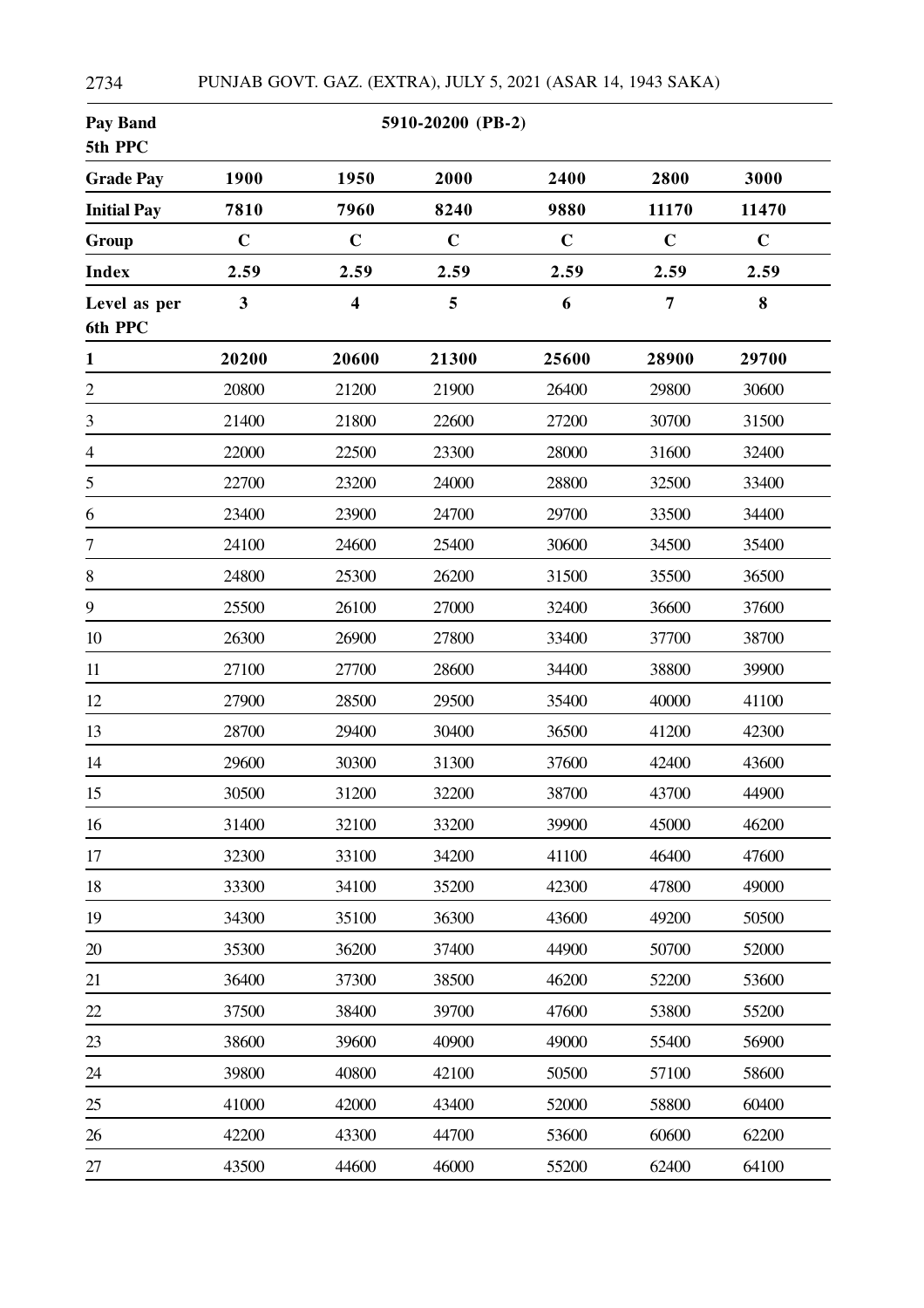| PUNJAB GOVT. GAZ. (EXTRA), JULY 5, 2021 (ASAR 14, 1943 SAKA) |  |  |  |  | 2735 |
|--------------------------------------------------------------|--|--|--|--|------|
|--------------------------------------------------------------|--|--|--|--|------|

| 28 | 44800 | 45900 | 47400 | 56900 | 64300 | 66000 |
|----|-------|-------|-------|-------|-------|-------|
| 29 | 46100 | 47300 | 48800 | 58600 | 66200 | 68000 |
| 30 | 47500 | 48700 | 50300 | 60400 | 68200 | 70000 |
| 31 | 48900 | 50200 | 51800 | 62200 | 70200 | 72100 |
| 32 | 50400 | 51700 | 53400 | 64100 | 72300 | 74300 |
| 33 | 51900 | 53300 | 55000 | 66000 | 74500 | 76500 |
| 34 | 53500 | 54900 | 56700 | 68000 | 76700 | 78800 |
| 35 | 55100 | 56500 | 58400 | 70000 | 79000 | 81200 |
| 36 | 56800 | 58200 | 60200 | 72100 | 81400 | 83600 |
| 37 | 58500 | 59900 | 62000 | 74300 | 83800 | 86100 |
| 38 | 60300 | 61700 | 63900 | 76500 | 86300 | 88700 |
| 39 | 62100 | 63600 | 65800 | 78800 | 88900 | 91400 |
| 40 | 64000 | 65500 | 67800 | 81200 | 91600 | 94100 |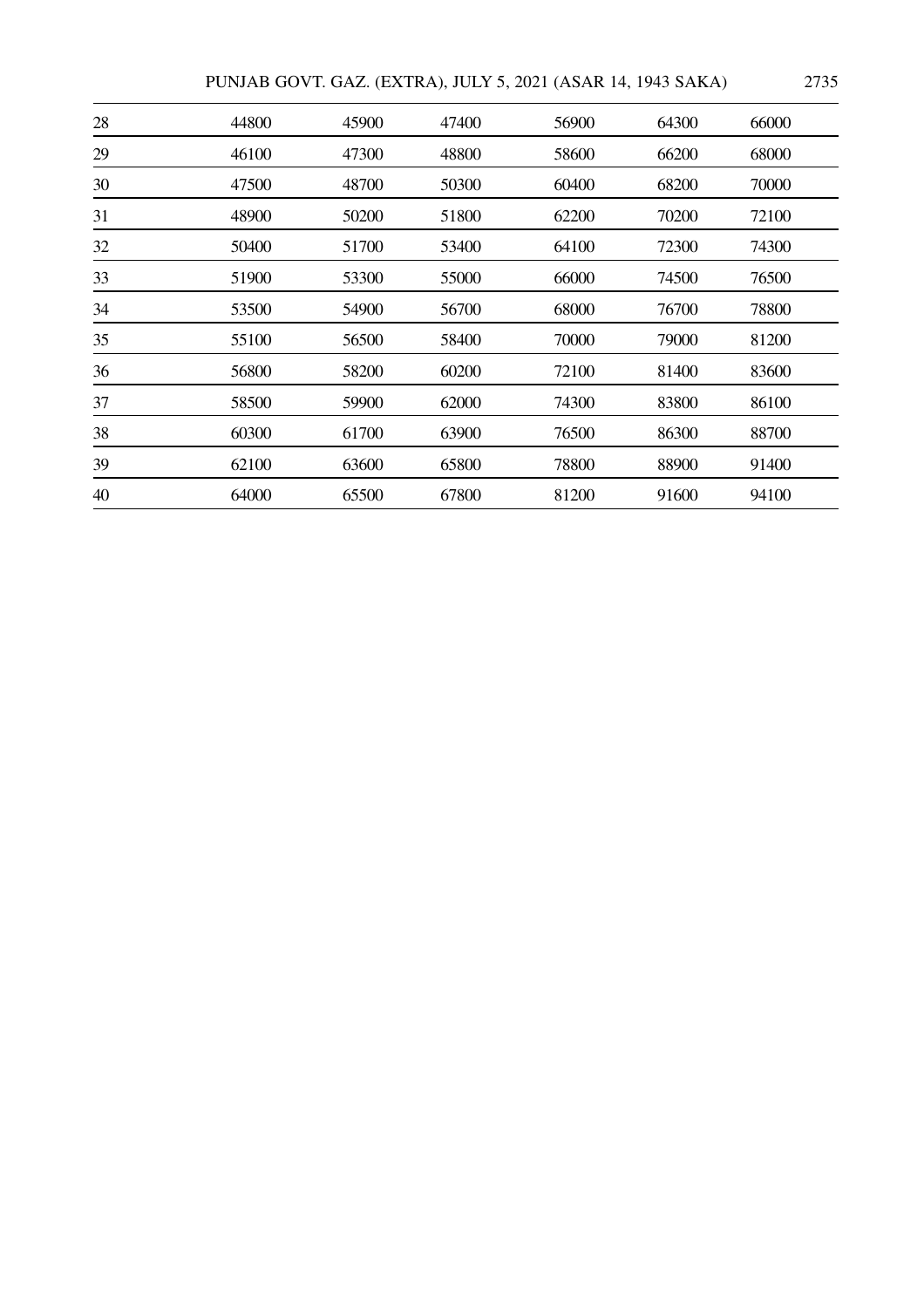| <b>Pay Band</b><br>5th PPC        |             |             |          |          | 10300-34800 (PB-3) |          |          |             |             |
|-----------------------------------|-------------|-------------|----------|----------|--------------------|----------|----------|-------------|-------------|
| <b>Grade Pay</b>                  | 3200        | 3600        | 3800     | 4200     | 4400               | 4600     | 4800     | 5000        | 5400        |
| <b>Initial Pay</b>                | 13500       | 14430       | 14590    | 16290    | 17420              | 18030    | 18250    | 18450       | 20300       |
| Group                             | $\mathbf C$ | $\mathbf C$ | $\bf{B}$ | $\bf{B}$ | $\bf{B}$           | $\bf{B}$ | $\bf{B}$ | $\mathbf A$ | $\mathbf A$ |
| <b>Index</b>                      | 2.64        | 2.64        | 2.64     | 2.64     | 2.64               | 2.64     | 2.64     | 2.64        | 2.64        |
| Level as<br>per 6th<br><b>PPC</b> | 9           | 10          | 11       | 12       | 13                 | 14       | 15       | 16          | 17          |
| $\mathbf{1}$                      | 35600       | 38100       | 38500    | 43000    | 46000              | 47600    | 48200    | 48700       | 53600       |
| $\overline{c}$                    | 36700       | 39200       | 39700    | 44300    | 47400              | 49000    | 49600    | 50200       | 55200       |
| 3                                 | 37800       | 40400       | 40900    | 45600    | 48800              | 50500    | 51100    | 51700       | 56900       |
| $\overline{4}$                    | 38900       | 41600       | 42100    | 47000    | 50300              | 52000    | 52600    | 53300       | 58600       |
| 5                                 | 40100       | 42800       | 43400    | 48400    | 51800              | 53600    | 54200    | 54900       | 60400       |
| 6                                 | 41300       | 44100       | 44700    | 49900    | 53400              | 55200    | 55800    | 56500       | 62200       |
| $\tau$                            | 42500       | 45400       | 46000    | 51400    | 55000              | 56900    | 57500    | 58200       | 64100       |
| $8\,$                             | 43800       | 46800       | 47400    | 52900    | 56700              | 58600    | 59200    | 59900       | 66000       |
| $\boldsymbol{9}$                  | 45100       | 48200       | 48800    | 54500    | 58400              | 60400    | 61000    | 61700       | 68000       |
| 10                                | 46500       | 49600       | 50300    | 56100    | 60200              | 62200    | 62800    | 63600       | 70000       |
| 11                                | 47900       | 51100       | 51800    | 57800    | 62000              | 64100    | 64700    | 65500       | 72100       |
| 12                                | 49300       | 52600       | 53400    | 59500    | 63900              | 66000    | 66600    | 67500       | 74300       |
| 13                                | 50800       | 54200       | 55000    | 61300    | 65800              | 68000    | 68600    | 69500       | 76500       |
| 14                                | 52300       | 55800       | 56700    | 63100    | 67800              | 70000    | 70700    | 71600       | 78800       |
| 15                                | 53900       | 57500       | 58400    | 65000    | 69800              | 72100    | 72800    | 73700       | 81200       |
| 16                                | 55500       | 59200       | 60200    | 67000    | 71900              | 74300    | 75000    | 75900       | 83600       |
| 17                                | 57200       | 61000       | 62000    | 69000    | 74100              | 76500    | 77300    | 78200       | 86100       |
| 18                                | 58900       | 62800       | 63900    | 71100    | 76300              | 78800    | 79600    | 80500       | 88700       |
| 19                                | 60700       | 64700       | 65800    | 73200    | 78600              | 81200    | 82000    | 82900       | 91400       |
| 20                                | 62500       | 66600       | 67800    | 75400    | 81000              | 83600    | 84500    | 85400       | 94100       |
| 21                                | 64400       | 68600       | 69800    | 77700    | 83400              | 86100    | 87000    | 88000       | 96900       |
| 22                                | 66300       | 70700       | 71900    | 80000    | 85900              | 88700    | 89600    | 90600       | 99800       |
| 23                                | 68300       | 72800       | 74100    | 82400    | 88500              | 91400    | 92300    | 93300       | 102800      |
| 24                                | 70300       | 75000       | 76300    | 84900    | 91200              | 94100    | 95100    | 96100       | 105900      |
| 25                                | 72400       | 77300       | 78600    | 87400    | 93900              | 96900    | 98000    | 99000       | 109100      |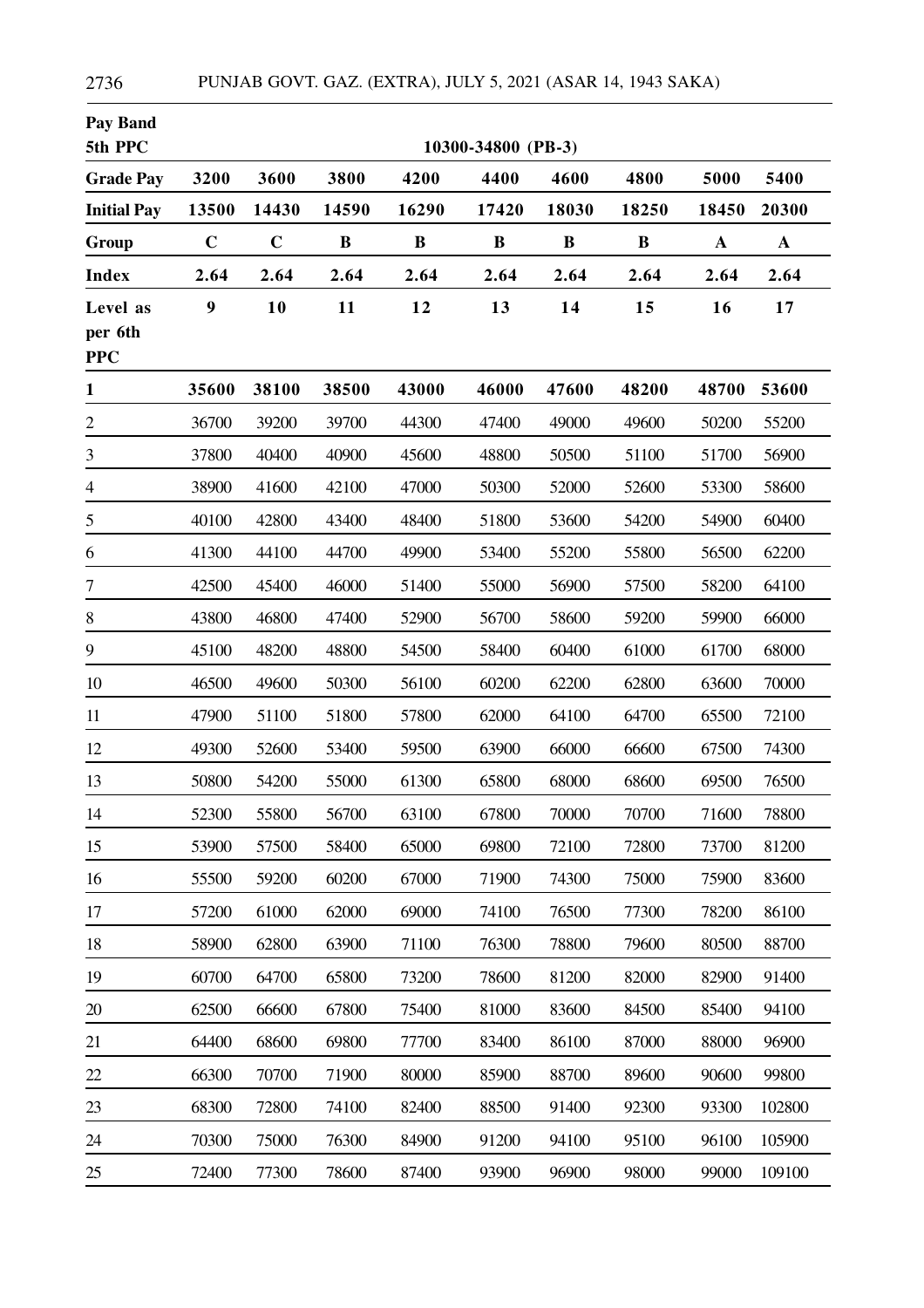|  | PUNJAB GOVT. GAZ. (EXTRA), JULY 5, 2021 (ASAR 14, 1943 SAKA) |  |  |  | 2737 |
|--|--------------------------------------------------------------|--|--|--|------|
|--|--------------------------------------------------------------|--|--|--|------|

| 26 | 74600  | 79600  | 81000  | 90000  | 96700  | 99800  | 100900 | 102000 | 112400 |
|----|--------|--------|--------|--------|--------|--------|--------|--------|--------|
| 27 | 76800  | 82000  | 83400  | 92700  | 99600  | 102800 | 103900 | 105100 | 115800 |
| 28 | 79100  | 84500  | 85900  | 95500  | 102600 | 105900 | 107000 | 108300 | 119300 |
| 29 | 81500  | 87000  | 88500  | 98400  | 105700 | 109100 | 110200 | 111500 | 122900 |
| 30 | 83900  | 89600  | 91200  | 101400 | 108900 | 112400 | 113500 | 114800 | 126600 |
| 31 | 86400  | 92300  | 93900  | 104400 | 112200 | 115800 | 116900 | 118200 | 130400 |
| 32 | 89000  | 95100  | 96700  | 107500 | 115600 | 119300 | 120400 | 121700 | 134300 |
| 33 | 91700  | 98000  | 99600  | 110700 | 119100 | 122900 | 124000 | 125400 | 138300 |
| 34 | 94500  | 100900 | 102600 | 114000 | 122700 | 126600 | 127700 | 129200 | 142400 |
| 35 | 97300  | 103900 | 105700 | 117400 | 126400 | 130400 | 131500 | 133100 | 146700 |
| 36 | 100200 | 107000 | 108900 | 120900 | 130200 | 134300 | 135400 | 137100 | 151100 |
| 37 | 103200 | 110200 | 112200 | 124500 | 134100 | 138300 | 139500 | 141200 | 155600 |
| 38 | 106300 | 113500 | 115600 | 128200 | 138100 | 142400 | 143700 | 145400 | 160300 |
| 39 | 109500 | 116900 | 119100 | 132000 | 142200 | 146700 | 148000 | 149800 | 165100 |
| 40 | 112800 | 120400 | 122700 | 136000 | 146500 | 151100 | 152400 | 154300 | 170100 |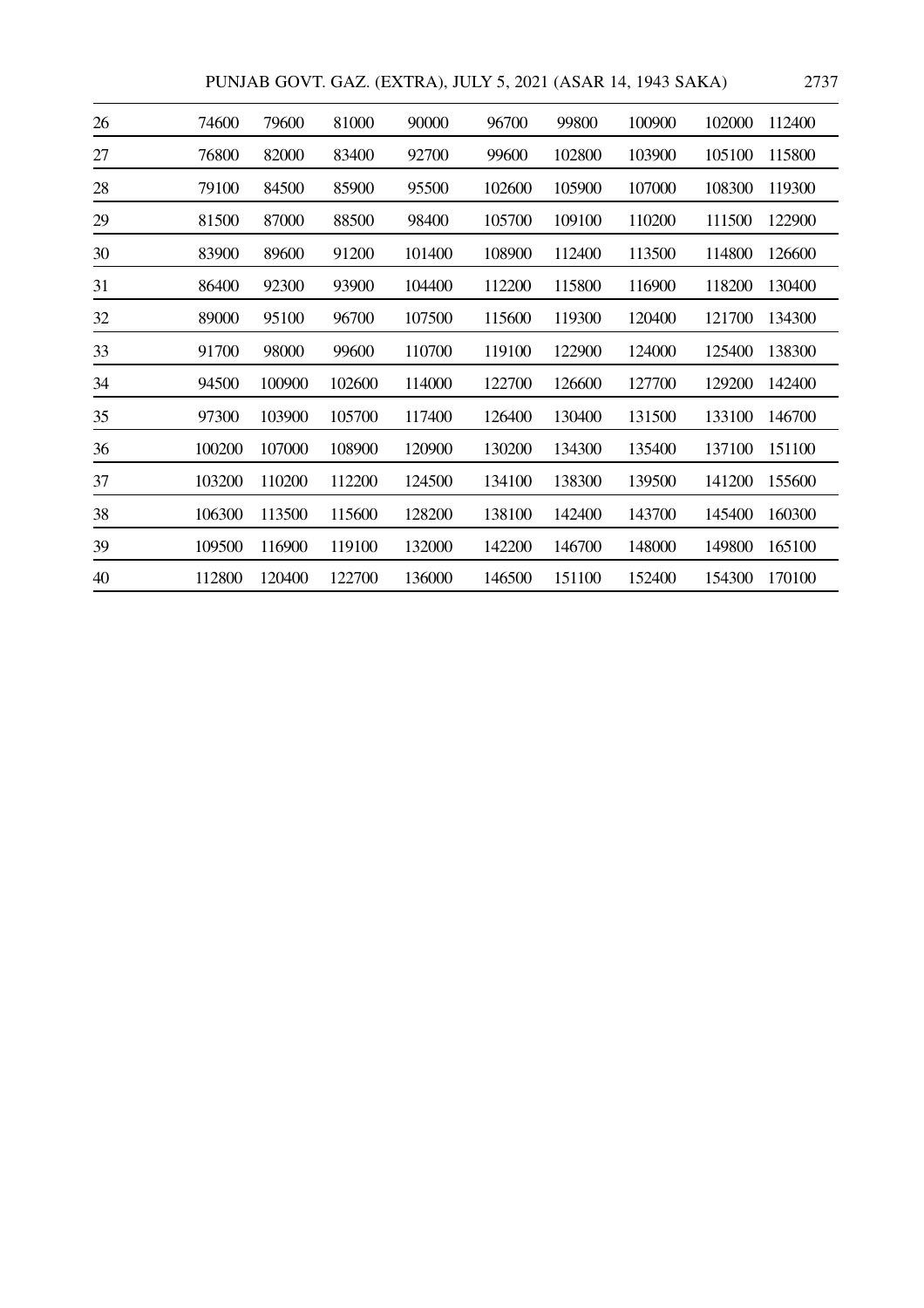| <b>Pay Band</b><br>5th PPC |             |             |             |             | 15600-39100 (PB-4) |                  |             |             |             |
|----------------------------|-------------|-------------|-------------|-------------|--------------------|------------------|-------------|-------------|-------------|
| <b>Grade Pay</b>           | 5400        | 5700        | 6000        | 6600        | 7400               | 7600             | 7800        | 8200        | 8400        |
| <b>Initial Pay</b>         | 21000       | 22820       | 24140       | 25250       | 31120              | 31320            | 34260       | 40130       | 43070       |
| Group                      | $\mathbf A$ | $\mathbf A$ | $\mathbf A$ | $\mathbf A$ | $\mathbf A$        | $\boldsymbol{A}$ | $\mathbf A$ | $\mathbf A$ | $\mathbf A$ |
| <b>Index</b>               | 2.67        | 2.67        | 2.67        | 2.67        | 2.67               | 2.67             | 2.67        | 2.67        | 2.67        |
| Level as<br>per 6th PPC    | 18          | 19          | 20          | 21          | 22                 | 23               | 24          | 25          | 26          |
| $\mathbf{1}$               | 56100       | 60900       | 64500       | 67400       | 83100              | 83600            | 91500       | 107100      | 115000      |
| $\overline{c}$             | 57800       | 62700       | 66400       | 69400       | 85600              | 86100            | 94200       | 110300      | 118500      |
| $\overline{\mathbf{3}}$    | 59500       | 64600       | 68400       | 71500       | 88200              | 88700            | 97000       | 113600      | 122100      |
| $\overline{4}$             | 61300       | 66500       | 70500       | 73600       | 90800              | 91400            | 99900       | 117000      | 125800      |
| 5                          | 63100       | 68500       | 72600       | 75800       | 93500              | 94100            | 102900      | 120500      | 129600      |
| 6                          | 65000       | 70600       | 74800       | 78100       | 96300              | 96900            | 106000      | 124100      | 133500      |
| 7                          | 67000       | 72700       | 77000       | 80400       | 99200              | 99800            | 109200      | 127800      | 137500      |
| $\,$ 8 $\,$                | 69000       | 74900       | 79300       | 82800       | 102200             | 102800           | 112500      | 131600      | 141600      |
| 9                          | 71100       | 77100       | 81700       | 85300       | 105300             | 105900           | 115900      | 135500      | 145800      |
| 10                         | 73200       | 79400       | 84200       | 87900       | 108500             | 109100           | 119400      | 139600      | 150200      |
| 11                         | 75400       | 81800       | 86700       | 90500       | 111800             | 112400           | 123000      | 143800      | 154700      |
| 12                         | 77700       | 84300       | 89300       | 93200       | 115200             | 115800           | 126700      | 148100      | 159300      |
| 13                         | 80000       | 86800       | 92000       | 96000       | 118700             | 119300           | 130500      | 152500      | 164100      |
| 14                         | 82400       | 89400       | 94800       | 98900       | 122300             | 122900           | 134400      | 157100      | 169000      |
| 15                         | 84900       | 92100       | 97600       | 101900      | 126000             | 126600           | 138400      | 161800      | 174100      |
| 16                         | 87400       | 94900       | 100500      | 105000      | 129800             | 130400           | 142600      | 166700      | 179300      |
| 17                         | 90000       | 97700       | 103500      | 108200      | 133700             | 134300           | 146900      | 171700      | 184700      |
| 18                         | 92700       | 100600      | 106600      | 111400      | 137700             | 138300           | 151300      | 176900      | 190200      |
| 19                         | 95500       | 103600      | 109800      | 114700      | 141800             | 142400           | 155800      | 182200      | 195900      |
| 20                         | 98400       | 106700      | 113100      | 118100      | 146100             | 146700           | 160500      | 187700      | 201800      |
| 21                         | 101400      | 109900      | 116500      | 121600      | 150500             | 151100           | 165300      | 193300      | 207900      |
| 22                         | 104400      | 113200      | 120000      | 125200      | 155000             | 155600           | 170300      | 199100      |             |
| 23                         | 107500      | 116600      | 123600      | 129000      | 159700             | 160300           | 175400      | 205100      |             |
| 24                         | 110700      | 120100      | 127300      | 132900      | 164500             | 165100           | 180700      |             |             |
| 25                         | 114000      | 123700      | 131100      | 136900      | 169400             | 170100           | 186100      |             |             |
| 26                         | 117400      | 127400      | 135000      | 141000      | 174500             | 175200           | 191700      |             |             |
| 27                         | 120900      | 131200      | 139100      | 145200      | 179700             | 180500           | 197500      |             |             |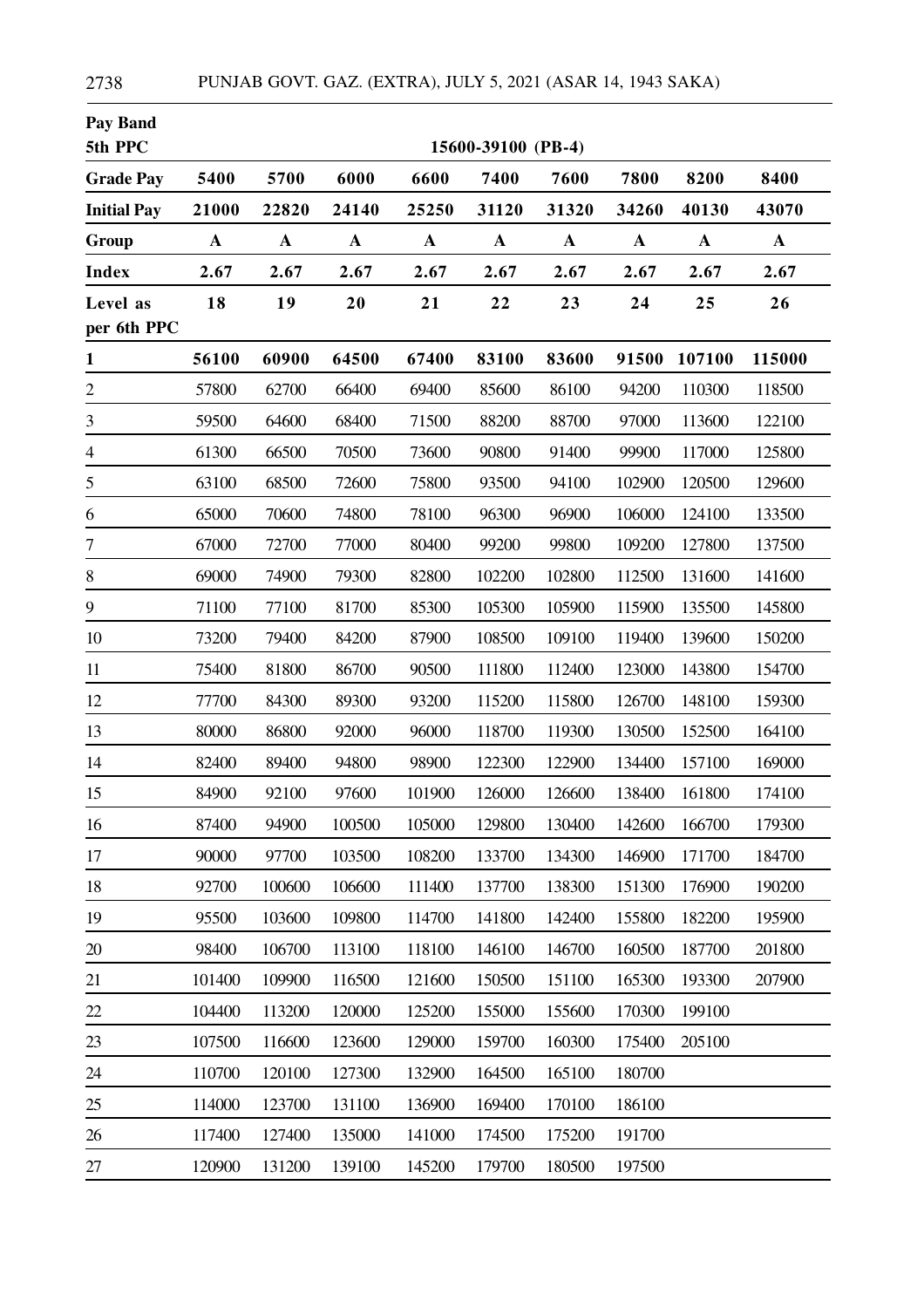PUNJAB GOVT. GAZ. (EXTRA), JULY 5, 2021 (ASAR 14, 1943 SAKA) 2739

| 28 | 124500 | 135100 | 143300 | 149600 | 185100 | 185900 | 203400 |
|----|--------|--------|--------|--------|--------|--------|--------|
| 29 | 128200 | 139200 | 147600 | 154100 | 190700 | 191500 |        |
| 30 | 132000 | 143400 | 152000 | 158700 | 196400 | 197200 |        |
| 31 | 136000 | 147700 | 156600 | 163500 | 202300 | 203100 |        |
| 32 | 140100 | 152100 | 161300 | 168400 |        |        |        |
| 33 | 144300 | 156700 | 166100 | 173500 |        |        |        |
| 34 | 148600 | 161400 | 171100 | 178700 |        |        |        |
| 35 | 153100 | 166200 | 176200 | 184100 |        |        |        |
| 36 | 157700 | 171200 | 181500 | 189600 |        |        |        |
| 37 | 162400 | 176300 | 186900 | 195300 |        |        |        |
| 38 | 167300 | 181600 | 192500 | 201200 |        |        |        |
| 39 | 172300 | 187000 | 198300 |        |        |        |        |
| 40 | 177500 | 192600 |        |        |        |        |        |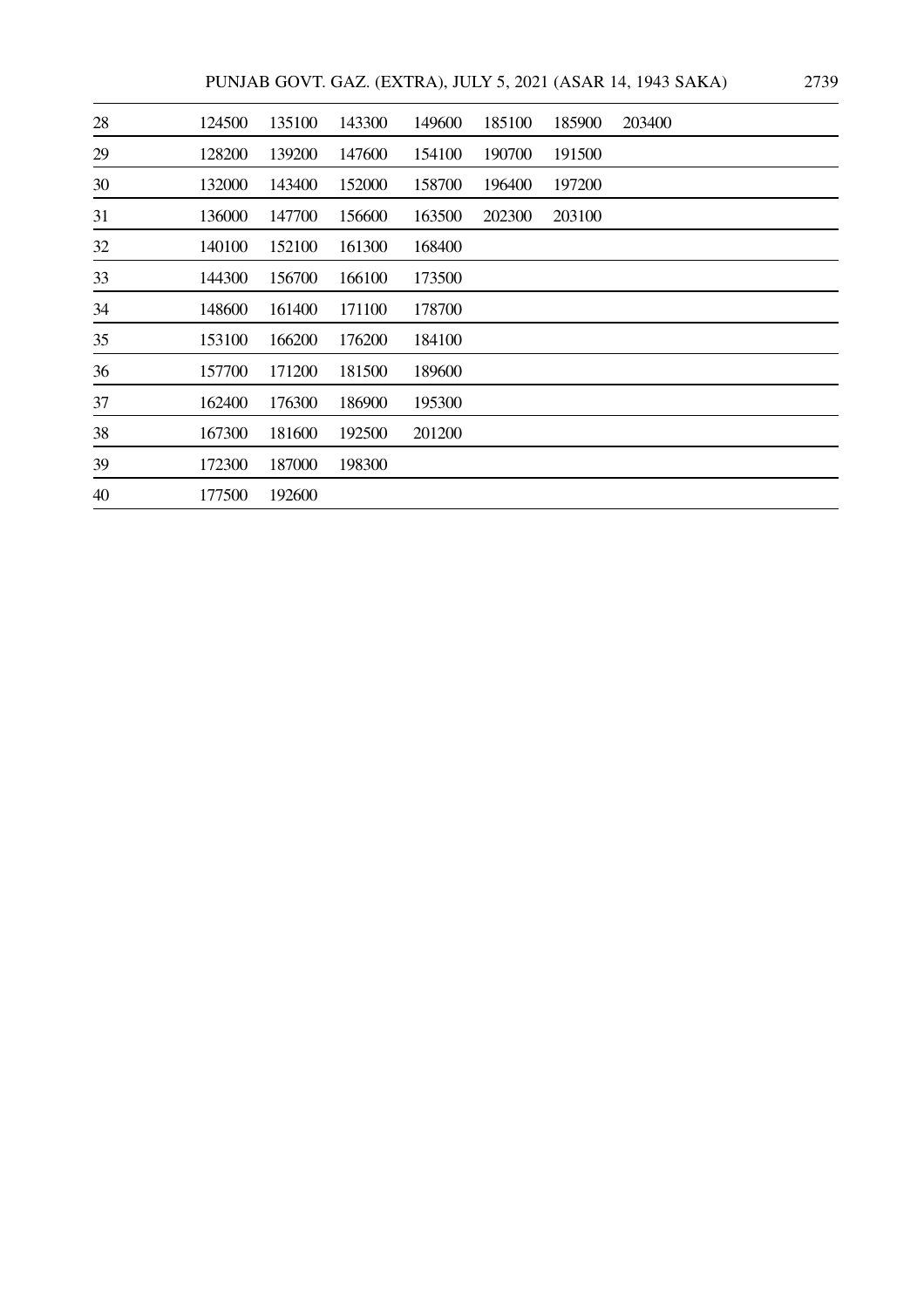| <b>Pay Band</b><br>5th PPC |              |              | 37400-67000 (PB-5) |              |              |
|----------------------------|--------------|--------------|--------------------|--------------|--------------|
| <b>Grade Pay</b>           | 8600         | 8700         | 8800               | 8900         | 10000        |
| <b>Initial Pay</b>         | 46000        | 46100        | 46200              | 48590        | 54700        |
| Group                      | $\mathbf{A}$ | $\mathbf{A}$ | $\mathbf{A}$       | $\mathbf{A}$ | $\mathbf{A}$ |
| <b>Index</b>               | 2.67         | 2.67         | 2.67               | 2.67         | 2.72         |
| Level as per<br>6th PPC    | 27           | 28           | 29                 | 30           | 31           |
| $\mathbf{1}$               | 122800       | 123100       | 123400             | 129700       | 148800       |
| $\overline{c}$             | 126500       | 126800       | 127100             | 133600       | 153300       |
| $\mathfrak{Z}$             | 130300       | 130600       | 130900             | 137600       | 157900       |
| $\overline{4}$             | 134200       | 134500       | 134800             | 141700       | 162600       |
| 5                          | 138200       | 138500       | 138800             | 146000       | 167500       |
| 6                          | 142300       | 142700       | 143000             | 150400       | 172500       |
| $\boldsymbol{7}$           | 146600       | 147000       | 147300             | 154900       | 177700       |
| 8                          | 151000       | 151400       | 151700             | 159500       | 183000       |
| 9                          | 155500       | 155900       | 156300             | 164300       | 188500       |
| 10                         | 160200       | 160600       | 161000             | 169200       | 194200       |
| 11                         | 165000       | 165400       | 165800             | 174300       | 200000       |
| 12                         | 170000       | 170400       | 170800             | 179500       | 206000       |
| 13                         | 175100       | 175500       | 175900             | 184900       | 212200       |
| 14                         | 180400       | 180800       | 181200             | 190400       | 218600       |
| 15                         | 185800       | 186200       | 186600             | 196100       |              |
| 16                         | 191400       | 191800       | 192200             | 202000       |              |
| 17                         | 197100       | 197600       | 198000             | 208100       |              |
| 18                         | 203000       | 203500       | 203900             | 214300       |              |
| 19                         | 209100       | 209600       | 210000             |              |              |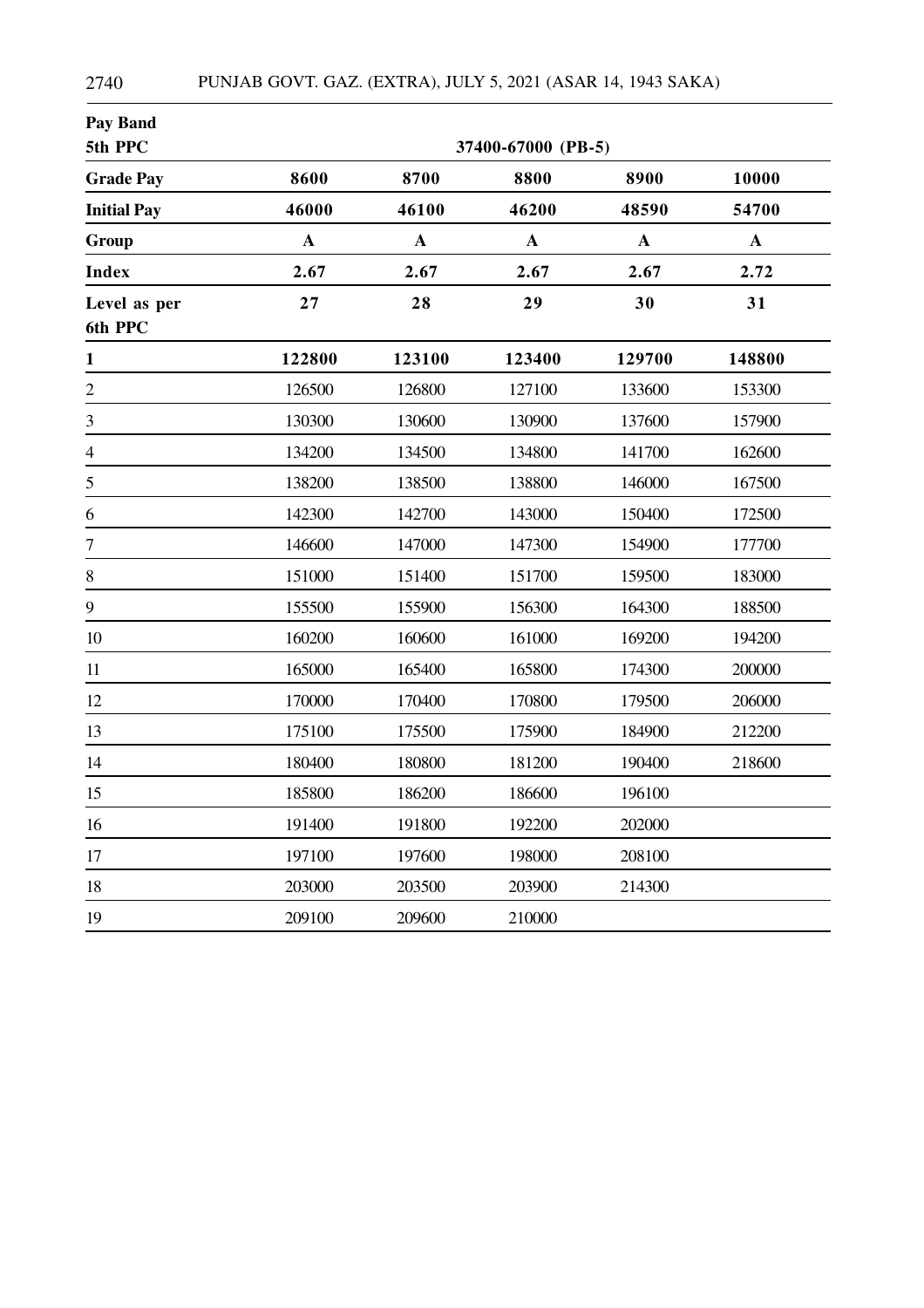# **[See rule 7 (I) (a)]**

A Government Employee drawing Basic Pay on 31.12.2015 of Rs.55040/- (46340+8700)

|                |                                                                                                                              | $\mu$ , $\mu$ is the revised in 2011). |                            |             |  |
|----------------|------------------------------------------------------------------------------------------------------------------------------|----------------------------------------|----------------------------|-------------|--|
| $\mathbf{1}$   | <b>Existing Pay Band</b>                                                                                                     | $PB - 5$<br>$(37400 - 67000)$          | Pay Band<br>$(5th$ PPC $)$ | 37400-67000 |  |
| $\overline{2}$ | <b>Existing Grade Pay</b>                                                                                                    | 8700                                   | <b>Grade Pay</b>           | 8700        |  |
| 3              | <b>Existing Basic Pay</b>                                                                                                    | 55040                                  | Level (6th PPC)            | 28          |  |
|                | (Pay in Pay Band +<br>Grade Pay) (31.12.2015)                                                                                | $(46340+8700)$                         | Cell 1                     | 123100      |  |
| $\overline{4}$ | Pay after multiplication                                                                                                     | 142553.60                              | Cell <sub>2</sub>          | 126800      |  |
|                | by factor of $2.59$ (55040 $*2.59$ )                                                                                         | (Rounded-off to<br>142554)             | Cell <sub>5</sub>          | 138500      |  |
| 5              | Level Corresponding to<br>Grade Pay 8700                                                                                     | Level-28                               | Cell 6                     | 142700      |  |
| 6              | Revised pay in Pay Matrix<br>(either equal to or next higher<br>to $142554$ in Level 28 as per<br>Rule 7-V) as on 01.01.2016 | Rs. 142700                             | Cell <sub>7</sub>          | 147000      |  |

(pay not re-revised in 2011):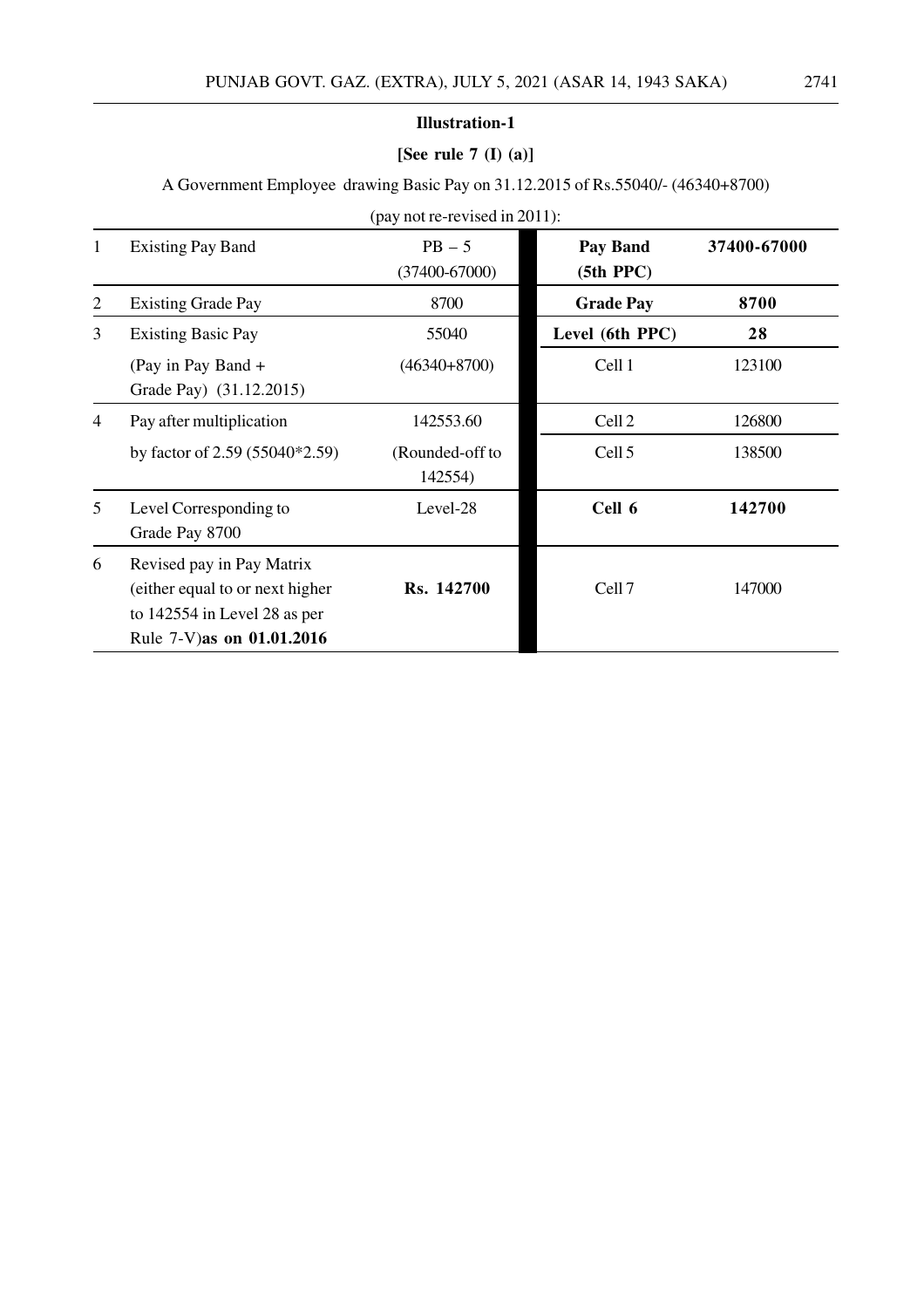#### **[See Rule 7 (I) (b) (iii)]**

A Government employee was appointed on 01.09.2013 in the scale of 10300-34800 +3200

Grade Pay (pay re-revised in 2011):

|                | Date of Joining                                     | 01.09.2013                                     |  |
|----------------|-----------------------------------------------------|------------------------------------------------|--|
| 2              | Pay Band as per 5th PPC                             | PB-2 (5910-20200)                              |  |
| 3              | Grade Pay as per 5th PPC                            | 1900                                           |  |
| $\overline{4}$ | Pay Band after re-revision in the year 2011         | PB-2 (5910-20200)<br>PB-3(10300-34800)         |  |
|                | Grade Pay after re-revision in the year 2011        | 2400 as on 01.10.2011<br>3200 as on 01.12.2011 |  |
| $\mathfrak b$  | Level corresponding to 1900 Grade Pay as per 6thPPC | Level -3                                       |  |

#### **Method -1: Pay drawn as on 31.12.2015**

| Date       | Pay in Pay Band                                                 | <b>Grade Pay</b> | <b>Basic Pay</b> | <b>Remarks</b>     |
|------------|-----------------------------------------------------------------|------------------|------------------|--------------------|
| 01.09.2013 | 10300                                                           | 3200             | 13500            | <b>Initial Pay</b> |
| 01.09.2014 | 10710                                                           | 3200             | 13910            | Annual Increment   |
| 01.09.2015 | 11130                                                           | 3200             | 14330            | Annual Increment   |
|            | 14330*2.25= 32242.5 rounded off to nearest Rupee i.e. Rs. 32243 |                  |                  |                    |

#### **Method -2: Notional Pay as on 31.12.2015**

| Date       | Pay in Pay Band | <b>Grade Pay</b> | <b>Basic Pay</b> | <b>Remarks</b>     |
|------------|-----------------|------------------|------------------|--------------------|
| 01.09.2013 | 5910            | 1900.            | 7810             | <b>Initial Pay</b> |
| 01.09.2014 | 6150            | 1900             | 8050             | Annual Increment   |
| 01.09.2015 | 6400            | 1900             | 8300             | Annual Increment   |

**8300\*2.59= 21497 rounded off to nearest Rupee i.e. Rs. 21497**

| If the Government employee chooses the               | Pay Band (5th PPC) | 5910-20200  |
|------------------------------------------------------|--------------------|-------------|
| multiplication factor of 2.25 as on 01.01.2016,      | <b>Grade Pay</b>   | <b>1900</b> |
| the revised pay will be fixed at level               | Level (6th PPC)    | 3           |
| corresponding to Rs.1900 Grade Pay in the Pay        | Cell 1             | 20200       |
| Matrix i.e. Level 3 [as per Rule7- $(V)$ ]           | Cell <sub>2</sub>  | 20800       |
| <b>Revised Pay in Pay Matrix</b> (either equal to or | Cell 16            | 31400       |
| next higher to Rs. $32243$ in Level 3) as            | Cell 17            | 32300       |
| on 01.01.2016:Rs. 32300                              | Cell 18            | 33300       |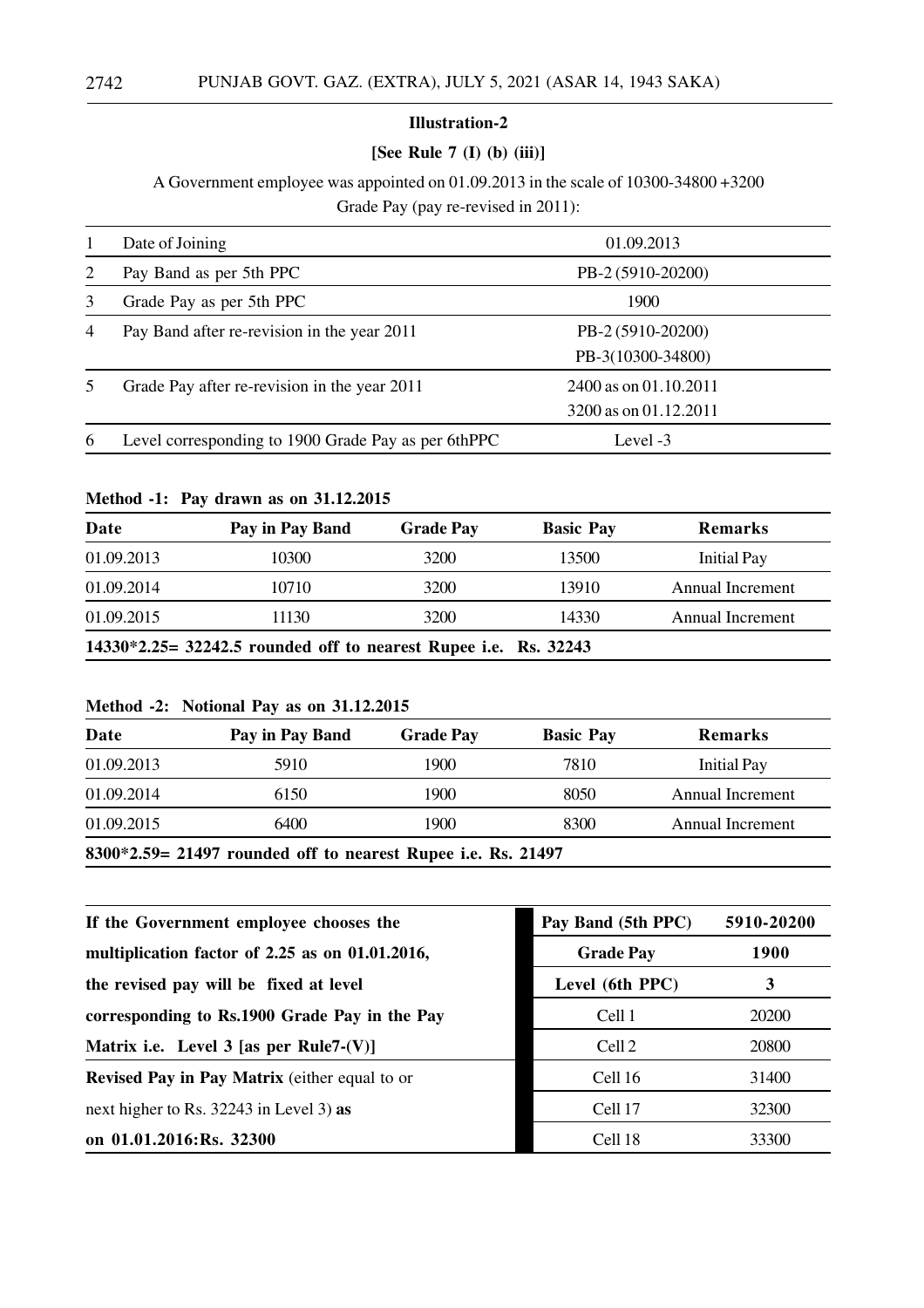# **[See Rule 7 (I) (b) (iii)]**

A Government Employee was appointed on 01.09.2013 in the scale of 10300-34800 +5000 Grade Pay (pay re-revised in 2011):

| Date of Joining                                      | 01.09.2013            |
|------------------------------------------------------|-----------------------|
| Pay Band as per 5th PPC                              | PB-3 (10300-34800)    |
| Grade Pay as per 5th PPC                             | 4400                  |
| Pay Band after re-revision in the year 2011          | PB-3 (10300-34800)    |
| Grade Pay after re-revision in the year 2011         | 5000 as on 01.12.2011 |
| Level corresponding to 4400 Grade Pay as per 6th PPC | Level $-13$           |

# **Method-1: Pay drawn as on 31.12.2015**

| Date                                                             | Pay in Pay Band | <b>Grade Pay</b> | <b>Basic Pay</b> | <b>Remarks</b>     |  |
|------------------------------------------------------------------|-----------------|------------------|------------------|--------------------|--|
| 01.09.2013                                                       | 13450           | 5000             | 18450            | <b>Initial Pay</b> |  |
| 01.09.2014                                                       | 14010           | 5000             | 19010            | Annual Increment   |  |
| 01.09.2015                                                       | 14590           | 5000             | 19590            | Annual Increment   |  |
| 19590*2.25= 44077.50 rounded off to nearest Rupee i.e. Rs. 44078 |                 |                  |                  |                    |  |

#### **Method -2: Notional Pay as on 31.12.2015**

| Date                                                             | Pay in Pay Band | <b>Grade Pay</b> | <b>Basic Pay</b> | <b>Remarks</b>     |  |
|------------------------------------------------------------------|-----------------|------------------|------------------|--------------------|--|
| 01.09.2013                                                       | 13020           | 4400             | 17420            | <b>Initial Pay</b> |  |
| 01.09.2014                                                       | 13550           | 4400             | 17950            | Annual Increment   |  |
| 01.09.2015                                                       | 14090           | 4400             | 18490            | Annual Increment   |  |
| 18490*2.59= 47889.10 rounded off to nearest Rupee i.e. Rs. 47889 |                 |                  |                  |                    |  |

| If the Government employee chooses the                    | Pay Band (5th PPC) | 10300-34800 |
|-----------------------------------------------------------|--------------------|-------------|
| multiplication factor of 2.59 as on 01.01.2016,           | <b>Grade Pay</b>   | 4400        |
| the revised pay will be fixed at level                    | Level (6th PPC)    | 13          |
| corresponding to Rs.4400 Grade Pay in the                 | Cell 1             | 46000       |
| Pay Matrix i.e. Level 13 [as per Rule7- $(V)$ ]           | Cell <sub>2</sub>  | 47400       |
| <b>Revised Pay in Pay Matrix</b> (either equal to or next | Cell 3             | 48800       |
| higher to Rs. 47889 in Level 13) as on 01.01.2016:        | Cell <sub>4</sub>  | 50300       |
| <b>Rs. 48800</b>                                          | Cell <sub>5</sub>  | 51800       |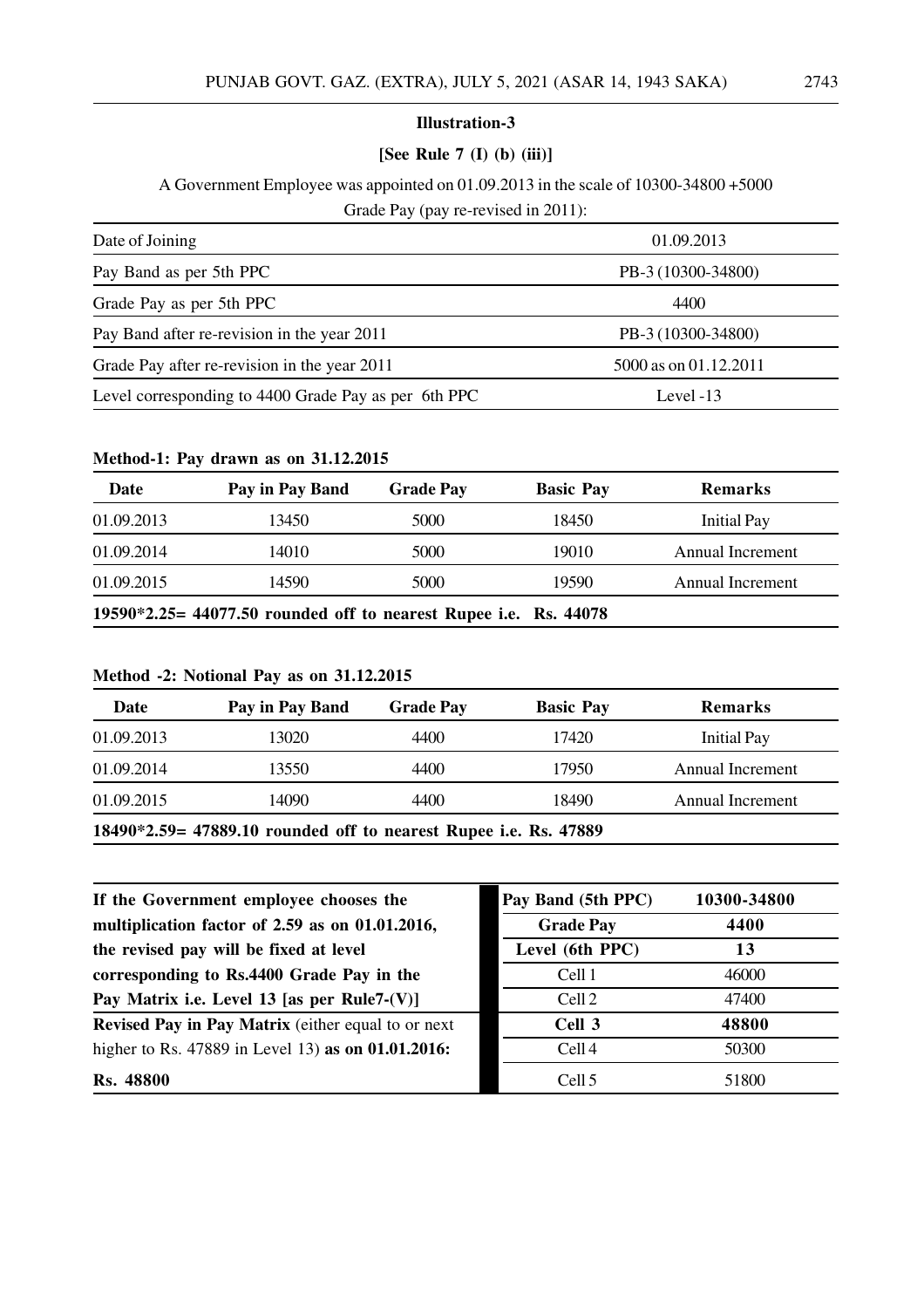# **[See Rule 7 (II) (b)]**

A Government Employee was appointed on 01.09.2016 in the scale of 15600-39100+5400 Grade Pay (Pay not re-revised in 2011) and instructions dated 15.01.2015 are not applicable.

| 1              | Pay Band as per 5th PPC                                                                                                              | $PB - 4$<br>$(15600-39100)$ | Pay Band (5th PPC) | 15600-39100 |
|----------------|--------------------------------------------------------------------------------------------------------------------------------------|-----------------------------|--------------------|-------------|
| 2              | Grade Pay as per 5th PPC                                                                                                             | 5400                        | <b>Grade Pay</b>   | 5400        |
| 3              | Initial Pay on Grade Pay 5400<br>(Pay in Pay Band + Grade Pay)                                                                       | 21000                       | Level (6th PPC)    | 18          |
| $\overline{4}$ | Multiplication of initial pay in<br>Grade Pay of 5400 i.e. 21000*2.59                                                                | 54390                       | Cell 1             | 56100       |
| 5              | Level Corresponding to<br>Grade Pay 5400                                                                                             | Level 18                    | Cell <sub>2</sub>  | 57800       |
| 6              | <b>Revised Pay in Pay Matrix</b><br>(either equal to or next higher)<br>to 54390 in Level 18 as per<br>Rule 7-V) on date of Joining. | Rs. 56100                   | Cell 3             | 59500       |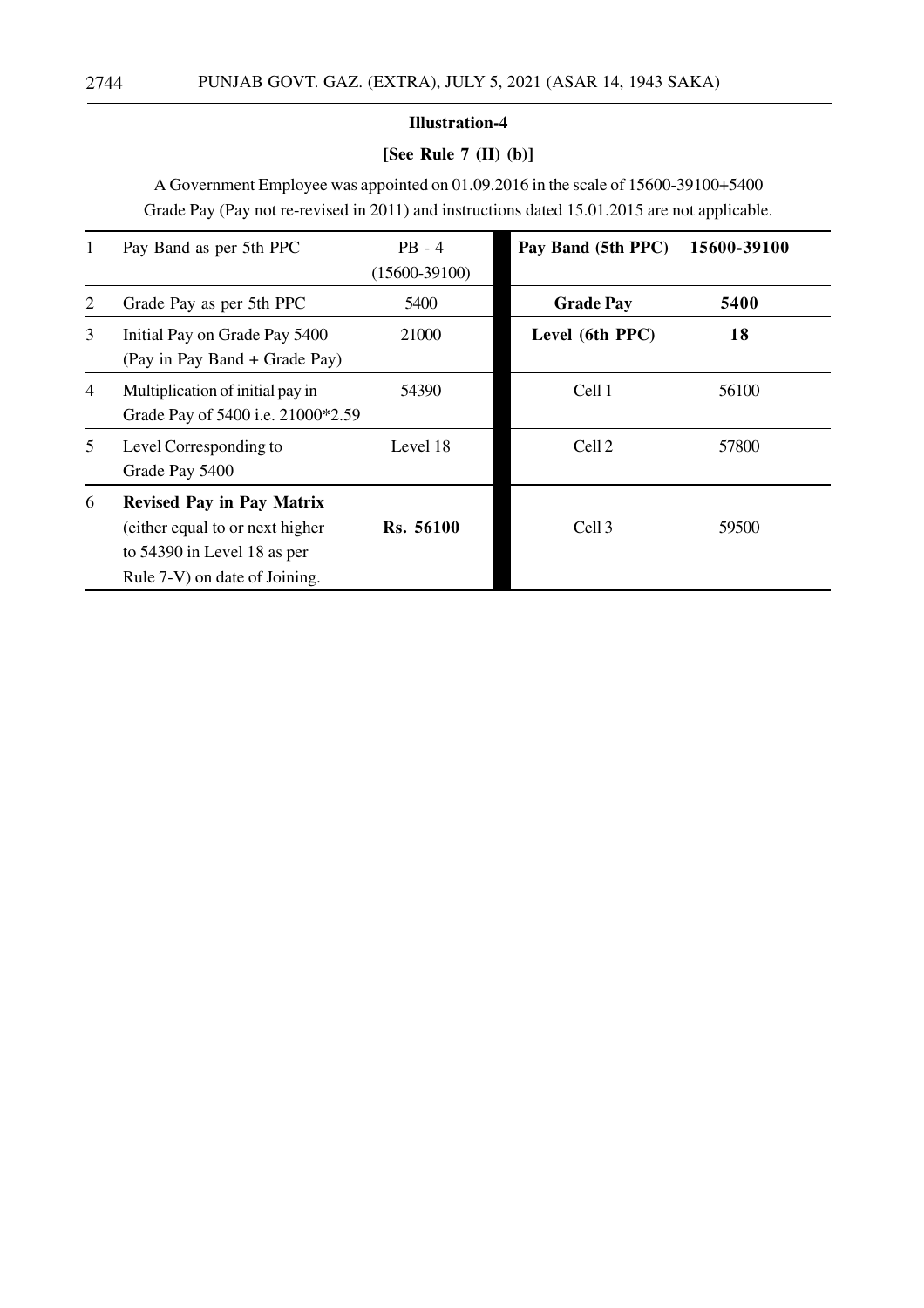# **[See Rule 7 (II) (b)]**

A Government Employee was appointed on 01.09.2016 in the scale of 15600-39100+5400 Grade Pay (Pay not re-revised in 2011) and instructions dated 15.01.2015 are applicable.

| 1      | Pay Band as per 5th PPC                                                                                                                                                | $PB - 4$<br>$(15600-39100)$ | <b>Pay Band</b><br>$(5th$ PPC $)$ | 15600-39100 |
|--------|------------------------------------------------------------------------------------------------------------------------------------------------------------------------|-----------------------------|-----------------------------------|-------------|
| 2      | Grade Pay as per 5th PPC                                                                                                                                               | 5400                        | <b>Grade Pay</b>                  | 5400        |
| 3      | Initial Pay on Grade Pay 5400                                                                                                                                          | 21000                       | Level (6th PPC)                   | 18          |
| 4      | <b>Revised fixed emoluments</b><br>as on $01.09.2016$ (during the<br>probation period and any<br>extensions thereof) $(15600*2.59)$                                    | Rs. 40404                   | Cell 1                            | 56100       |
| 5      | Multiplication of initial pay in Grade<br>Pay of 5400 (on completion of<br>probation) $(21000*2.59)$                                                                   | 54390                       | Cell <sub>2</sub>                 | 57800       |
| 6      | Level Corresponding to Grade Pay 5400                                                                                                                                  | Level 18                    | Cell <sub>3</sub>                 | 59500       |
| $\tau$ | Revised Pay in Pay Matrix (either<br>equal to or next higher to Rs. 54390 in<br>Level 18 as per proviso under rule $7-(V)$<br>after successful completion of probation | Rs. 56100                   | Cell <sub>4</sub>                 | 61300       |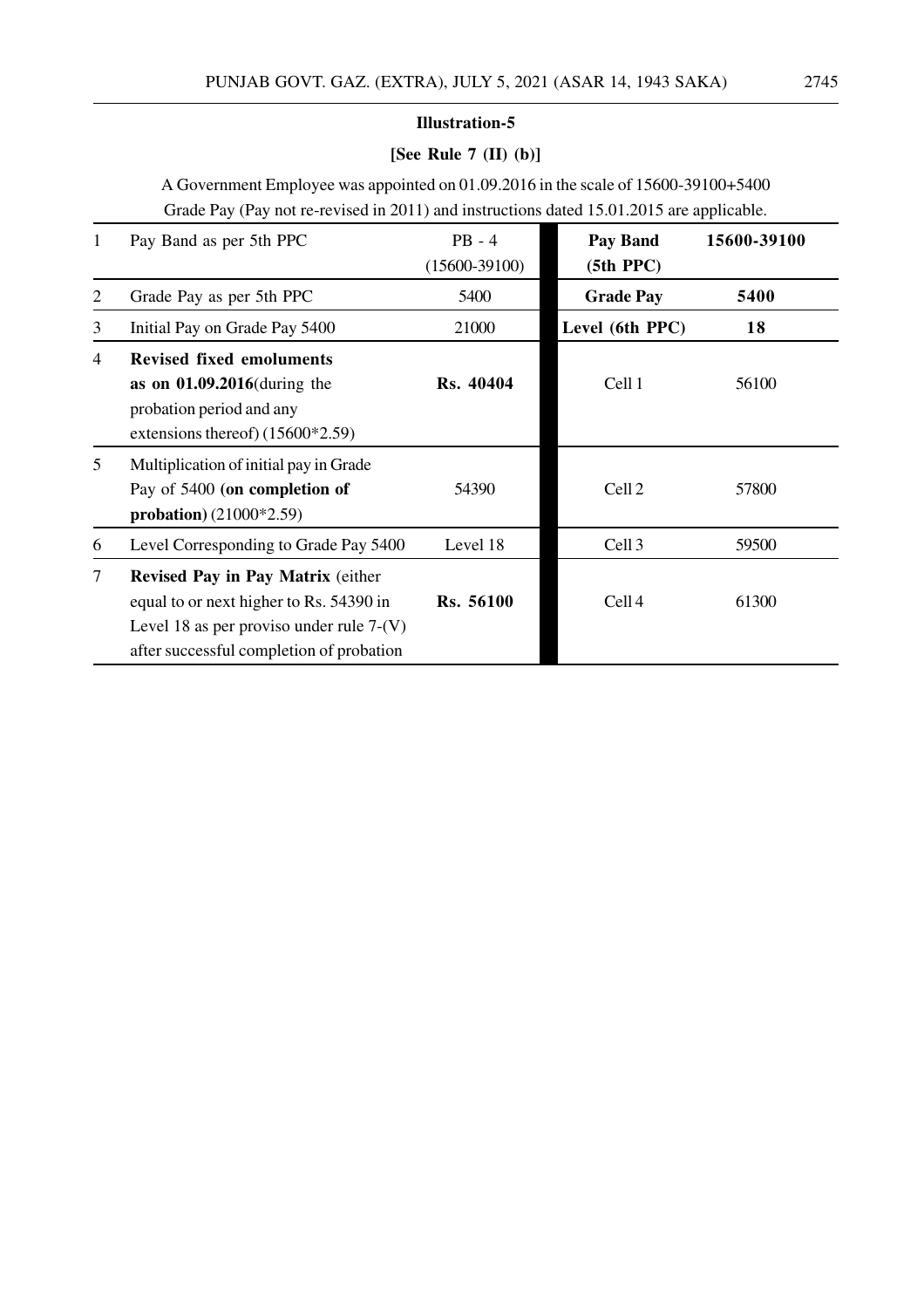#### [See Rule  $7$  (II) (c) (iii)]

A Government Employee was appointed on 01.09.2016 in the scale of 10300-34800 +3200 Grade Pay (Pay re-revised in 2011) and instructions dated 15.01.2015 are not applicable

|                | Date of Joining                                      | 01.09.2016                                     |
|----------------|------------------------------------------------------|------------------------------------------------|
| 2              | Pay Band as per 5thPPC                               | PB-2 (5910-20200)                              |
| 3              | Grade Pay as per 5th PPC                             | 1900                                           |
| $\overline{4}$ | Pay Band after re-revision in the year 2011          | PB-2 (5910-20200)<br>PB-3(10300-34800)         |
| 5              | Grade Pay after re-revision in the year 2011         | 2400 as on 01.10.2011<br>3200 as on 01.12.2011 |
| 6              | Initial Pay on Grade Pay 1900                        | 7810                                           |
| 7              | Initial Pay on Grade Pay 3200                        | 13500                                          |
| 8              | Level corresponding to 1900 Grade Pay as per 6th PPC | Level $-3$                                     |

#### **Step-1 Selection of Multiplier Factor:**

**Method-1** Multiplication of Initial Pay in Grade Pay 3200 i.e. 13500\*2.25=Rs. 30375

**Method-2** Multiplication of Initial Pay in Grade Pay 1900 i.e. 7810\*2.59= 20227.90 rounded off to nearest Rupee i.e. Rs. 20228

| Step-2 If the Government employee                 | Pay Band (5th PPC) | 5910-20200 |
|---------------------------------------------------|--------------------|------------|
| chooses the multiplication factor of 2.25 as      | <b>Grade Pay</b>   | 1900       |
| on 01.09.2016, the revised pay will be fixed at   | Level (6th PPC)    | 3          |
| level corresponding to Rs.1900 Grade Pay in       | Cell 1             | 20200      |
| the Pay Matrix i.e. Level $3$ [as per Rule7-(V)]  | Cell <sub>2</sub>  | 20800      |
| Revised Pay in Pay Matrix (either equal<br>Step-3 | Cell 14            | 29600      |
| to or next higher to Rs. 30375 in Level 3 as per  | Cell 15            | 30500      |
| Rule 7-V) as on 01.09.2016: Rs. 30500             | Cell 16            | 31400      |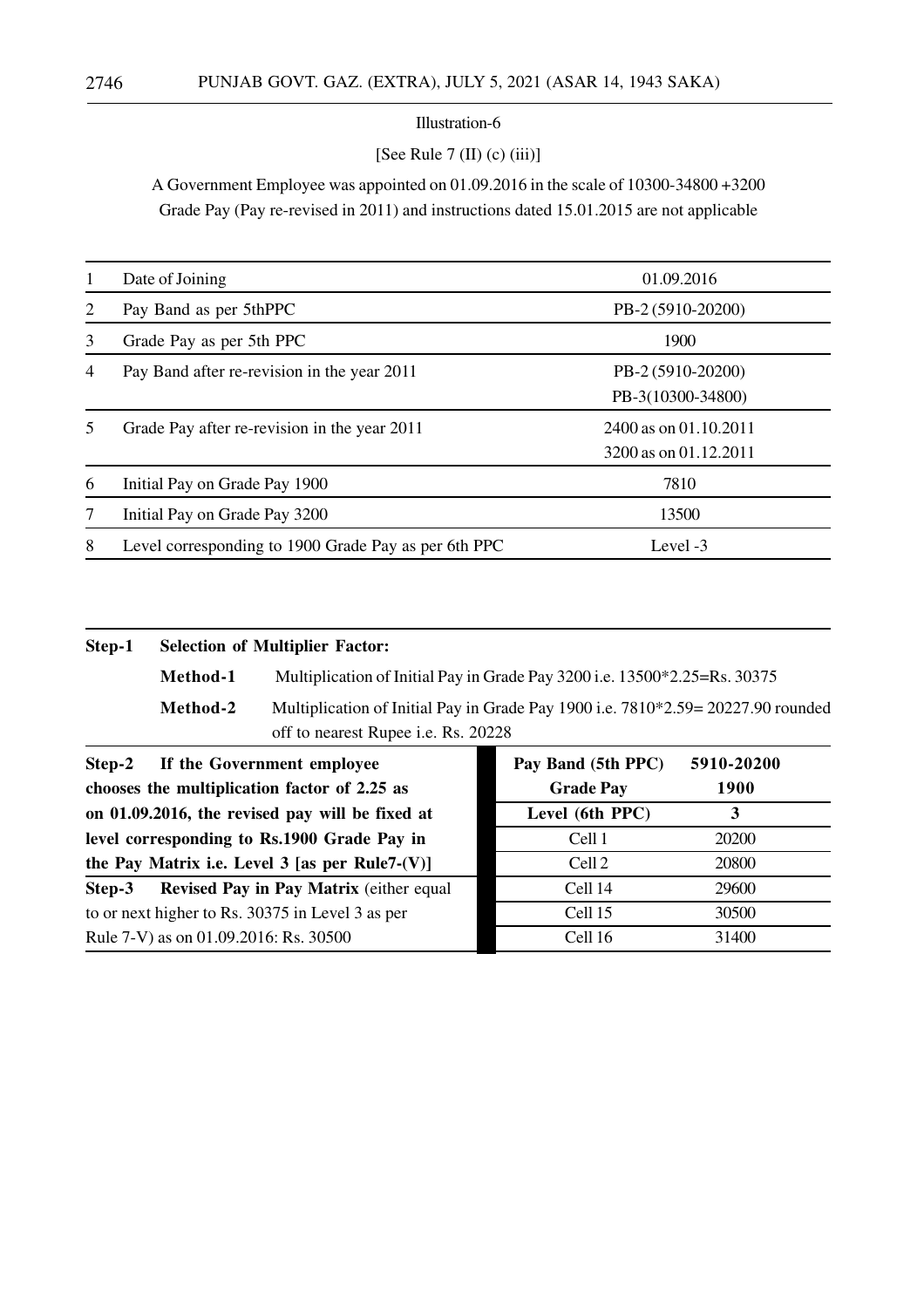# **[See Rule 7 (II) (c) (iii)]**

A Government Employee was appointed on 01.09.2016 in the scale of 10300-34800 +5000 Grade Pay (Pay Scale re-revised in 2011) and instructions dated 15.01.2015 are not applicable.

| $\mathbf{1}$             | Date of Joining                                                                                                                              |  |                                                                                                                                                                              | 01.09.2016        |  |
|--------------------------|----------------------------------------------------------------------------------------------------------------------------------------------|--|------------------------------------------------------------------------------------------------------------------------------------------------------------------------------|-------------------|--|
| $\overline{c}$           | Pay Band as per 5th PPC                                                                                                                      |  |                                                                                                                                                                              | PB-3(10300-34800) |  |
| 3                        | Grade Pay as per 5th PPC                                                                                                                     |  | 4400                                                                                                                                                                         |                   |  |
| $\overline{\mathcal{A}}$ | Pay Band after re-revision in the year 2011                                                                                                  |  |                                                                                                                                                                              | PB-3(10300-34800) |  |
| 5                        | Grade Pay after re-revision in the year 2011                                                                                                 |  | 5000 as on 01.12.2011                                                                                                                                                        |                   |  |
| 6                        | Initial Pay on Grade Pay 4400                                                                                                                |  |                                                                                                                                                                              | 17420             |  |
| 7                        | Initial Pay on Grade Pay 5000                                                                                                                |  |                                                                                                                                                                              | 18450             |  |
| 8                        | Level corresponding to 4400 Grade Pay as per 6th PPC                                                                                         |  |                                                                                                                                                                              | Level -13         |  |
| Step-1                   | <b>Selection of Multiplier Factor:</b><br>Method-1<br>to nearest Rupee i.e. Rs.41513<br>Method-2<br>to nearest Rupee i.e. Rs. 45118          |  | Multiplication of Initial Pay in Grade Pay 5000 i.e. 18450*2.25=41512.50 rounded-off<br>Multiplication of Initial Pay in Grade Pay 4400 i.e. 17420*2.59=45117.80 rounded-off |                   |  |
| Step-2                   | If the Government employee chooses the                                                                                                       |  | Pay Band (5th PPC)                                                                                                                                                           | 10300-34800       |  |
|                          | multiplication factor of 2.59 as on 01.09.                                                                                                   |  | <b>Grade Pay</b>                                                                                                                                                             | 4400              |  |
|                          | 2016, the revised pay will be fixed at level<br>corresponding to Rs.4400 Grade Pay in the<br>Pay Matrix i.e. Level 13 [as per Rule7- $(V)$ ] |  | Level (6th PPC)                                                                                                                                                              | 13                |  |
| Step-3                   | Revised Pay in Pay Matrix (either equal to or                                                                                                |  | Cell 1                                                                                                                                                                       | 46000             |  |
|                          | next higher to Rs. 45118 in Level 13 as per                                                                                                  |  | Cell <sub>2</sub>                                                                                                                                                            | 47400             |  |
|                          | Rule 7-V) as on 01.09.2016: Rs.46000                                                                                                         |  | Cell <sub>3</sub>                                                                                                                                                            | 48800             |  |
|                          |                                                                                                                                              |  | Cell <sub>4</sub>                                                                                                                                                            | 50300             |  |
|                          |                                                                                                                                              |  | Cell <sub>5</sub>                                                                                                                                                            | 51800             |  |
|                          |                                                                                                                                              |  |                                                                                                                                                                              |                   |  |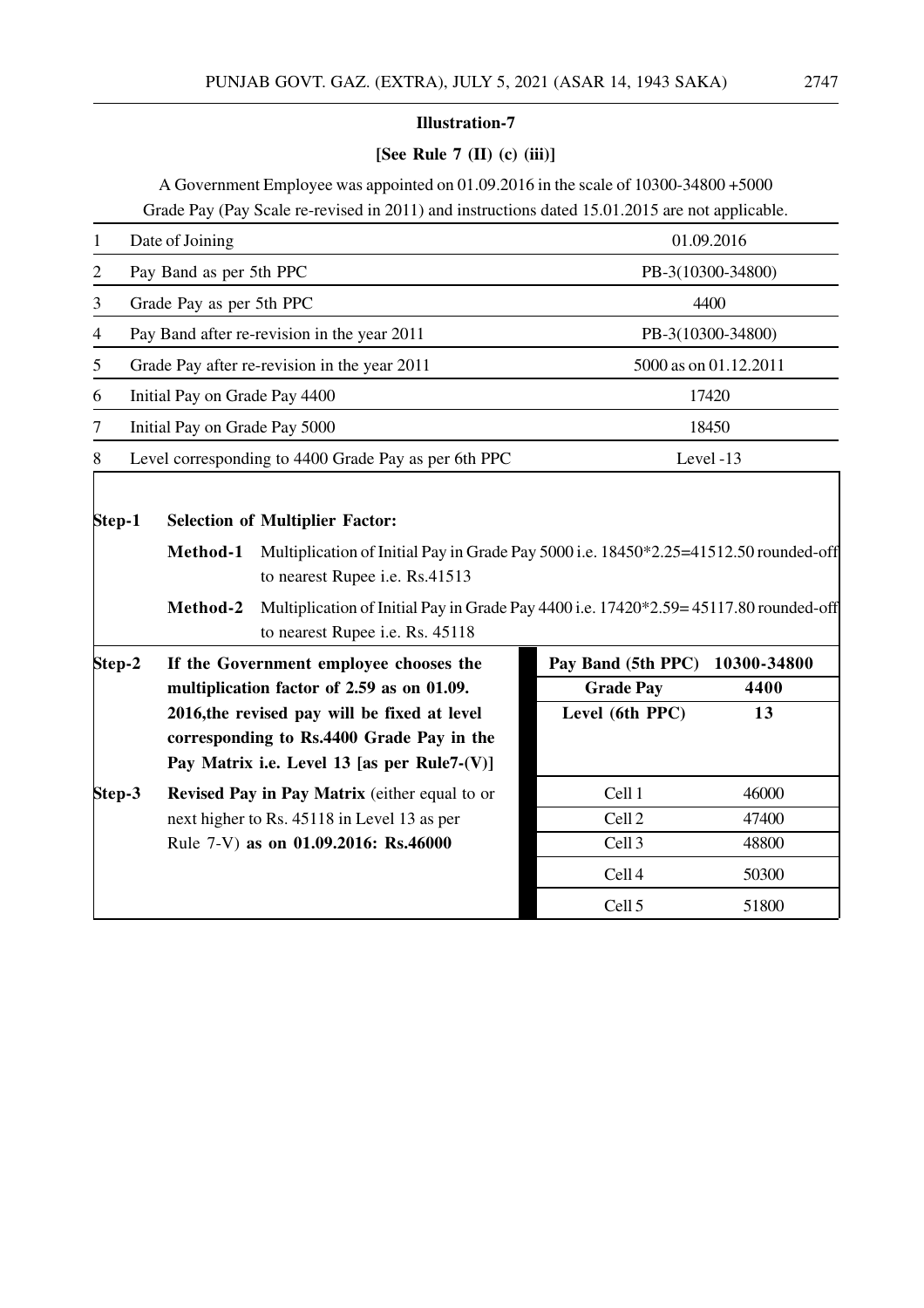# **[See Rule 7 (II) (c) (iv)]**

A Government Employee was appointed in the scale of 10300-34800 +3200

Grade Pay (Pay Scale re-revised in 2011) on 01.10.2016 and instructions of 15.01.2015 are applicable.

| 1                                                                                                  | Date of Joining                                                                                                                    |              | 01.10.2016            |                       |  |
|----------------------------------------------------------------------------------------------------|------------------------------------------------------------------------------------------------------------------------------------|--------------|-----------------------|-----------------------|--|
| $\overline{c}$                                                                                     | Pay Band as per 5th PPC                                                                                                            |              | PB-2 (5910-20200)     |                       |  |
| 3                                                                                                  | Grade Pay as per 5th PPC                                                                                                           |              |                       | 1900                  |  |
| 4                                                                                                  | Pay Band after re-revision in the year 2011                                                                                        |              |                       | PB-2 (5910-20200)     |  |
|                                                                                                    |                                                                                                                                    |              |                       | PB-3(10300-34800)     |  |
| 5                                                                                                  | Grade Pay after re-revision in the year 2011                                                                                       |              |                       | 2400 as on 01.10.2011 |  |
|                                                                                                    |                                                                                                                                    |              |                       | 3200 as on 01.12.2011 |  |
| 6                                                                                                  | Initial Pay on Grade Pay 1900                                                                                                      |              |                       | 7810                  |  |
| 7                                                                                                  | Initial Pay on Grade Pay 3200                                                                                                      |              |                       | 13500                 |  |
| 8                                                                                                  | Level corresponding 1900 Grade Pay as per 6th PPC                                                                                  |              |                       | Level -3              |  |
| Step-1                                                                                             | <b>Selection of Multiplier Factor:</b>                                                                                             |              |                       |                       |  |
|                                                                                                    | Method-1<br>Multiplication of Initial Pay in Grade Pay3200 i.e. 13500*2.25= Rs. 30375                                              |              |                       |                       |  |
|                                                                                                    | Multiplication of Initial Pay in Grade Pay 1900 i.e. 7810*2.59=20227.90 rounded-off to<br>Method-2<br>nearest Rupee i.e. Rs. 20228 |              |                       |                       |  |
| If the Government employee chooses the<br>Step-2<br>multiplication factor of 2.25, the revised pay |                                                                                                                                    |              | Pay Band<br>(5th PPC) | 5910-20200            |  |
|                                                                                                    | will be fixed at level corresponding to Rs.1900<br>Grade Pay in the Pay Matrix i.e. Level 3<br>[as per Rule7- $(V)$ ]              |              | <b>Grade Pay</b>      | 1900                  |  |
|                                                                                                    | (a) Revised fixed emoluments                                                                                                       |              | Level (6th PPC)       | $\mathbf{3}$          |  |
|                                                                                                    | as on $01.10.2016$ (during the<br>probation period and any extensions<br>thereof) (10300*2.25)                                     | Rs. 23175    | Cell 1                | 20200                 |  |
|                                                                                                    | (b) On successful completion of<br>probation:                                                                                      |              | Cell <sub>2</sub>     | 20800                 |  |
|                                                                                                    | - The Revised pay will be fixed in                                                                                                 |              | Cell 14               | 29600                 |  |
|                                                                                                    | Level corresponding to Grade Pay<br>1900 in Pay Matrix (as per proviso<br>to Rule $7-(V)$ )                                        | Rs.<br>30500 | Cell 15               | 30500                 |  |
|                                                                                                    | -Revised Pay in Pay Matrix (either<br>equal to or next higher to Rs. 30375)<br>in Level 3                                          |              | Cell 16               | 31400                 |  |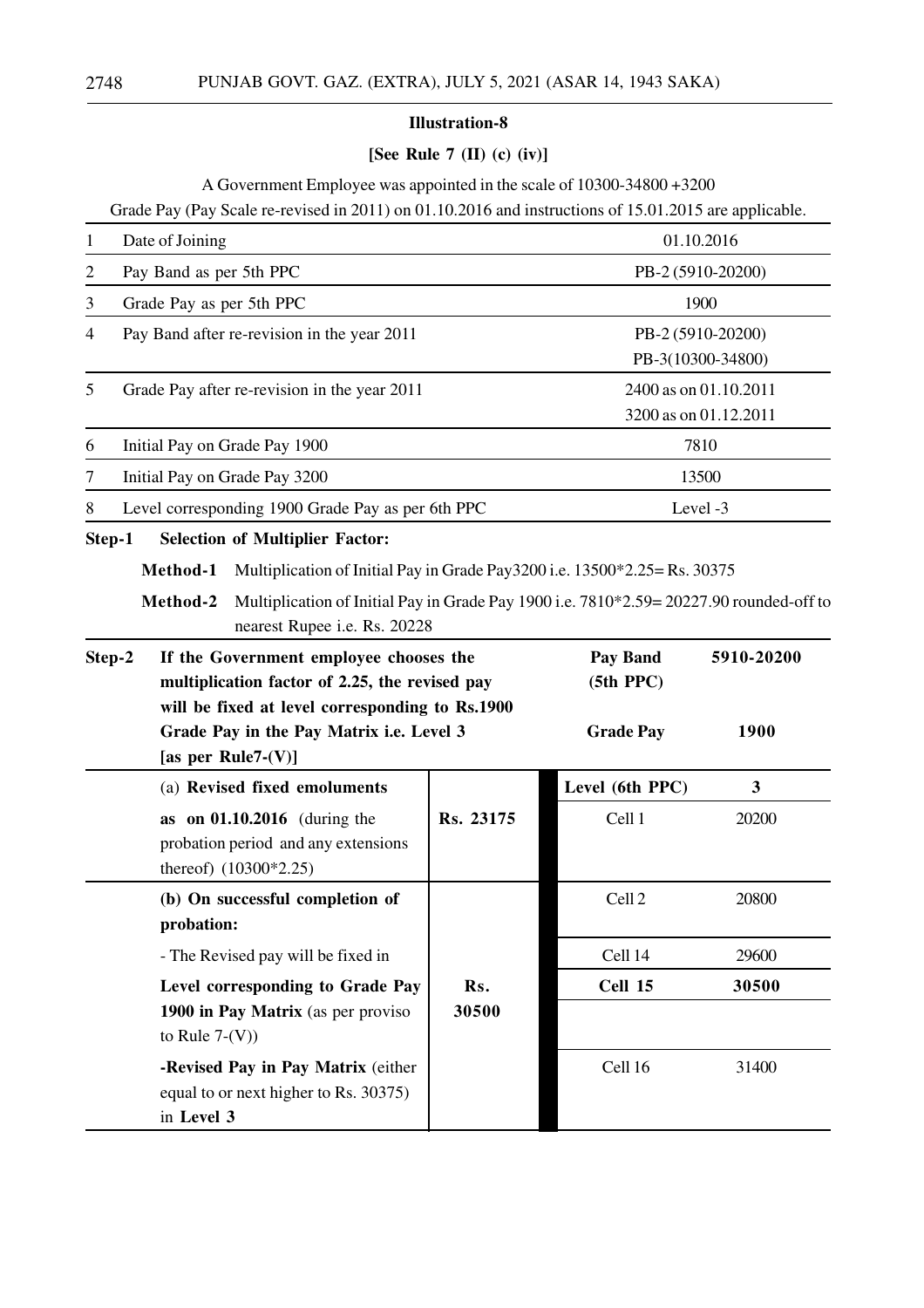# **[See Rule 7 (II) (c) (iv)]**

A Government Employee was appointed in the scale of 10300-34800 +5000 Grade Pay (Pay re-revised in 2011) on 01.10.2016 and instructions dated 15.01.2015 are applicable.

| 1              | Date of Joining               |                                                                                                                                                                                                                                                    |                 | 01.10.2016            |       |
|----------------|-------------------------------|----------------------------------------------------------------------------------------------------------------------------------------------------------------------------------------------------------------------------------------------------|-----------------|-----------------------|-------|
| $\overline{2}$ | Pay Band as per 5th PPC       |                                                                                                                                                                                                                                                    |                 | PB-3(10300-34800)     |       |
| 3              | Grade Pay as per 5th PPC      |                                                                                                                                                                                                                                                    |                 | 4400                  |       |
| 4              |                               | Pay Band after re-revision in the year 2011                                                                                                                                                                                                        |                 | PB-3(10300-34800)     |       |
| 5              |                               | Grade Pay after re-revision in the year 2011                                                                                                                                                                                                       |                 | 5000 as on 01.12.2011 |       |
| 6              | Initial pay on Grade Pay 4400 |                                                                                                                                                                                                                                                    |                 | 17420                 |       |
| 7              | Initial pay on Grade Pay 5000 |                                                                                                                                                                                                                                                    |                 | 18450                 |       |
| 8              |                               | Level corresponding to 4400 Grade Pay as per 6th PPC                                                                                                                                                                                               |                 | Level -13             |       |
|                |                               | <b>Step-1 Selection of Multiplier Factor:</b>                                                                                                                                                                                                      |                 |                       |       |
|                | Method-1<br>Method-2          | Multiplication of Initial Pay in Grade Pay 5000 i.e. 18450*2.25=41512.50 rounded-off to<br>nearest Rupee i.e. Rs. 41513<br>Multiplication of Initial Pay in Grade Pay 4400 i.e. 17420*2.59=45117.80 rounded-off to<br>nearest Rupee i.e. Rs. 45118 |                 |                       |       |
|                |                               | pay will be fixed at level corresponding to<br>Rs.4400 Grade Pay in the Pay Matrix i.e.<br>Level 13 [as per Rule7- $(V)$ ]                                                                                                                         |                 |                       |       |
|                |                               | (a) Revised fixed emoluments                                                                                                                                                                                                                       |                 | <b>Grade Pay</b>      | 4400  |
|                | thereof) 10300*2.59)          | as on $01.10.2016$ (during the period<br>of probation and any extensions                                                                                                                                                                           | Rs. 26677       | Level (6th PPC)       | 13    |
|                | probation:                    | b)On successful completion of                                                                                                                                                                                                                      |                 | Cell 1                | 46000 |
|                |                               | -The Revised pay will be fixed in                                                                                                                                                                                                                  |                 | Cell <sub>2</sub>     | 47400 |
|                |                               | Level corresponding to Grade                                                                                                                                                                                                                       | <b>Rs.46000</b> | Cell <sub>3</sub>     | 48800 |
|                |                               | Pay 4400 in Pay Matrix in Level<br>13 (as per proviso under rule $7-(V)$ )                                                                                                                                                                         |                 | Cell <sub>4</sub>     | 50300 |
|                | Level 13                      | - Revised Pay in Pay Matrix (either<br>equal to or next higher to 45118) in                                                                                                                                                                        |                 | Cell <sub>5</sub>     | 51800 |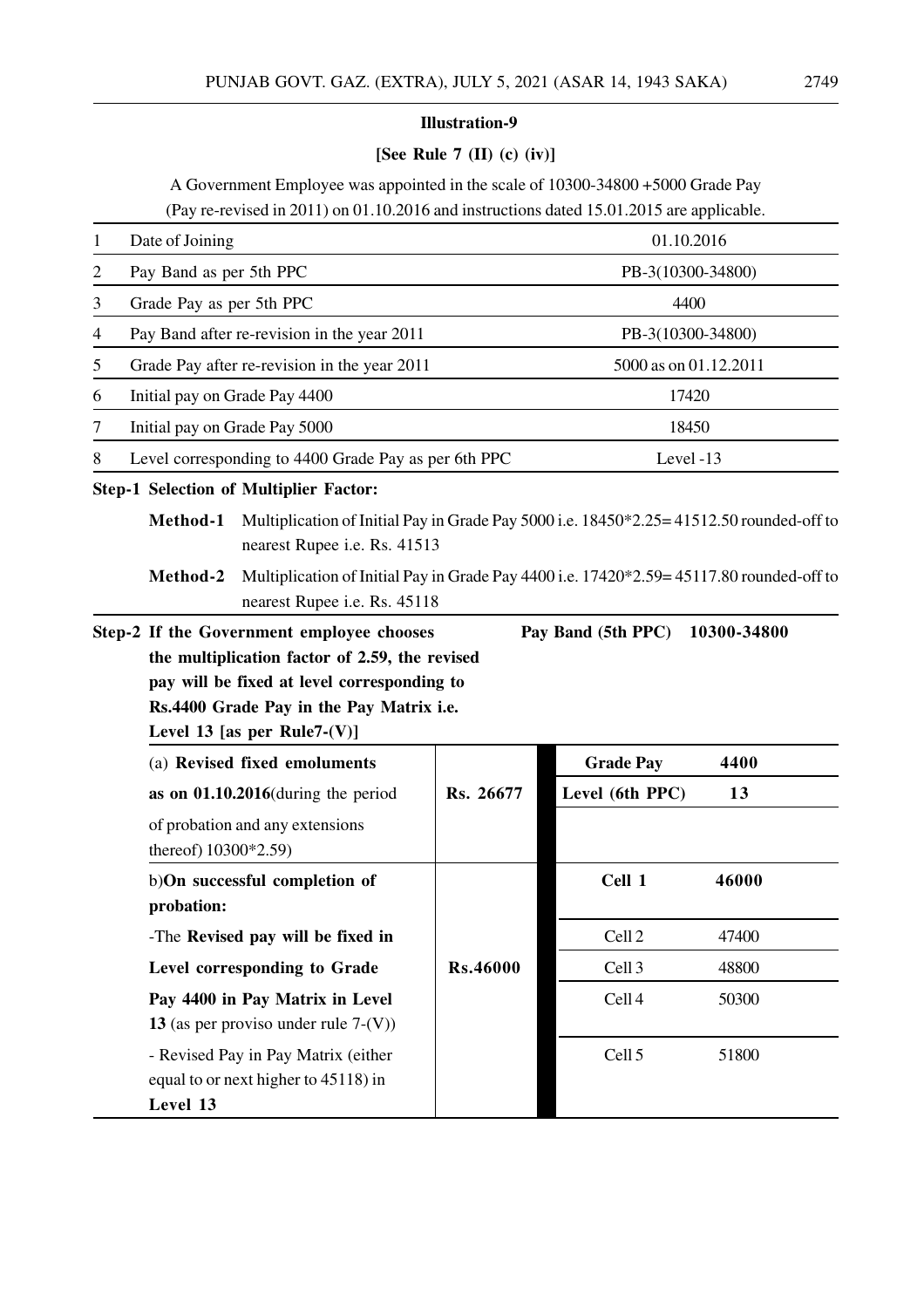# **[See Rule 7 (III)]**

# **A Government Employee was appointed in the scale of 10300-34800 +3200 Grade Pay (pay re-revised in 2011) on 01.10.2015 and instructions dated 15.01.2015 are applicable:**

| $\mathbf{1}$   |                                                                                                                                                                                                                    | Date of Joining               |                                                                                                                                                                                 |           | 01.10.2015                             |                                                                                    |  |
|----------------|--------------------------------------------------------------------------------------------------------------------------------------------------------------------------------------------------------------------|-------------------------------|---------------------------------------------------------------------------------------------------------------------------------------------------------------------------------|-----------|----------------------------------------|------------------------------------------------------------------------------------|--|
| $\overline{c}$ |                                                                                                                                                                                                                    | Pay Band as per 5th PPC       |                                                                                                                                                                                 |           |                                        | PB-2 (5910-20200)                                                                  |  |
| 3              |                                                                                                                                                                                                                    | Grade Pay as per 5th PPC      |                                                                                                                                                                                 |           | 1900                                   |                                                                                    |  |
| 4              |                                                                                                                                                                                                                    |                               | Pay Band after re-revision in the year 2011                                                                                                                                     |           |                                        | PB-2 (5910-20200)<br>PB-3(10300-34800)                                             |  |
| 5              | Grade Pay after re-revision in the year 2011                                                                                                                                                                       |                               |                                                                                                                                                                                 |           |                                        | 2400 as on 01.10.2011<br>3200 as on 01.12.2011                                     |  |
| 6              |                                                                                                                                                                                                                    | Initial Pay on Grade Pay 1900 |                                                                                                                                                                                 |           |                                        | 7810                                                                               |  |
| 7              |                                                                                                                                                                                                                    | Initial Pay on Grade Pay 3200 |                                                                                                                                                                                 |           |                                        | 13500                                                                              |  |
| 8              |                                                                                                                                                                                                                    |                               | Level corresponding to 1900 Grade Pay as per 6th PPC                                                                                                                            |           |                                        | Level -3                                                                           |  |
| Step-1         |                                                                                                                                                                                                                    |                               | <b>Selection of Multiplier Factor:</b>                                                                                                                                          |           |                                        |                                                                                    |  |
|                |                                                                                                                                                                                                                    | Method-1<br>Method-2          | Multiplication of Initial Pay in Grade Pay 3200 i.e. 13500*2.25 = Rs. 30375<br>to nearest Rupee i.e.Rs.20228                                                                    |           |                                        | Multiplication of Initial Pay in Grade Pay1900 i.e. 7810*2.59=20227.90 rounded-off |  |
| Step-2         | If the Government employee chooses<br>the multiplication factor of 2.25, the<br>revised pay will be fixed at level<br>corresponding to Rs.1900 Grade Pay in<br>the Pay Matrix i.e. Level 3 [as per<br>$Rule7-(V)]$ |                               |                                                                                                                                                                                 |           | Pay Band<br>(5th PPC)                  | 5910-20200                                                                         |  |
|                |                                                                                                                                                                                                                    | thereof) (10300*2.25)         | (a) Revised fixed emoluments<br>on 01.01.2016 (during the<br>probation period and extensions                                                                                    | Rs. 23175 | <b>Grade Pay</b><br>Level (6th PPC)    | 1900<br>3                                                                          |  |
|                |                                                                                                                                                                                                                    | of probation:                 | (b) On successful completion<br>- The Revised pay will be fixed in<br>Level corresponding to Grade Pay<br>1900 in Pay Matrix at Level 3<br>(as per proviso under rule $7-(V)$ ) | Rs. 30500 | Cell 1<br>Cell <sub>2</sub><br>Cell 14 | 20200<br>20800<br>29600                                                            |  |
|                |                                                                                                                                                                                                                    |                               | - Revised Pay in Pay Matrix                                                                                                                                                     |           | Cell 15                                | 30500                                                                              |  |
|                |                                                                                                                                                                                                                    | 30375) in Level 3             | (either equal to or next higher to                                                                                                                                              |           | Cell 16                                | 31400                                                                              |  |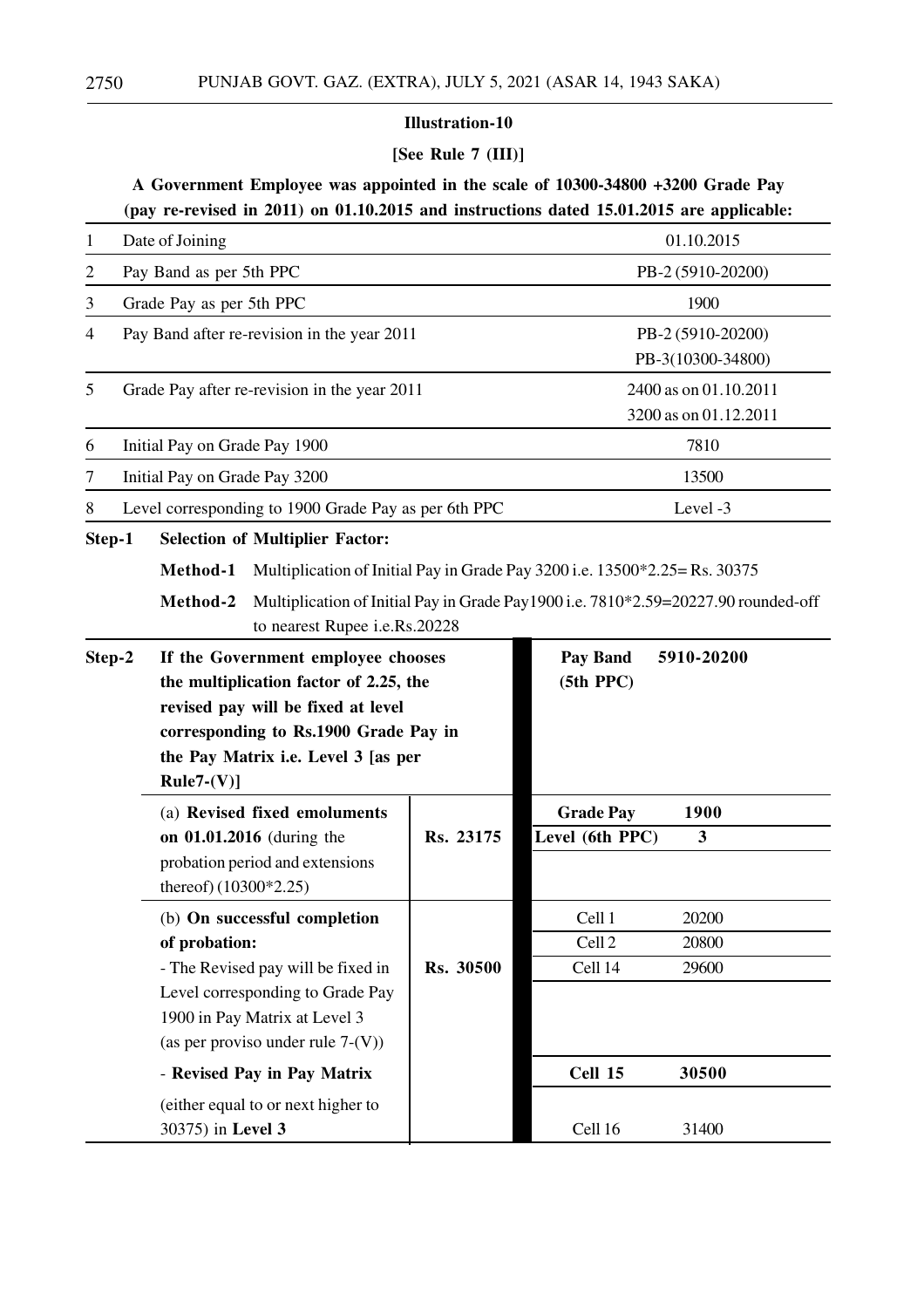# A Government Employee was appointed on 07.08.2007 in the scale of 10300-34800 +4400 Grade Pay (Pay re-revised in 2011)

|                | Date of Joining                                      | 07.08.2007            |
|----------------|------------------------------------------------------|-----------------------|
| 2              | Pay Band as per 5th PPC                              | PB-3 (10300-34800)    |
|                | Grade Pay as per 5th PPC                             | 4400                  |
| $\overline{4}$ | Pay Band after re-revision in the year 2011          | PB-3(10300-34800)     |
| 5              | Grade Pay after re-revision in the year 2011         | 5000 as on 01.12.2011 |
| 6              | Level corresponding to 4400 Grade Pay as per 6th PPC | Level $-13$           |

#### **Method-1: Pay drawn as on 31.12.2015**

| Date               | Pay in Pay Band | <b>Grade Pay</b> | <b>Basic Pay</b> | <b>Remarks</b>          |  |
|--------------------|-----------------|------------------|------------------|-------------------------|--|
| 07.08.2007         | 13020           | 4400             | 17420            | <b>Initial Pay</b>      |  |
| 01.08.2008         | 13550           | 4400             | 17950            | Annual Increment        |  |
| 01.08.2009         | 14090           | 4400             | 18490            | Annual Increment        |  |
| 01.08.2010         | 14650           | 4400             | 19050            | Annual Increment        |  |
| 01.08.2011         | 15230           | 4400             | 19630            | <b>Annual Increment</b> |  |
| 07.08.2011         | 15820           | 4600             | 20420            | 4 year ACP              |  |
| 01.12.2011         | 15820           | 5000             | 20820            | Re-Revision             |  |
| 01.08.2012         | 16450           | 5000             | 21450            | <b>Annual Increment</b> |  |
| 01.08.2013         | 17100           | 5000             | 22100            | Annual Increment        |  |
| 01.08.2014         | 17770           | 5000             | 22770            | Annual Increment        |  |
| 01.08.2015         | 18460           | 5000             | 23460            | <b>Annual Increment</b> |  |
| $23460*2.25=52785$ |                 |                  |                  |                         |  |

#### **Method -2: Notional Pay as on 31.12.2015**

| Date       | Pay in Pay Band | <b>Grade Pay</b> | <b>Basic Pay</b> | <b>Remarks</b>          |
|------------|-----------------|------------------|------------------|-------------------------|
| 07.08.2007 | 13020           | 4400             | 17420            | <b>Initial Pay</b>      |
| 01.08.2008 | 13550           | 4400             | 17950            | Annual Increment        |
| 01.08.2009 | 14090           | 4400             | 18490            | <b>Annual Increment</b> |
| 01.08.2010 | 14650           | 4400             | 19050            | Annual Increment        |
| 01.08.2011 | 15230           | 4400             | 19630            | Annual Increment        |
| 07.08.2011 | 15820           | 4600             | 20420            | 4 year ACP              |
| 01.08.2012 | 16440           | 4600             | 21040            | Annual Increment        |
| 01.08.2013 | 17080           | 4600             | 21680            | <b>Annual Increment</b> |
| 01.08.2014 | 17740           | 4600             | 22340            | <b>Annual Increment</b> |
| 01.08.2015 | 18420           | 4600             | 23020            | Annual Increment        |

**23020\*2.59= 59621.8 rounded to nearest Rupee i.e. Rs.59622**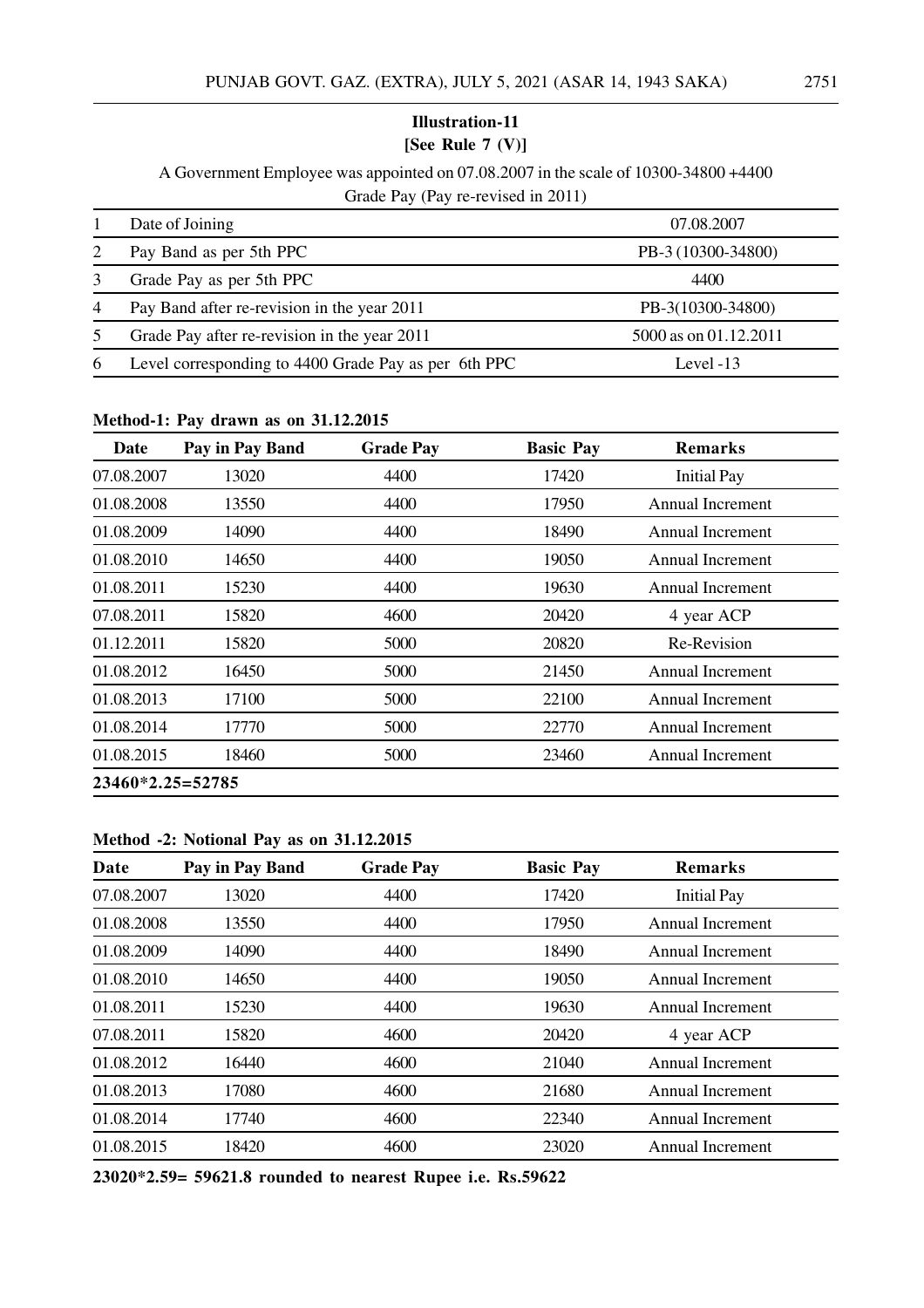| If the Government employee chooses the             | Pay Band (5th PPC) | 10300-34800 |
|----------------------------------------------------|--------------------|-------------|
| multiplication factor of 2.59 as on 01.01.2016,    | <b>Grade Pay</b>   | 4600        |
| the revised pay will be fixed at level             | Level (6th PPC)    | 14          |
| corresponding to Rs.4600 Grade Pay in the          | Cell 1             | 47600       |
| Pay Matrix i.e. Level 14 [as per Rule7- $(V)$ ]    | Cell <sub>2</sub>  | 49000       |
| Revised Pay in Pay Matrix (either equal to or next | Cell 8             | 58600       |
| higher to 59622 in Level 14 as per rule 7-V) as    | Cell <sub>9</sub>  | 60400       |
| on 01.01.2016: 60400                               | Cell 10            | 62200       |

| Pay Band (5th PPC) | 10300-34800 |
|--------------------|-------------|
| <b>Grade Pay</b>   | 4600        |
| Level (6th PPC)    | 14          |
| Cell 1             | 47600       |
| Cell 2             | 49000       |
| Cell 8             | 58600       |
| Cell <sub>9</sub>  | 60400       |
| Cell 10            | 62200       |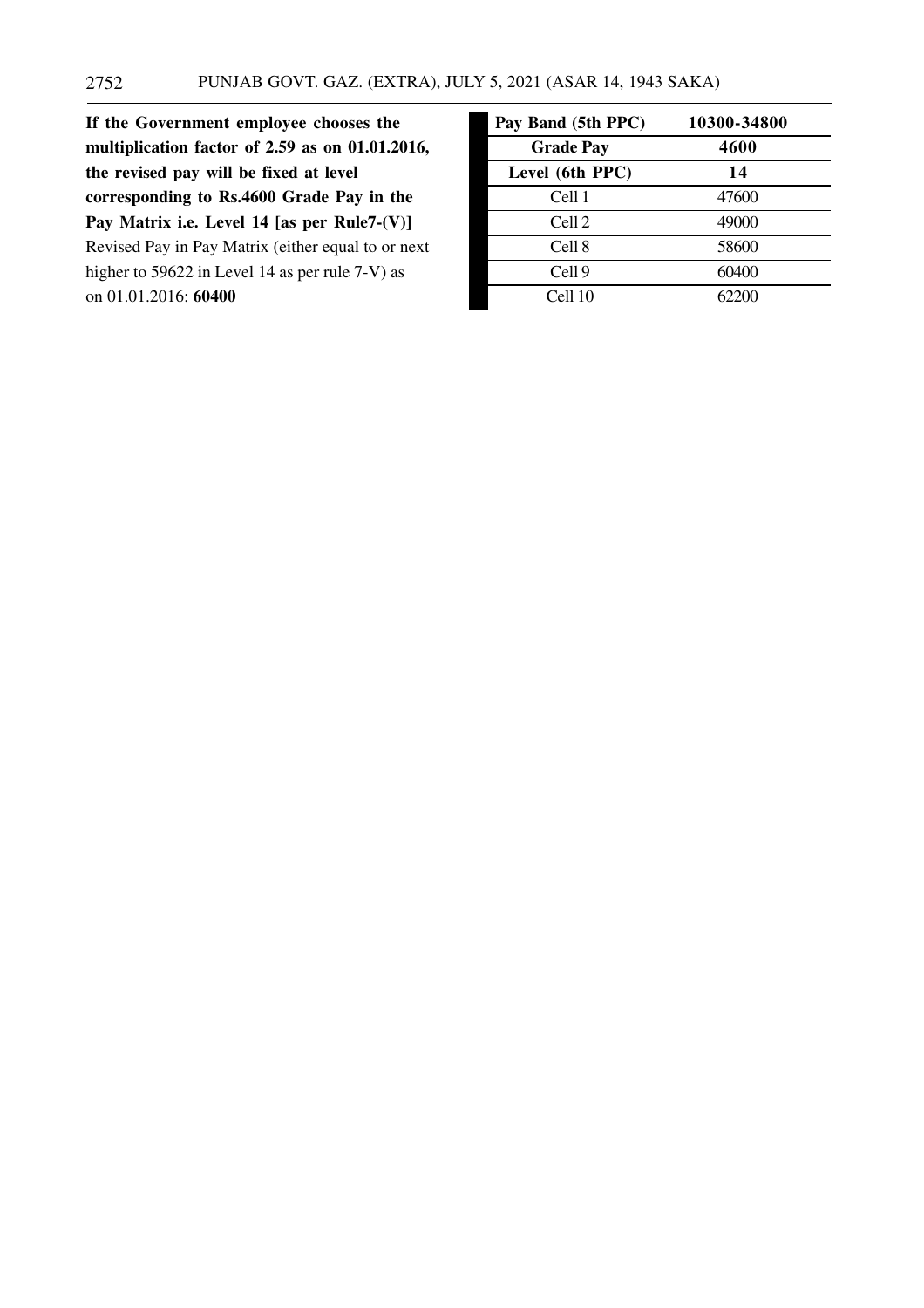# **[See Rule 7 (V)]**

A Government Employee was appointed on 07.08.2007 in the scale of 5910-20200+1900 Grade Pay (Pay re-revised in 2011)

|                | Date of Joining                                         | 07.08.2007                                            |  |
|----------------|---------------------------------------------------------|-------------------------------------------------------|--|
| 2              | Pay Band as per 5th PPC                                 | PB-2 (5910-20200)                                     |  |
| 3              | Grade Pay as per 5th PPC                                | Rs.1900                                               |  |
| $\overline{4}$ | Pay Band after re-revision in the year 2011             | PB-2 (5910-20200)<br>PB-3(10300-34800)                |  |
| 5              | Grade Pay after re-revision in the year 2011            | Rs. 2400 as on 01.10.2011<br>Rs.3200 as on 01.12.2011 |  |
| 6              | Level corresponding Rs.1900 Grade Pay as<br>per 6th PPC | Level-3                                               |  |

#### **Method-1: Pay drawn as on 31.12.2015**

| Date       | Pay in Pay Band                                             | <b>Grade Pay</b> | <b>Basic Pay</b> | <b>Remarks</b>          |
|------------|-------------------------------------------------------------|------------------|------------------|-------------------------|
| 07.08.2007 | 5910                                                        | 1900             | 7810             | <b>Initial Pay</b>      |
| 01.08.2008 | 6150                                                        | 1900             | 8050             | Annual Increment        |
| 01.08.2009 | 6400                                                        | 1900             | 8300             | <b>Annual Increment</b> |
| 01.08.2010 | 6650                                                        | 1900             | 8550             | <b>Annual Increment</b> |
| 01.08.2011 | 6910                                                        | 1900             | 8810             | <b>Annual Increment</b> |
| 07.08.2011 | 7180                                                        | 1950             | 9130             | 4 year ACP              |
| 01.10.2011 | 7480                                                        | 2400             | 9880             | Re-Revision             |
| 01.12.2011 | 10300                                                       | 3200             | 13500            | Re-Revision             |
| 01.12.2012 | 10710                                                       | 3200             | 13910            | Annual Increment        |
| 01.12.2013 | 11130                                                       | 3200             | 14330            | <b>Annual Increment</b> |
| 01.12.2014 | 11560                                                       | 3200             | 14760            | <b>Annual Increment</b> |
| 01.12.2015 | 12010                                                       | 3200             | 15210            | <b>Annual Increment</b> |
|            | 15210*2.25= 34222.50 rounded to nearest Rupee i.e. Rs.34223 |                  |                  |                         |

# **Method -2: Notional Pay as on 31.12.2015**

| Date       | Pay in Pay Band | <b>Grade Pay</b> | <b>Basic Pay</b> | <b>Remarks</b>     |
|------------|-----------------|------------------|------------------|--------------------|
| 07.08.2007 | 5910            | 1900             | 7810             | <b>Initial Pay</b> |
| 01.08.2008 | 6150            | 1900             | 8050             | Annual Increment   |
| 01.08.2009 | 6400            | 1900             | 8300             | Annual Increment   |
| 01.08.2010 | 6650            | 1900             | 8550             | Annual Increment   |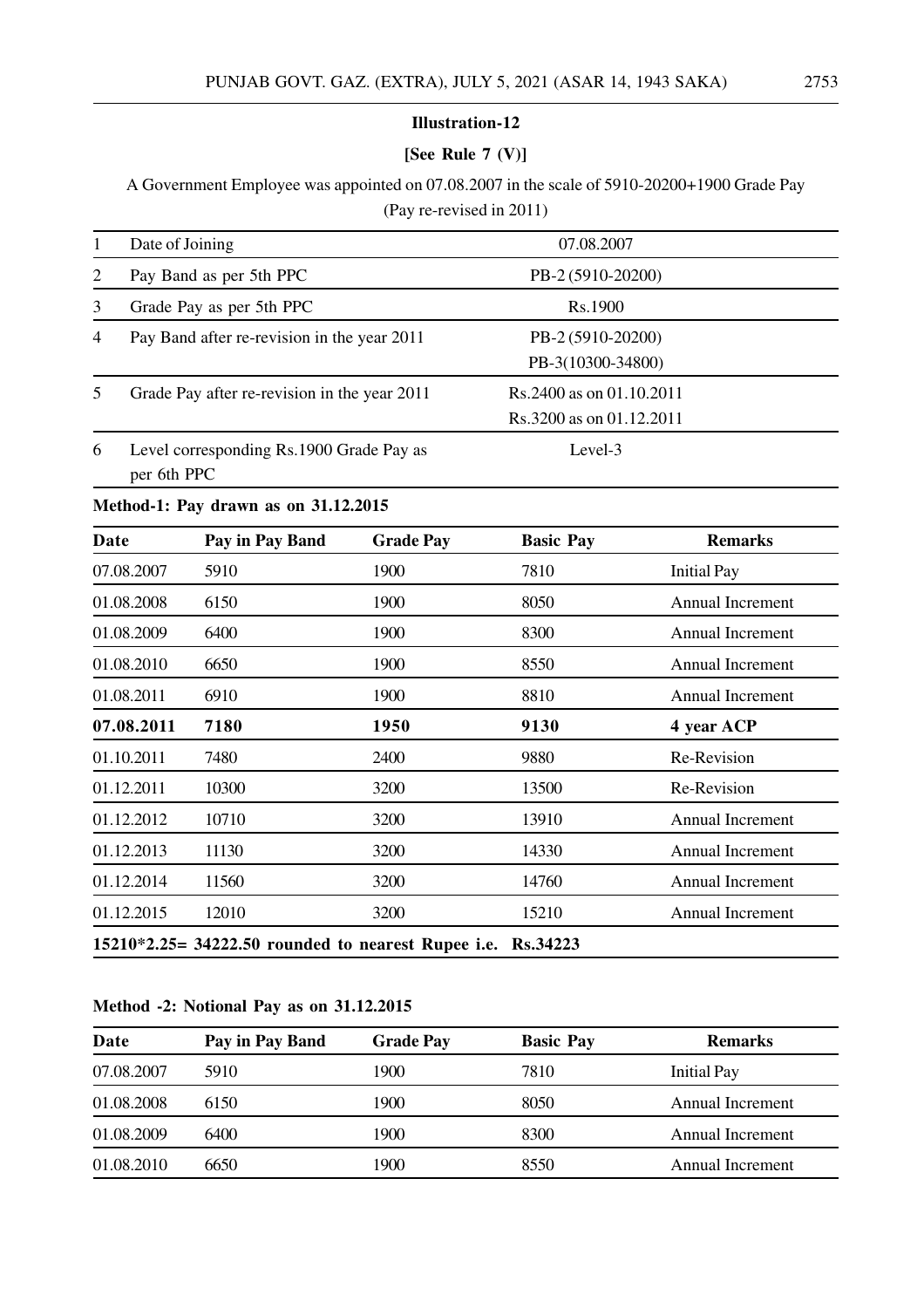2754 PUNJAB GOVT. GAZ. (EXTRA), JULY 5, 2021 (ASAR 14, 1943 SAKA)

| 7180<br>1950<br>9130<br>07.08.2011<br>7460<br>1950<br>9410<br>01.08.2012<br>7750<br>9700<br>1950<br>01.08.2013<br>8050<br>1950<br>10000<br>01.08.2014<br>8350<br>1950<br>10300<br>01.08.2015 | Annual Increment<br>Annual Increment<br>Annual Increment<br>Annual Increment |
|----------------------------------------------------------------------------------------------------------------------------------------------------------------------------------------------|------------------------------------------------------------------------------|
|                                                                                                                                                                                              |                                                                              |
|                                                                                                                                                                                              |                                                                              |
|                                                                                                                                                                                              |                                                                              |
|                                                                                                                                                                                              |                                                                              |
|                                                                                                                                                                                              | 4 year ACP                                                                   |
| 6910<br>8810<br>01.08.2011<br>1900                                                                                                                                                           | Annual Increment                                                             |

| If the Government employee chooses the multiplication<br>factor of 2.25 as on 01.01.2016, the revised pay will | Pay Band (5th PPC)<br><b>Grade Pay</b> | 5910-20200<br>1950 |  |
|----------------------------------------------------------------------------------------------------------------|----------------------------------------|--------------------|--|
| be fixed at level corresponding to Rs.1950 Grade Pay                                                           | Level (6th PPC)                        |                    |  |
| in the Pay Matrix i.e. Level 4 [as per Rule7- $(V)$ ]                                                          |                                        | 20600              |  |
|                                                                                                                | 2                                      | 21200              |  |
| Revised Pay in Pay Matrix (either equal to or next                                                             | 18                                     | 34100              |  |
| higher to Rs.34223 in Level 4 as per rule $7-V$ ) as on                                                        | 19                                     | 35100              |  |
| 01.01.2016: 35100                                                                                              | 20                                     | 36200              |  |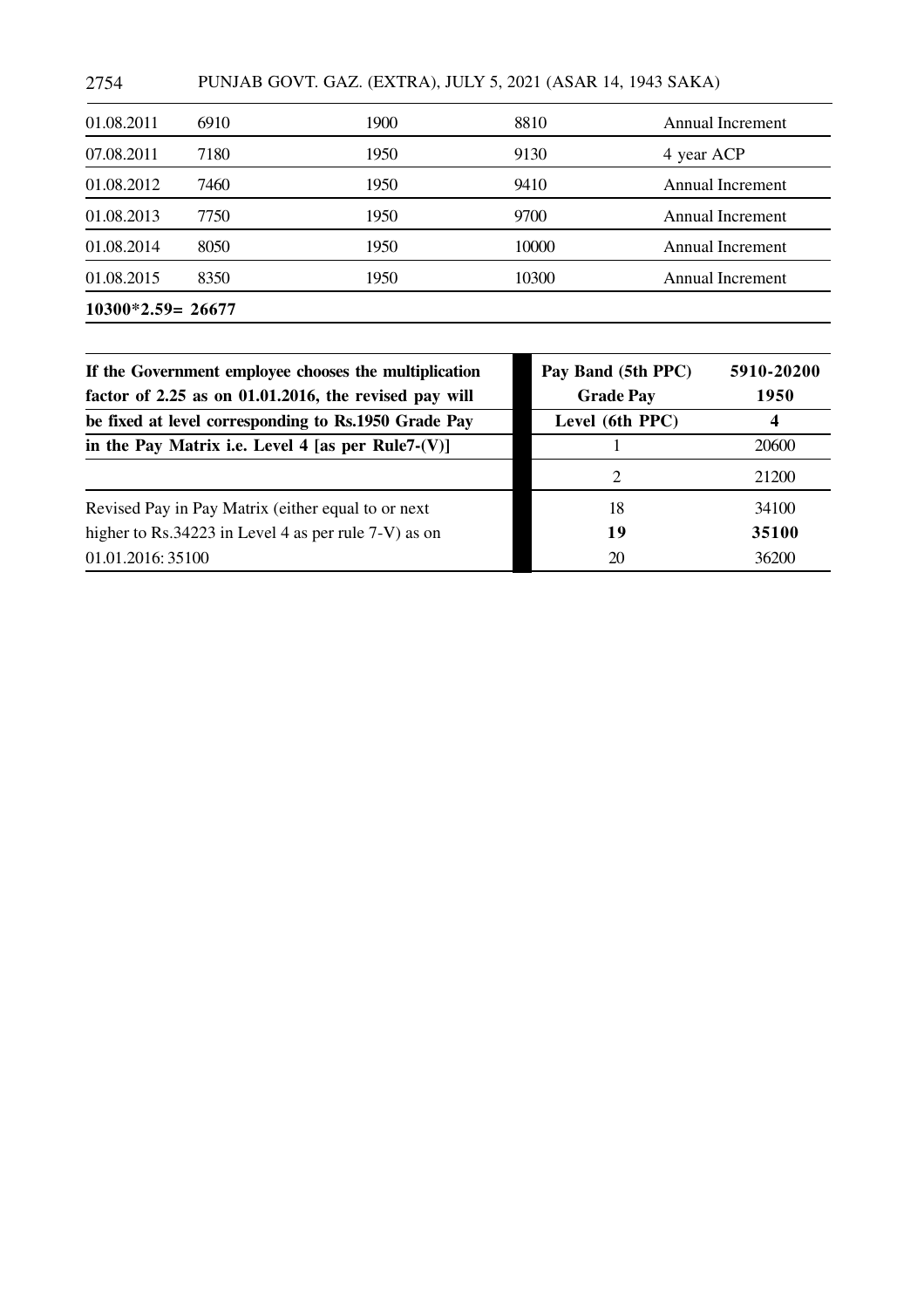|                                                                                             | <b>Illustration-13</b>         |       |            |  |
|---------------------------------------------------------------------------------------------|--------------------------------|-------|------------|--|
| [See Rule 10]                                                                               |                                |       |            |  |
|                                                                                             | <b>Increment in Pay Matrix</b> |       |            |  |
| <b>Increment in Pay Matrix</b>                                                              | <b>Pay Band</b>                |       | 5910-20200 |  |
|                                                                                             | <b>Grade Pay</b>               | 2400  | 2800       |  |
| A Government employee drawing Basic Pay<br>of Rs.28000 in level 6 will move vertically down | Level<br>$(6th$ PPC $)$        | 6     | 7          |  |
| the same Level in the Cells and on grant of                                                 | Cell 1                         | 25600 | 28900      |  |
| increment, his Basic Pay will be 28800 in                                                   | Cell 2                         | 26400 | 29800      |  |
| Level 6.                                                                                    | Cell <sub>3</sub>              | 27200 | 30700      |  |
|                                                                                             | Cell <sub>4</sub>              | 28000 | 31600      |  |
|                                                                                             |                                | ↓     |            |  |
|                                                                                             | Cell 5                         | 28800 | 32500      |  |
|                                                                                             | Cell 6                         | 29700 | 33500      |  |

ш,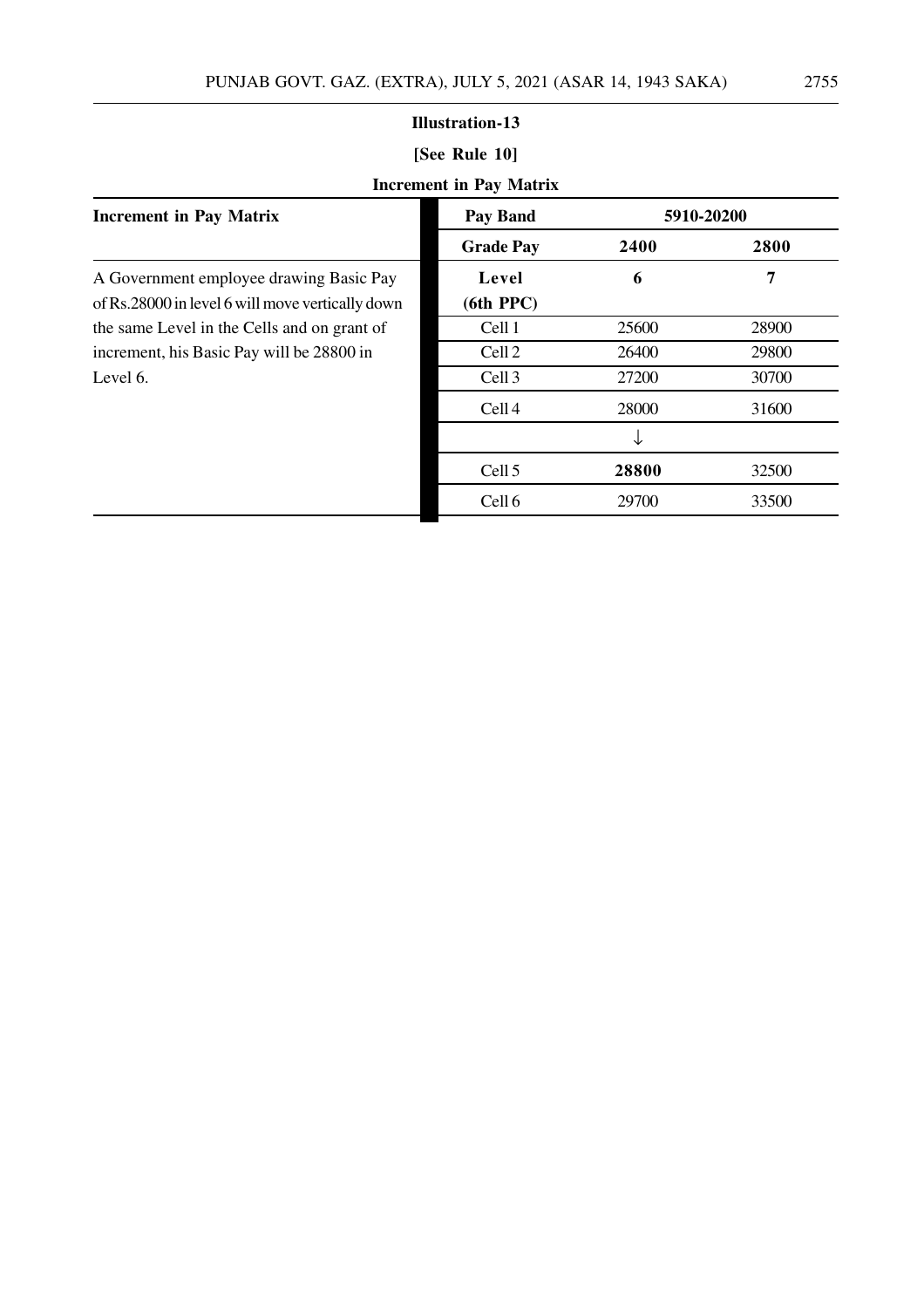# **[See Rule 12 (iii)]**

A Government Employee draws Basic Pay of Rs.58400 in Level 13 of 6th PPC on 01-08-2016. His date of increment is 1st day of July every year. He got promotion on 17-08-2016 in Level 16 of 6th PPC. He opt fixation of Pay in the higher level from date of promotion.

| 1 | Level in the revised pay structure : Level 13                                                                                      | Grade Pay         | 4400  | 5000  |
|---|------------------------------------------------------------------------------------------------------------------------------------|-------------------|-------|-------|
| 2 | Basic pay in the revised pay structure : Rs.58400                                                                                  | Level             | 13    | 16    |
| 3 | Granted promotion in Level 16                                                                                                      | Cell 1            | 46000 | 48700 |
| 4 | Pay after giving 1 increment in Level 13 : Rs.60200                                                                                | Cell <sub>2</sub> | 47400 | 50200 |
| 5 | Pay in the upgrade of level i.e. Level 16 on<br>17-08-2016 (either equal to or next higher to Rs.60200 in<br>Level $16$ : Rs.61700 | Cell 8            | 56700 | 59900 |
| 6 | Pay from the date of promotion (i.e. 17.08.2016) till date<br>of next increment is Rs.61700                                        | Cell <sub>9</sub> | 58400 | 61700 |
| 7 | Next date of increment is 01-08-2017                                                                                               | Cell 10           | 60200 | 63600 |
|   |                                                                                                                                    | Cell 11           | 62000 | 65500 |
|   |                                                                                                                                    | Cell 12           | 63900 | 67500 |